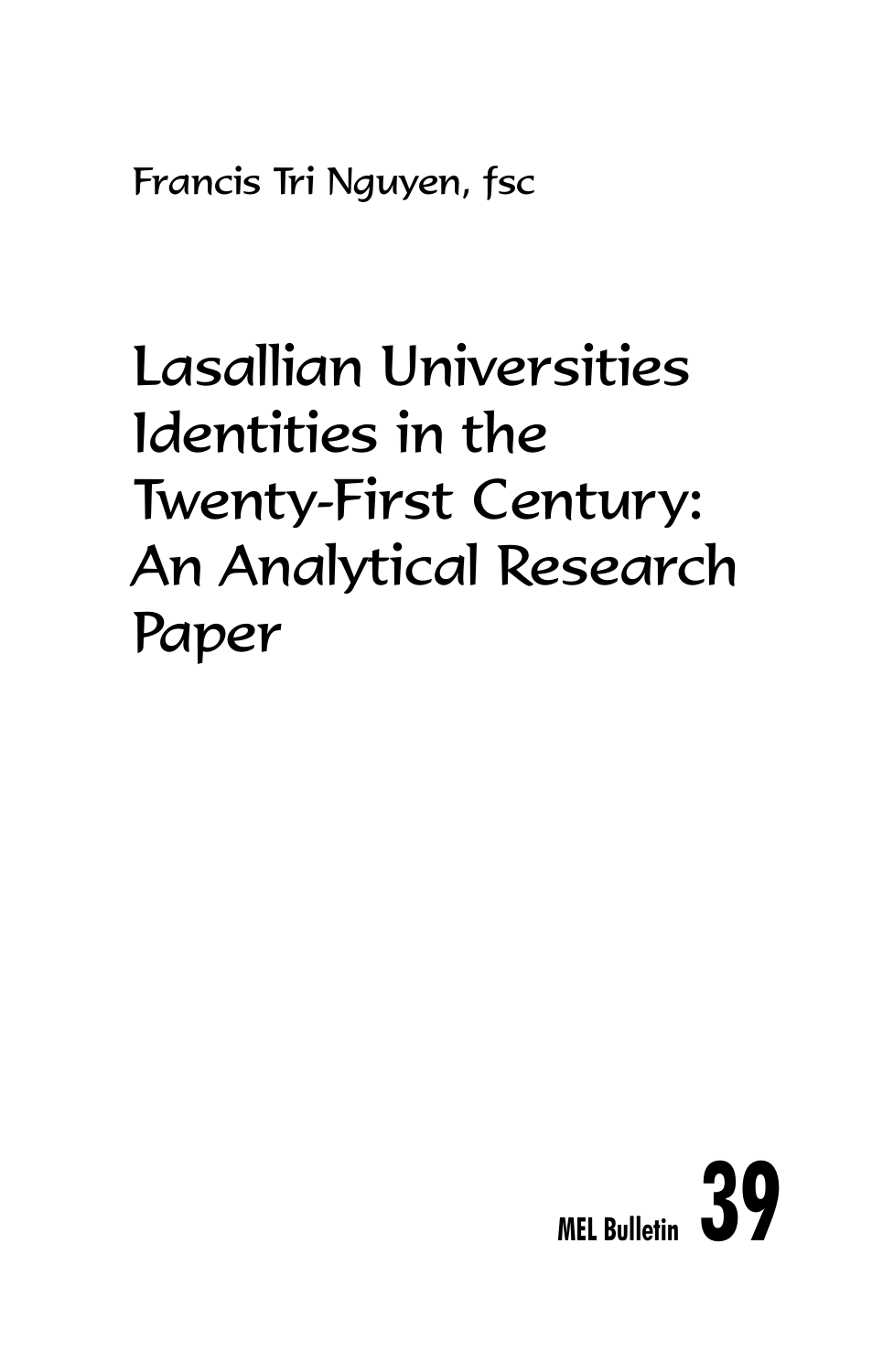Brothers of the Christian Schools Via Aurelia 476 00165 Rome, Italy

December 2007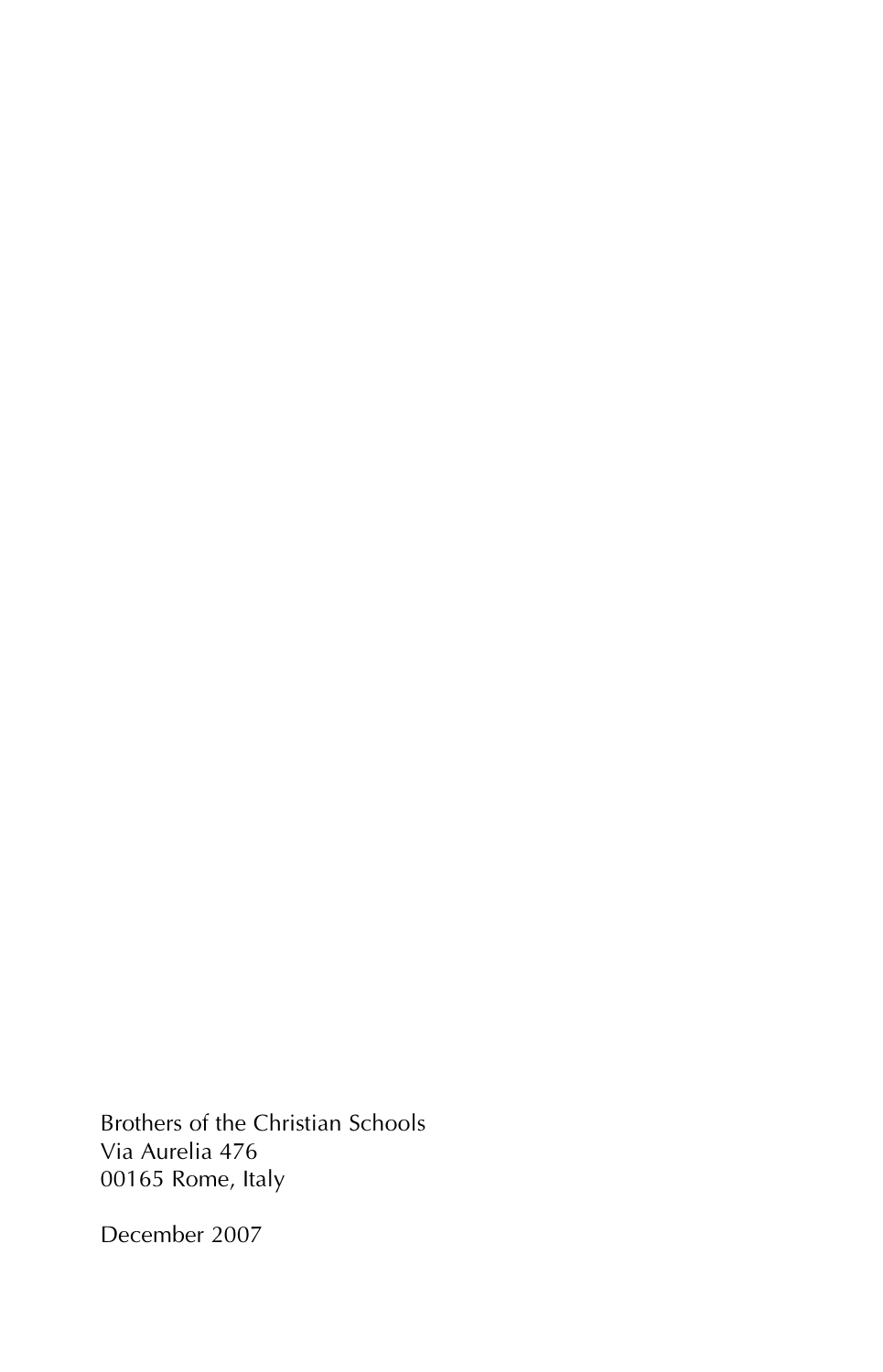It was evident that the Lasallian University would be dealt with in the series of booklets on education produced by MEL, so as we predicted, we have been made fully aware of this further splendid example of the Lasallian Educational Mission. We might be justified in thinking that the theme of university education is the missionary aspect least familiar to the average Lasallian. Nevertheless university education is one of the most significant and decisive aspects of our present era, and without the slightest doubt, it will be similarly important in the future. We are fortunate in that circumstances today are perfect for the expansion of this aspect of Lasallian work, and it is becoming clear that this university apostolate is essential, nor can we envisage how it can adequately be replaced by anything else either today or in the future.

The dominant role which can and must be undertaken by a university as an influence over establishments external to itself, that is an influence over establishments not directly associated with it, is not difficult to understand. That is why the Church in general and our Institute in particular continue to further with enthusiasm and conviction this kind of work and apostolate. It is difficult to imagine any other form of education with so many possibilities of transforming society and of influencing the ideas and models which govern our world. Since we Lasallians have a network of more than fifty such university institutions throughout the world, we are in a perfect situation to respond significantly, and with guaranteed success, to the many challenges which confront us. If, moreover, we continue to use our many gifts and make untiring efforts to ensure constant and mutual collaboration, the results will be outstanding.

This "older brother" of the educational scene, the university, has also found rather remarkable possibilities within its more closely associated educational establishments by extending its transcendental influence over other Lasallian establishments and undertakings, be they conventional or run on experimental lines. The reason for this is that universities have greater opportunities for research, for experimentation, and for the creation of alternative models to help their "younger brothers", the traditional primary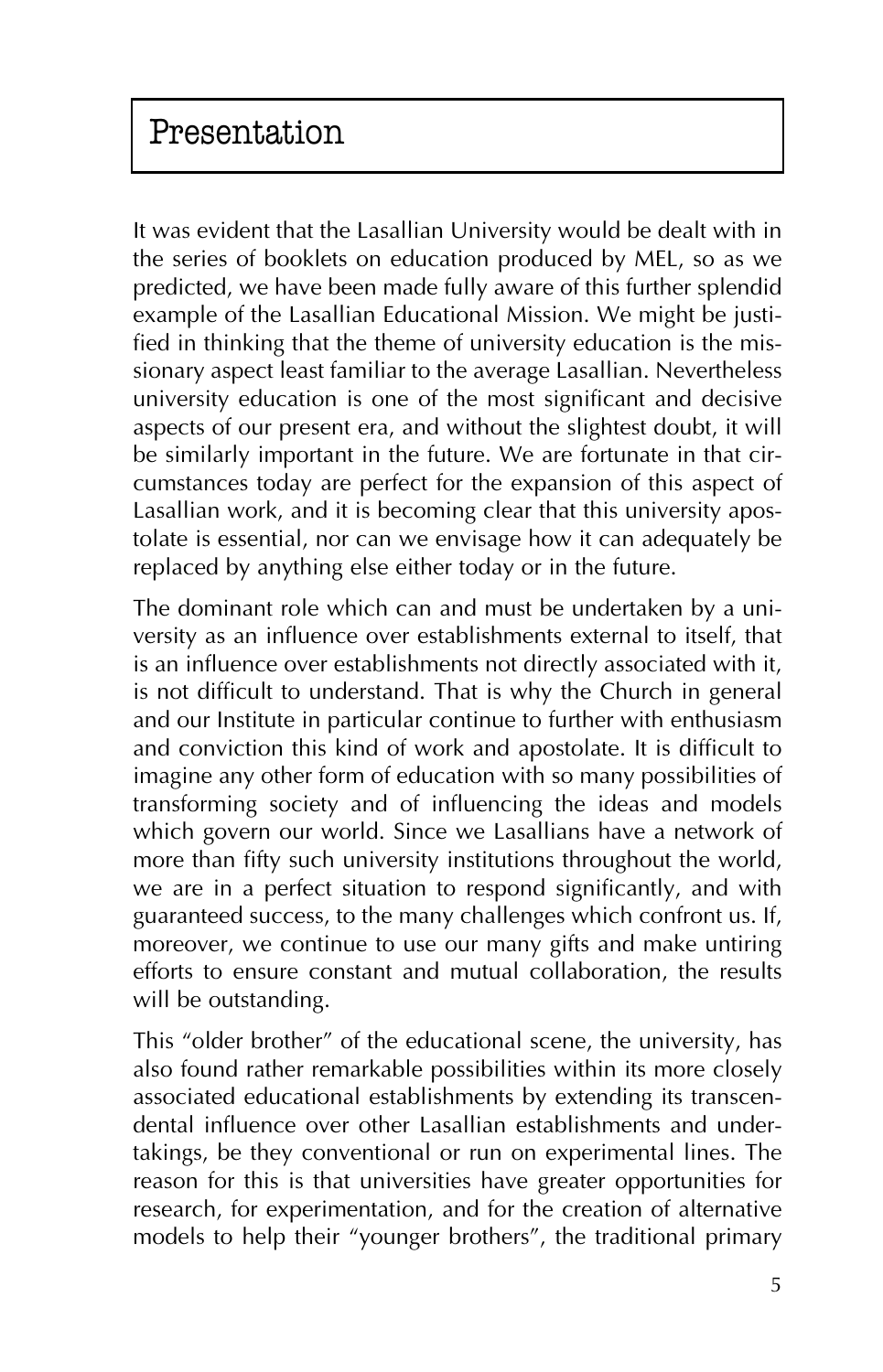and secondary schools. The results of this last kind of collaboration are increasing exponentially. In a similar manner the possibilities of formation and training provided by universities for those involved in Lasallian education show that these university establishments are one of their greatest allies.

You will find the present work a real pleasure. The work undertaken by Brother Francis Tri Nguyen is here explained fully and clearly: the research is outlined completely and without stint. The decision to include this immense work in the series of MEL booklets will result in its availability to all Lasallians, and not only to those to whom it was first addressed. It is a scientific work, fully researched as you see from its subtitle, but it has been cleverly and wisely adapted for the general reader. One can get a good idea of the effort devoted to this adaptation when one is told that it went through ten revisions. The reader will not be put off by multitudes of graphics, mysterious percentage tables and impenetrable mathematical formulae. Efforts have also been made to avoid a confused reading by inconsistencies and superfluous details. There has been rigorous care in the original research and equally rigorous attention in preparing the text for the general reader.

From the first page onwards the reader will realise how necessary was this scientific study and what opportunities it now affords. One will be surprised at the multitudinous aspects which have been considered in the study, in order that the results be scientifically based. There is little doubt that in the coming years this work will be a trustworthy reference source and will be the model and basis for further investigations into some of the conclusions reached or an incentive for research into other areas akin to this present exploration.

It is possible that one's satisfaction after reading the work will be accompanied by a justifiable regret. What a pity, might one say, that a so novel and unrivalled kind of work requires so much effort that other universities have not done similar studies of their own Lasallian institutions. In spite of which, we can affirm that the work was well worth the effort involved.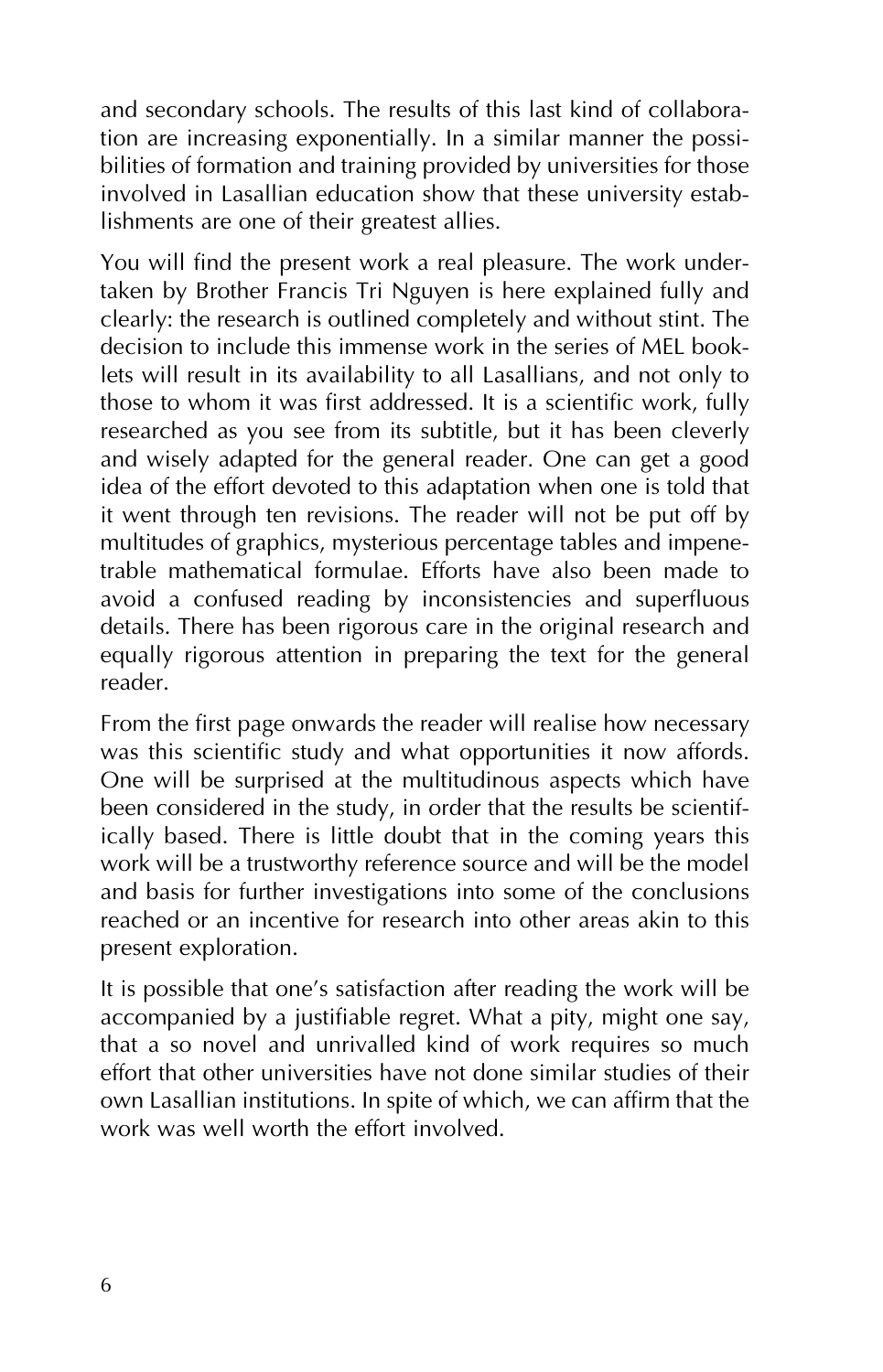# Preliminary Remarks

*This empirical study of Lasallian universities worldwide evolved from an idea expressed by the Director of the Lasallian Education Mission Secretariat during his first visit to Philadelphia. Two years later, he recommended this study to the Presidents of Lasallian universities worldwide meeting at Barcelona in January, 2004.*

*Entrusted with the task of developing and conducting this research project, I obtained a research leave grant from La Salle University, which relieved me from my teaching duties to do research in the fall of 2004 and in the summer of 2005. It was a special privilege to visit sixteen Lasallian universities worldwide. The diversity and creativity of these universities amazed me and resonated in my heart. Many Lasallian administrators, faculty and staff members, as well as students and alumni, surprised me with unanticipated expressions of energy and creativity as they endeavored to meet the educational needs of young and older students.*

*I felt very much at home at each of the sixteen institutions I visited. I, too, experienced the research participants' sense of belonging to a community. The one-week, on-site observations at each institution gave me a glimpse of the social and cultural contexts in which these universities carried out their educational mission. The analysis of the face-to-face interviews using the Appreciative Inquiry (AI) approach revealed the complex and dynamic identity of these universities. These interviews yielded a mosaic of vision and memories recalling the struggles and aspirations of both Brothers and Lasallian colleagues to understand, interpret, and live the shared Lasallian charism in the changing social environment of higher education in the 21st century.* 

*This research paper explores and analyses how each the sixteen universities understood and expressed its identity. It also analyzes the way the Lasallian charism was incarnated in their organizational structure.*

*This study could not be completed without the administrative support of La Salle University, which granted me a semester research leave to conduct this research, and the financial support from the Institute Secretariat for Lasallian Education Mission (MEL), La Salle*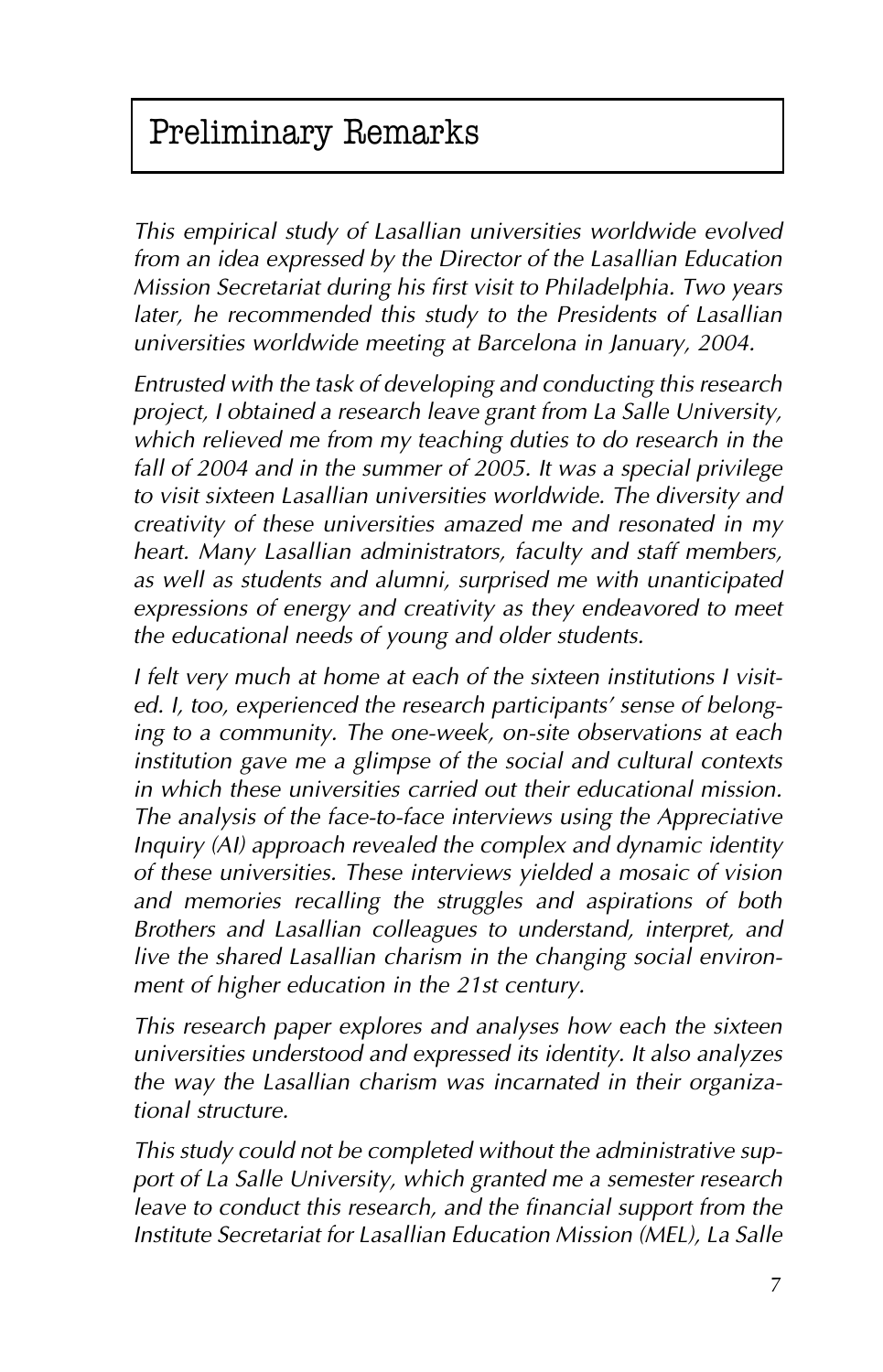*University, the Baltimore District Office of Education, and the Connelly-Moore foundation.*

*All Presidents at the sixteen universities gave their unreserved support; they took care of my board and lodging and appointed a liaison person to assemble university documents, select site observations, and schedule face-to-face interviews with participants during my visits.*

*Three hundred members of these institutions participated in the interviews; all were friendly, forthcoming, and cooperative.*

*The Brothers' communities on the campuses of these institutions extended gracious and friendly hospitality during these visits.* 

*From the start to the completion of this research project, the Director of MEL, the Brother Visitor of the Baltimore District, the President of La Salle University, and the President of IALU were most encouraging.* 

*To one and all, I express here my heartfelt THANK YOU.*

*Br. Francis Tri Nguyen, FSC La Salle University, Philadelphia November 6, 2006*

*P.S. To simplify the terminology, the term "university" in this research paper refers to an institution of higher learning, notwithstanding its status as College, University, "Institut," "Ecole," or "Escuela." Similarly, the term "President" refers to the chief administrator of each institution even if the actual title is "Directeur General" in France or "Rector" in Latin America.*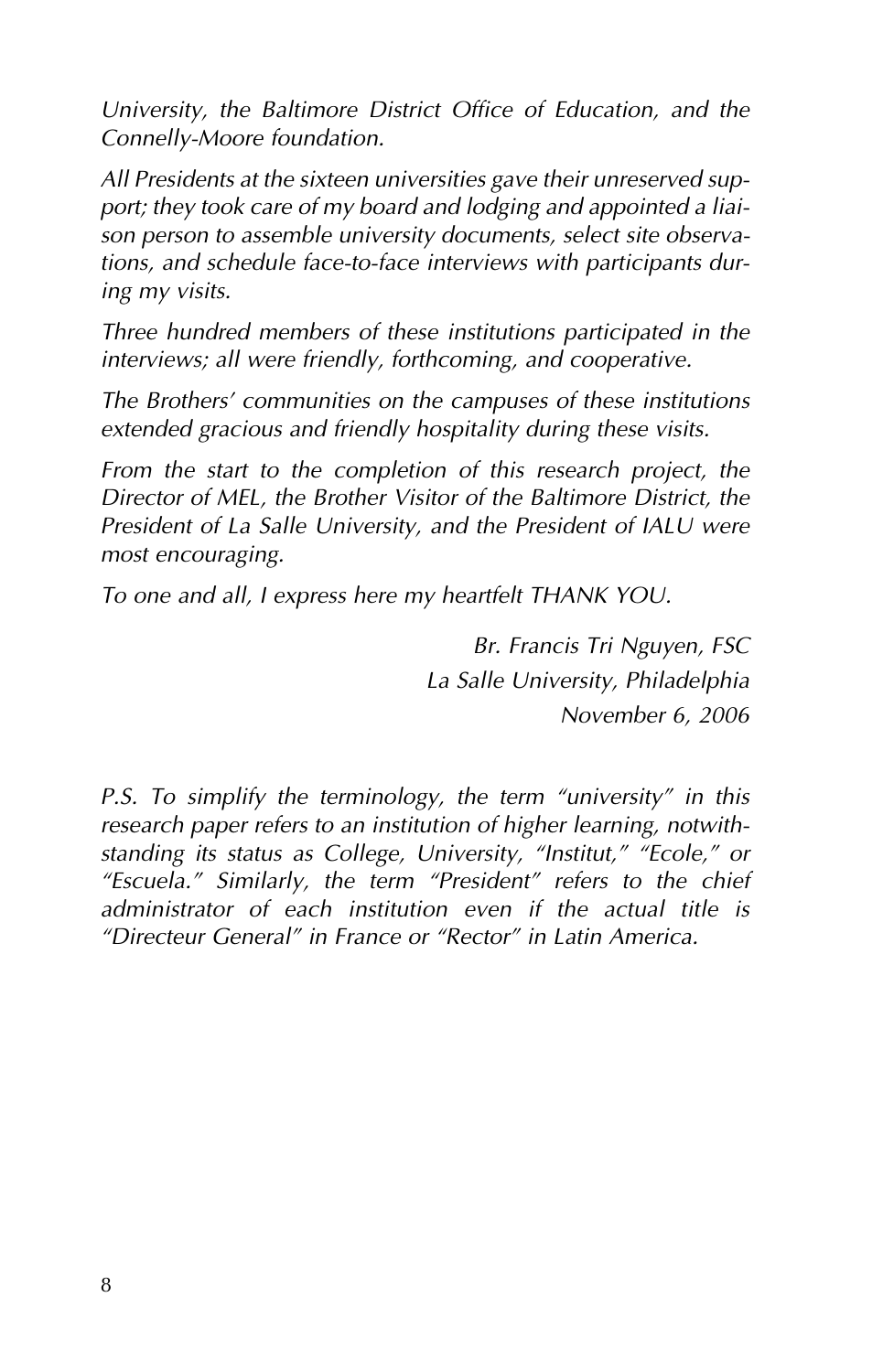# Abstract

As they respond to the needs of students in the 21st century, the sixteen Lasallian universities in Colombia, France, Mexico, Philippines, Spain, and the United States of America incarnate Saint John Baptist de La Salle's charism. They view the Lasallian charism as a living gift, a spiritual energy that is constantly adapting to times and places, to socio-cultural contexts and to students' needs everywhere. They construct their university identity with the Lasallian charism at its core. In as much as it springs from and builds on the Lasallian charism, this identity is also influenced by other factors. "Flattening" of the 21st century world, each country's governmental regulations, changing demands of higher education, Christian tradition, funding of the university operations, and changing professional leadership complicate the defining of Lasallian university identity. Complexity and dynamism characterize the ways Lasallian universities worldwide express their identity. To capture the complex and dynamic identity of Lasallian universities, this qualitative study employed a triangulation method that included document analysis, site observations, and face-to-face interviews using the Appreciative Inquiry method.

The Appreciative Inquiry (AI) method used in this research was particularly suited to understand and interpret how individuals and communities perceived the ways their university met the challenges of the new century.

Specifically, this research discerned the patterns of common and essential themes across the sixteen Lasallian universities in Europe, Latin America, Asia, and North America. These common and essential themes constitute the structural components of Lasallian university identity in the 21st century. They are: community of practices strengthened by organizational coherence; educational ministry striving for educational excellence, engaging in social research, and working for social transformation; social networking for the betterment of society; and leadership leading by example, fostering creativity, and managing multiple identities effectively.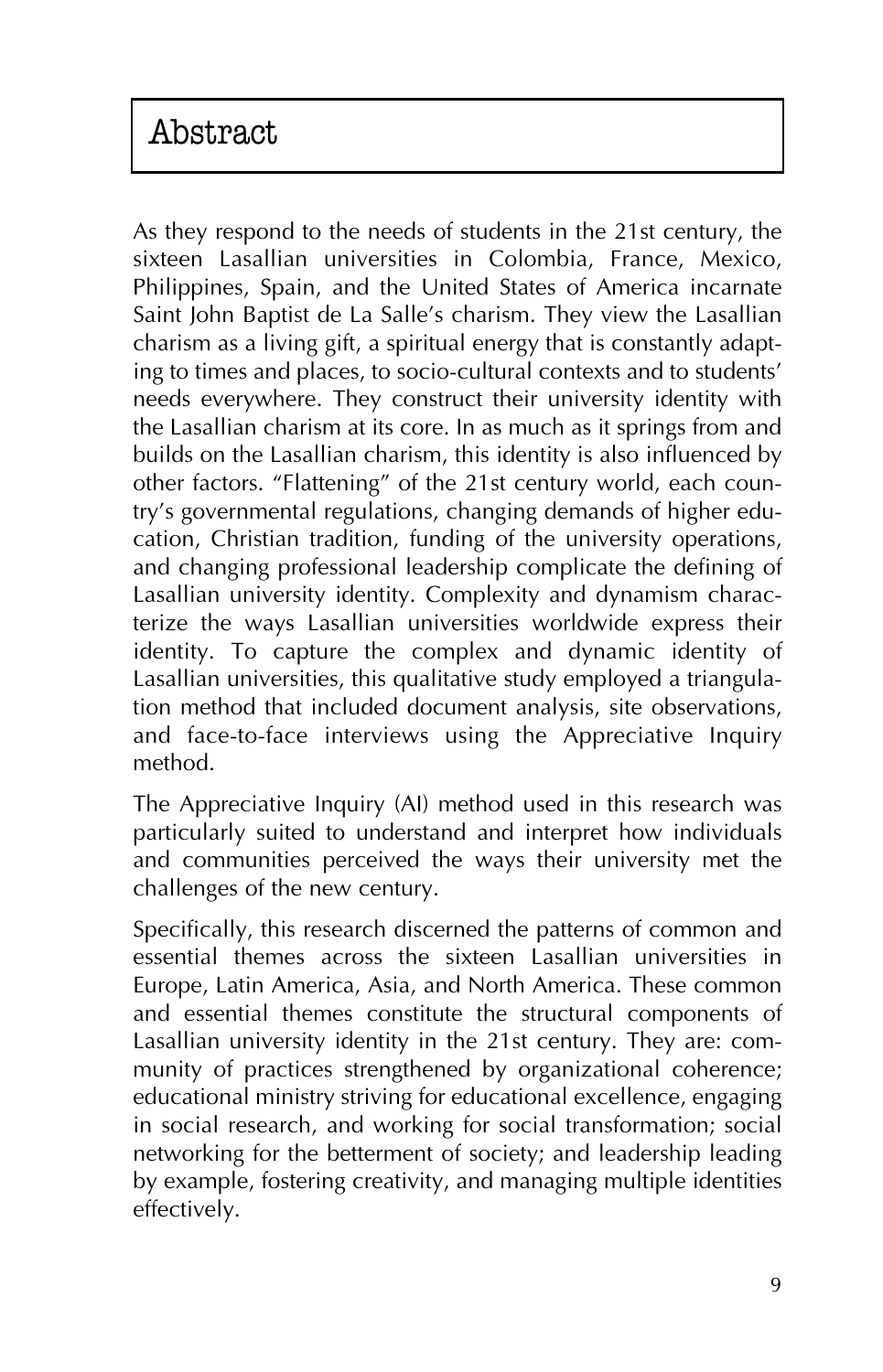It is hoped that this research project will advance knowledge and understanding of the complexity and dynamism of Lasallian university identity and will benefit Lasallian universities as they endeavor to respond boldly and creatively to the educational needs of young and older students in the 21st century.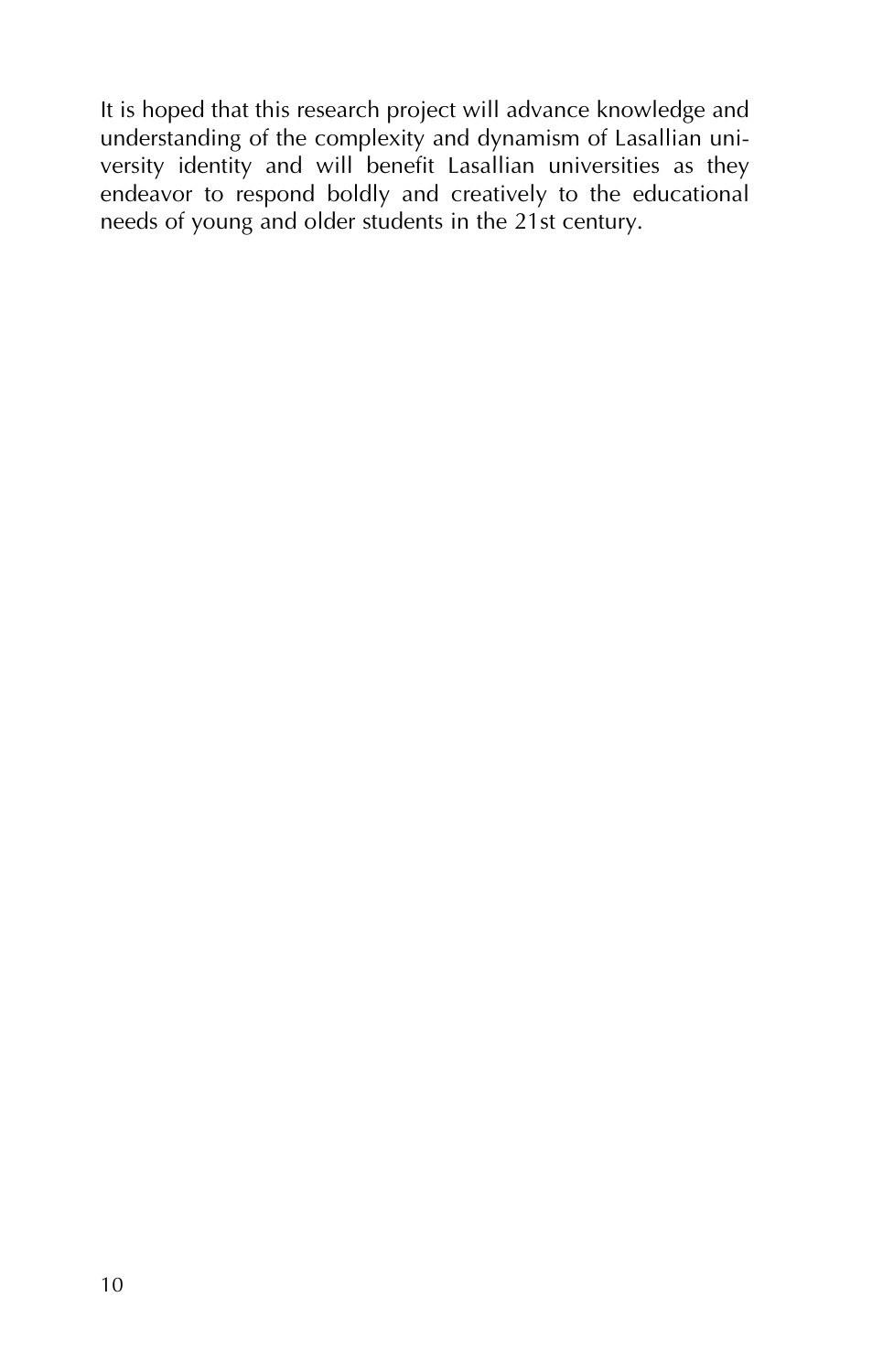# Purpose of the research

It is worthwhile to explore the many innovative ways Lasallian Brothers and colleagues live the Lasallian charism and carry out the Lasallian mission in the changing social landscape of higher education in the 21st century. This research aimed to capture the complexity and dynamism of Lasallian university identity worldwide. The knowledge obtained from this research may have many benefits: first, Lasallian universities might understand how the dynamism and complexity of their identity serve future possibilities; and, second, Brothers and their Lasallian colleagues, university internal and external stakeholders, could collaboratively construct a dynamic and flexible university identity for the benefit of the students they serve.

# The research question

Lasallian universities worldwide face a multitude of challenges within and outside their institutions. At the same time, they strive to project a distinctive brand or institutional image. How do Lasallian universities express their identity in the 21st century? In other words, how do they express the defining portrayal of their identity? They may assert, "This is who we are as an organization!" They may ask, "Is this who we really are as an organization?" or "Is this who we are becoming as an organization?" or even more provocatively, "Is this who we want to be?"

As it becomes increasingly more important to have a clear sense of each university's identity, this question is significant and relevant to Lasallian educators in higher education for many reasons.

First, the study of Lasallian university identity gains greater attention as university leaders rediscover the importance of meaning and emotion in university life. Individuals act on behalf of the university to the extent there is a fit between their own and the university's identity. Thus, explanations of Lasallian university identity are powerful lenses for explaining change, action, and inaction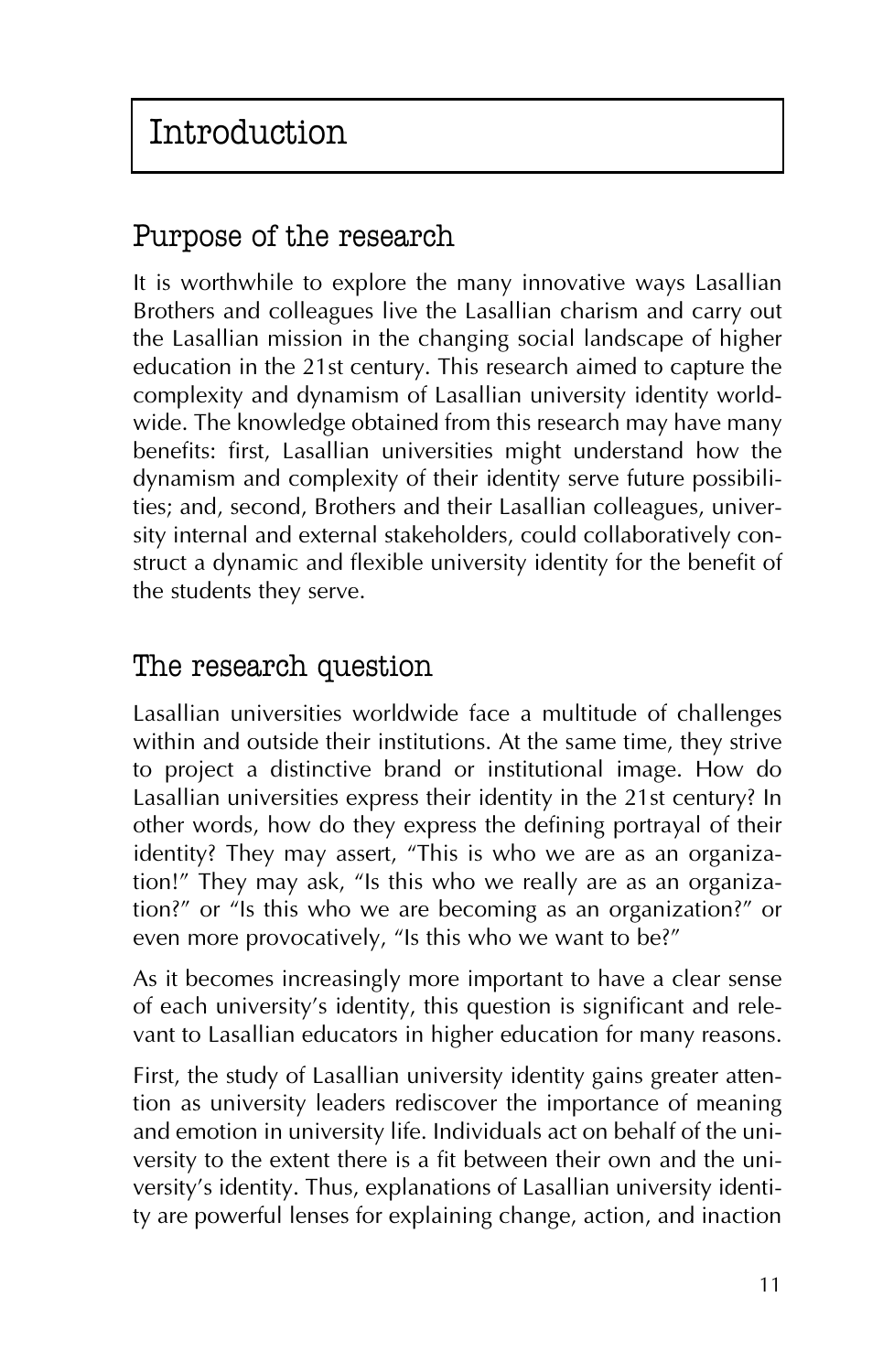by individual staff, faculty, administrators or groups of internal and external stakeholders.

Second, in contemporary turbulent times, the realities of internal and external university stakeholders increasingly heterogeneous, of Brothers decreasing in number and Lasallian colleagues increasing in number, fuel greater interest in identity processes at Lasallian universities.

Third, Lasallian universities have to deal with the dynamic instability of their identity in a "flat world" (Friedman, 2005), a world that is globalized, interconnected, fast changing, and increasingly more complex.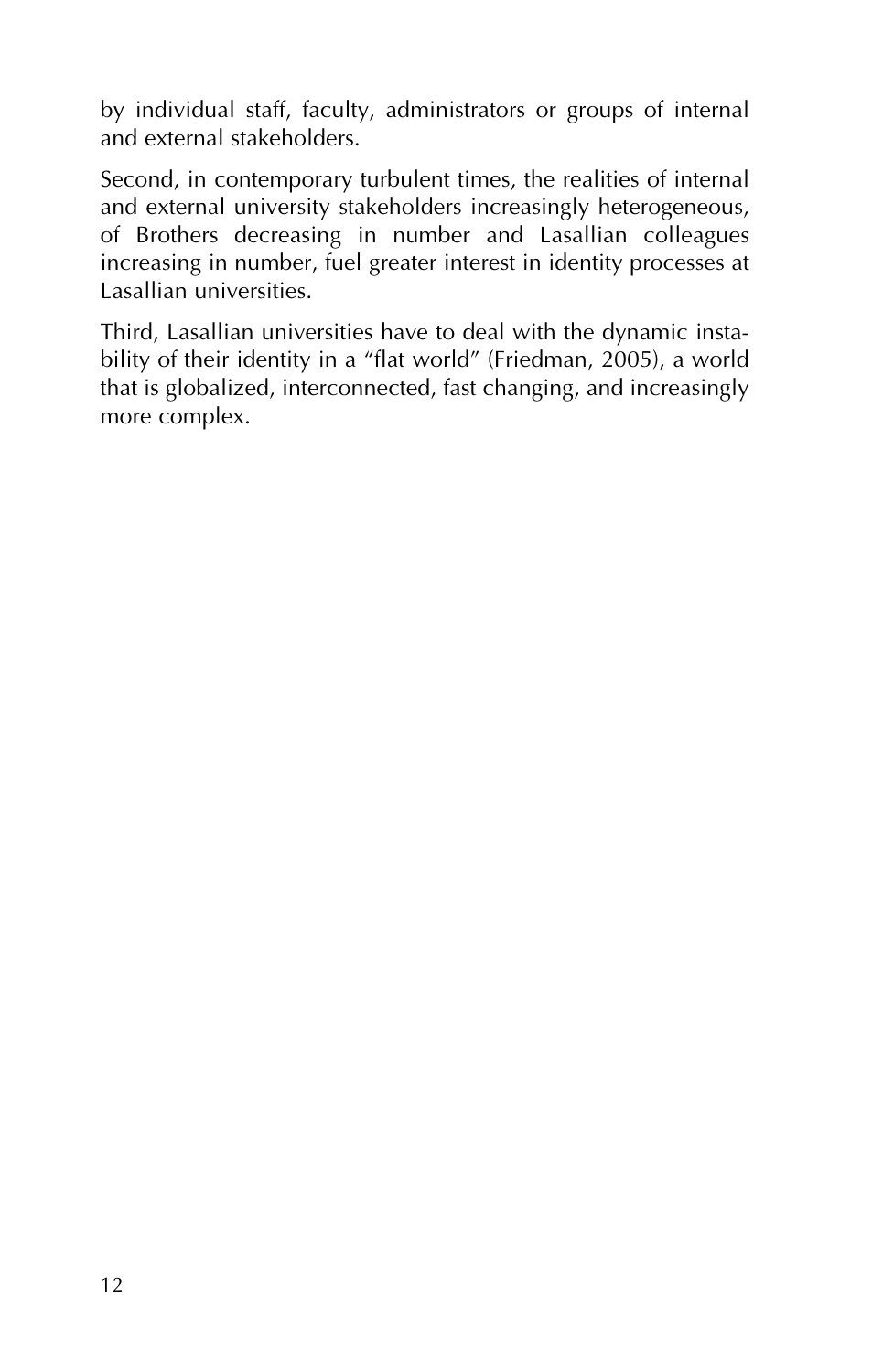# 1. A Brief Review of the Literature: Organizational Identity and Lasallian Identity

# Organizational identity

A Lasallian university is basically an organization. Organization scholars have explained and analyzed the nature and the characteristics of organizational identity.

Organizational identity, as an internalized cognitive structure of what the university stands for and where it intends to go, is a concept distinct from individual identity (Gioia, Schultz, and Corley, 2000b). It refers to those attributes that are considered central, distinctive, and enduring by members of the organization (Albert and Whetten, 1985).

It is important to distinguish between an identity that endures, which remains the same over time, and an identity that exhibits continuity over time, but which admits shifts in meaning and interpretation; the latter is more prevalent (Gioia, Schultz, and Corley 2000a). Organizational identity is, in fact, characterized by dynamism and "adaptive instability." Because instability fosters adaptability, the strategic concern of management is no longer the preservation of a fixed identity but the ability to manage and balance a flexible identity in light of shifting external images. Maintenance of consistency becomes the maintenance of dynamic consistency. The dynamism and complexity of organizational identity reflects the state of contextual instability and flux that arise from both the multiplicity of audiences to which organizations are accountable and the diversity inherent within organizations (Gioia, Schultz, and Corley, 2000a; Brown and Starkey, 2000; Hogg and Terry, 2000; and Scott and Lane, 2000a).

Organizational identity is not only a complex phenomenon but also one that can vary with the context for which it is expressed (Fiol, Hatch, & GoldenBiddle, 1998). Pratt and Foreman (2000) directly address the theme of diversity within organizations; effective management of diversity is considered desirable because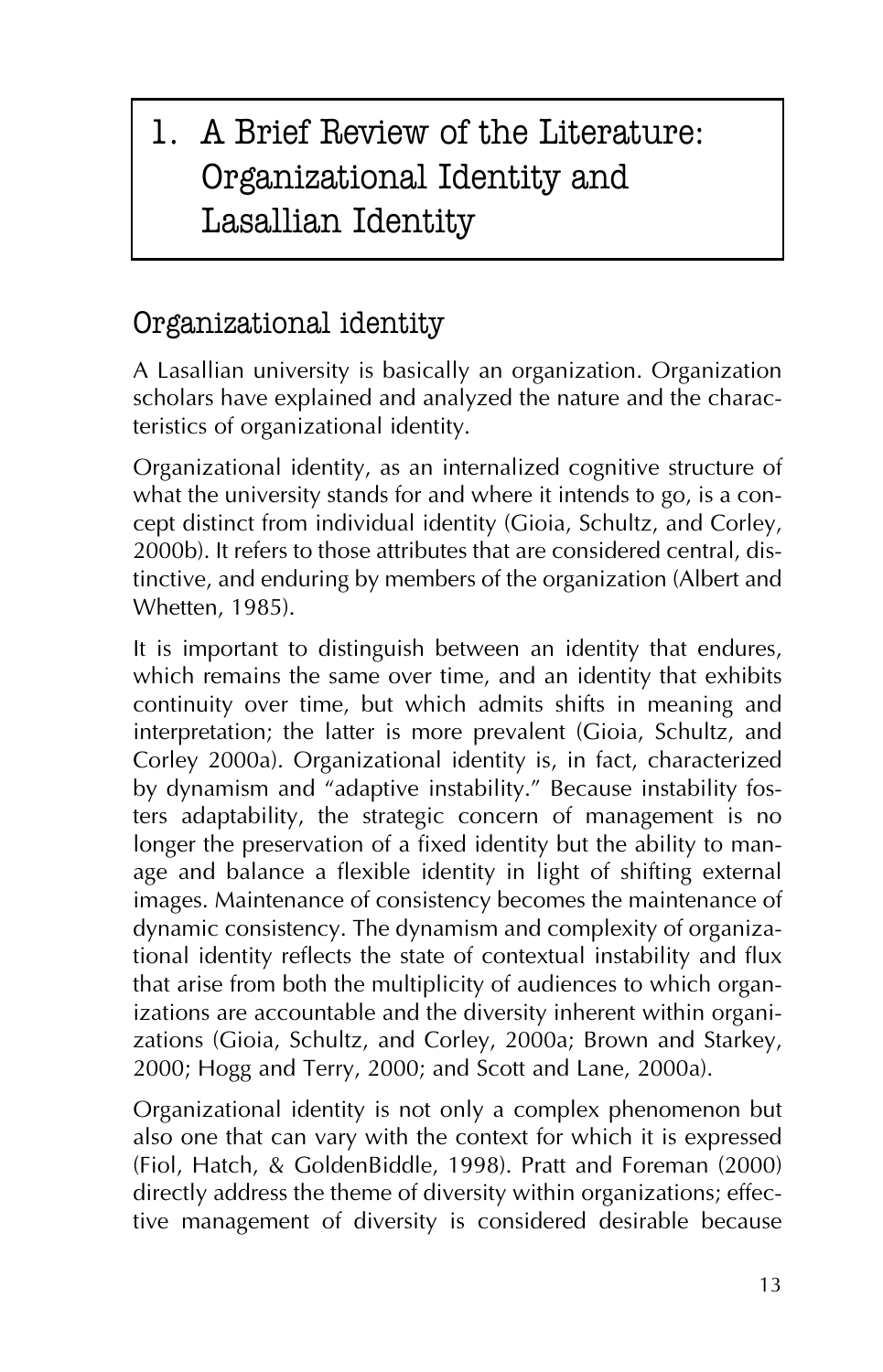diversity provides significant benefits to an organization in a complex and changing social environment.

Clarity and consensus about organizational identity are essential elements in setting successful long-term strategy and making structural choices in a nonprofit organization (Young, 2001).

Managers should, however, be aware of the organizational identity trap. They must anticipate identity obsolescence so as to enable their organizations to adapt to shifts in the competitive environment and to take a qualitative leap forward (Johnson, 2000).

Moreover, organizations are prone to ego defenses, such as denial (individuals and organizations disclaim knowledge and responsibility, reject claims on them, and disavow acts and their consequences), rationalization (an attempt to justify impulses, needs, and so on that one finds unacceptable so that they become both plausible and consciously tolerable), idealization (the process by which an object becomes emotionally overvalued and stripped of its negative features), fantasy (a kind of vivid daydream that affords unreal, substantive satisfactions), and symbolization (the process though which an external object becomes the disguised outward representation for another internal and hidden object, idea, person, or complex). These ego defenses maintain selfesteem and the continuity of existing identity. They are dysfunctional when they militate against necessary organizational change (Brown and Starkey, 2000).

Maladaptive identity defense mechanisms can be mitigated through processes of organizational learning in the form of critical self-reflexivity and an identity-focused dialogue, which promote attitudes of wisdom. To accommodate change, organizations need to reconstruct themselves as "learning organizations" or "wise organizations" that encourage emotional expression and exploration of alternative organizational forms. A "learning" or "wise" organization is one that has constructed a prototype of the organization that prescribes learning and change as core attributes of organizational identity (Brown and Starkey, 2000).

In sum, in our "flat world," organizational identity is dynamic, socially constructed, complex and unstable. Its complexities stem from the multiplicity of stakeholders within and outside the organization. Its dynamic instability-fluidity, adaptive instability-springs from the changing environment. The maintenance of its dynamic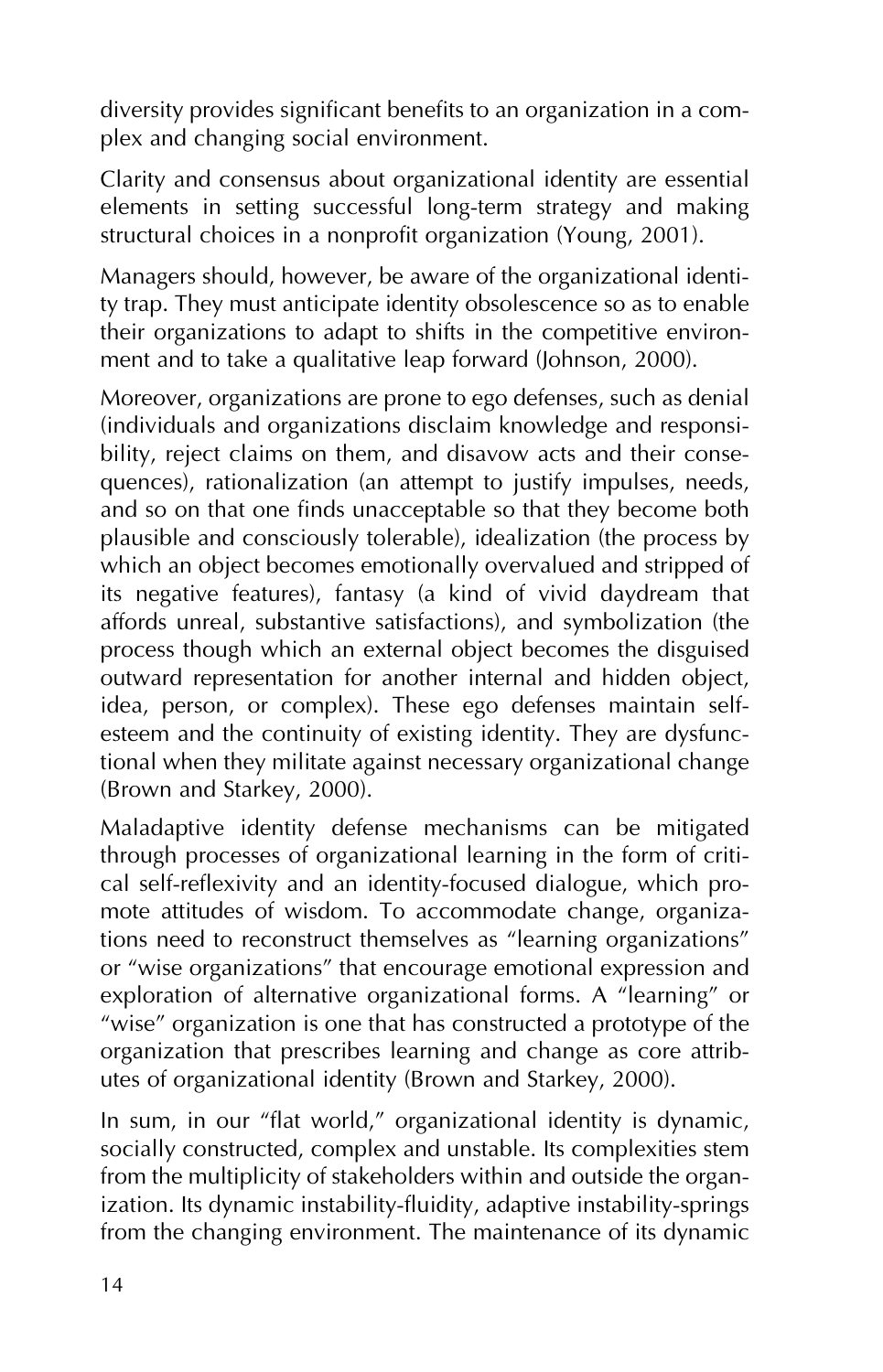consistency is thus the strategic concern of management. Learning and change are core attributes of organization identity in a "learning" or "wise" organization.

# Lasallian identity

In recent years, some Brothers (Gil, 1998; Group of Lasallian Experts, 2006) have authored monographs and books on Lasallian identity at the personal level. Others, including Brothers Luke Salm (1990, 1993, 1998, 1999a, 1999b), John Johnston (1992, 1997, 1998, 1999a, 1999b), former Superior General, and Alvaro Rodriguez Echeverria (2004), current Superior General, have given presentations on the essential characters of Lasallian universities. Brother Alvaro, reinterpreting Lasallian charism for the 21st century, repeatedly urges Lasallian universities to be creative and bold in meeting the needs of young and older students through quality education, social research, and social transformation.

# This study's approach

This study differs fundamentally from the aforementioned Lasallian writings and documents in that it focuses on the organizational identity of Lasallian universities, not on the personal identity of Lasallians. Moreover, it is exploratory and analytical, not prescriptive or normative.

Even though this study adopts a social science approach, it is critical that we understand the "lens" through which Saint John Baptist de La Salle and his disciples have perceived an educational institution. They tend to perceive the Lasallian school and, by extension, the Lasallian university as "a means of salvation," whereas a social science perspective views Lasallian university as a social system. The former accept a belief system based on scriptures that are replete with paradoxes-dying in order to live, last will be first, giving in order to receive, and losing one's life, only to find it. To understand a Lasallian university as an institution, the social science perspective examines the paradox of a Lasallian university aspiring to be both evangelizing and educating. There is a tension between the tendency to exalt what is the best possible expression of "what ought to be" and "what a Lasallian university ought to be doing" and the necessity to understand and to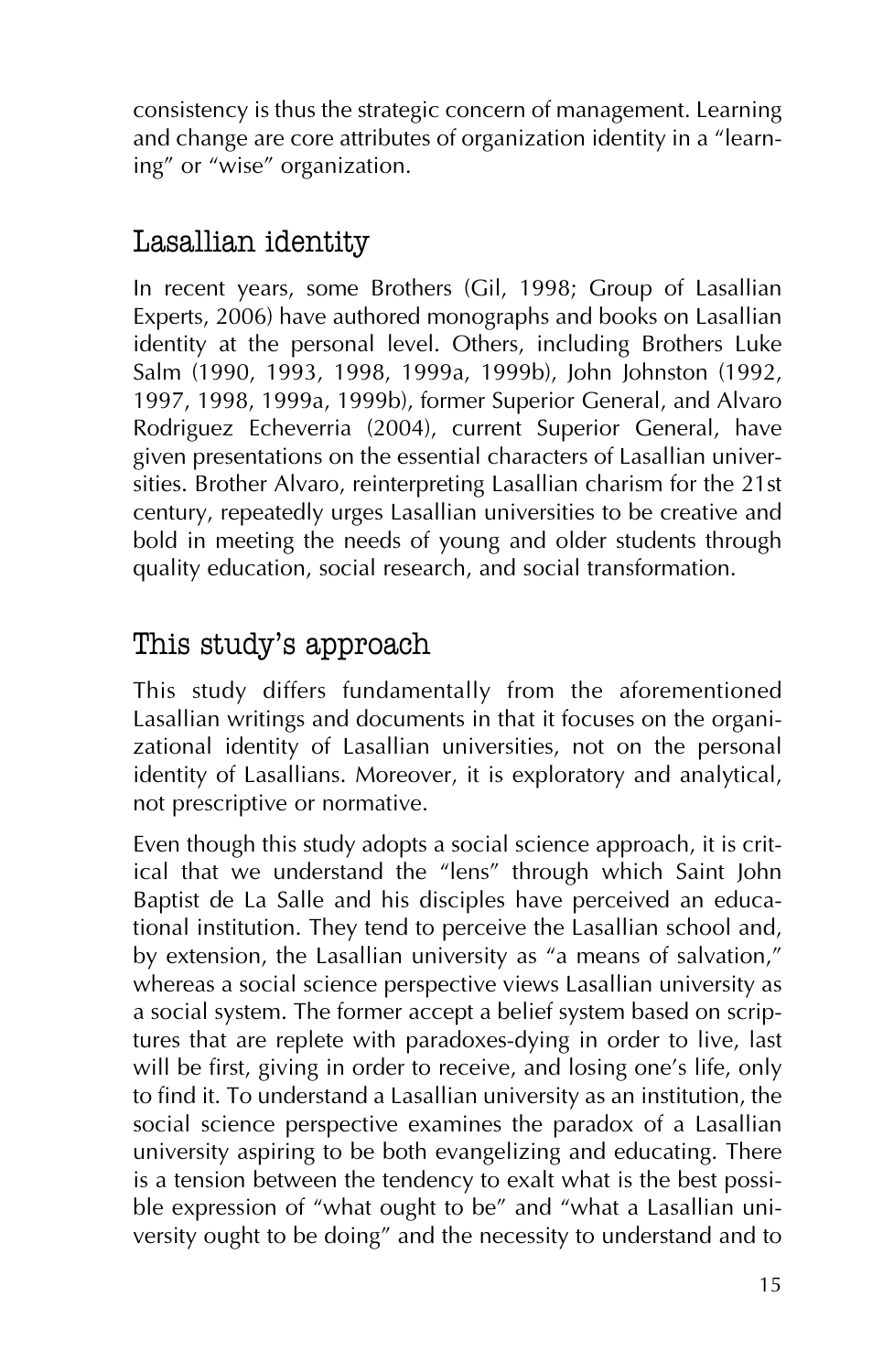adapt to the modern developments of the social world of higher education.

### Assumptions

The brief literature review suggests the following assumptions:

- Having developed in different social, cultural, and historical contexts, the sixteen Lasallian universities worldwide express their Lasallian identity in diverse ways.
- Lasallian charism is at the core of Lasallian mission, which is the foundation of Lasallian university identity.
- Lasallian university identity consists of those attributes that are considered central, distinctive, and enduring by members of the university, yet it is adaptive, negotiated, socially constructed, flexible, dynamic, and complex.
- The sixteen Lasallian universities incarnate the Lasallian charism in their organizational structure.

### Definition of Concepts

#### **Charism**

The convergence of Max Weber's and Saint Paul's definitions of the term charism is apparent. Sociologist Max Weber applies the term charism to "a certain quality of an individual personality, by virtue of which he is set apart from ordinary men and treated as endowed with supernatural, superhuman, or at least specifically exceptional powers or qualities. These are such as they are not accessible to the ordinary person, but are regarded as of divine origin or as exemplary, and on the basis of them the individual concerned is treated as a leader [...]" In the writings of St. Paul, the term charism has a double meaning. *"There are many different gifts but it is always the same Spirit; there are many different ways of serving but it is always the same Lord. There are many different forms of activity but in everybody it is the same God who works in them all."* (1 Cor. 12, 4-6). In the broad sense it designates the "gift" of Christian life in general received at baptism. In the strict sense it means a particular, specific "gift" received by individuals or groups for the service and building up of the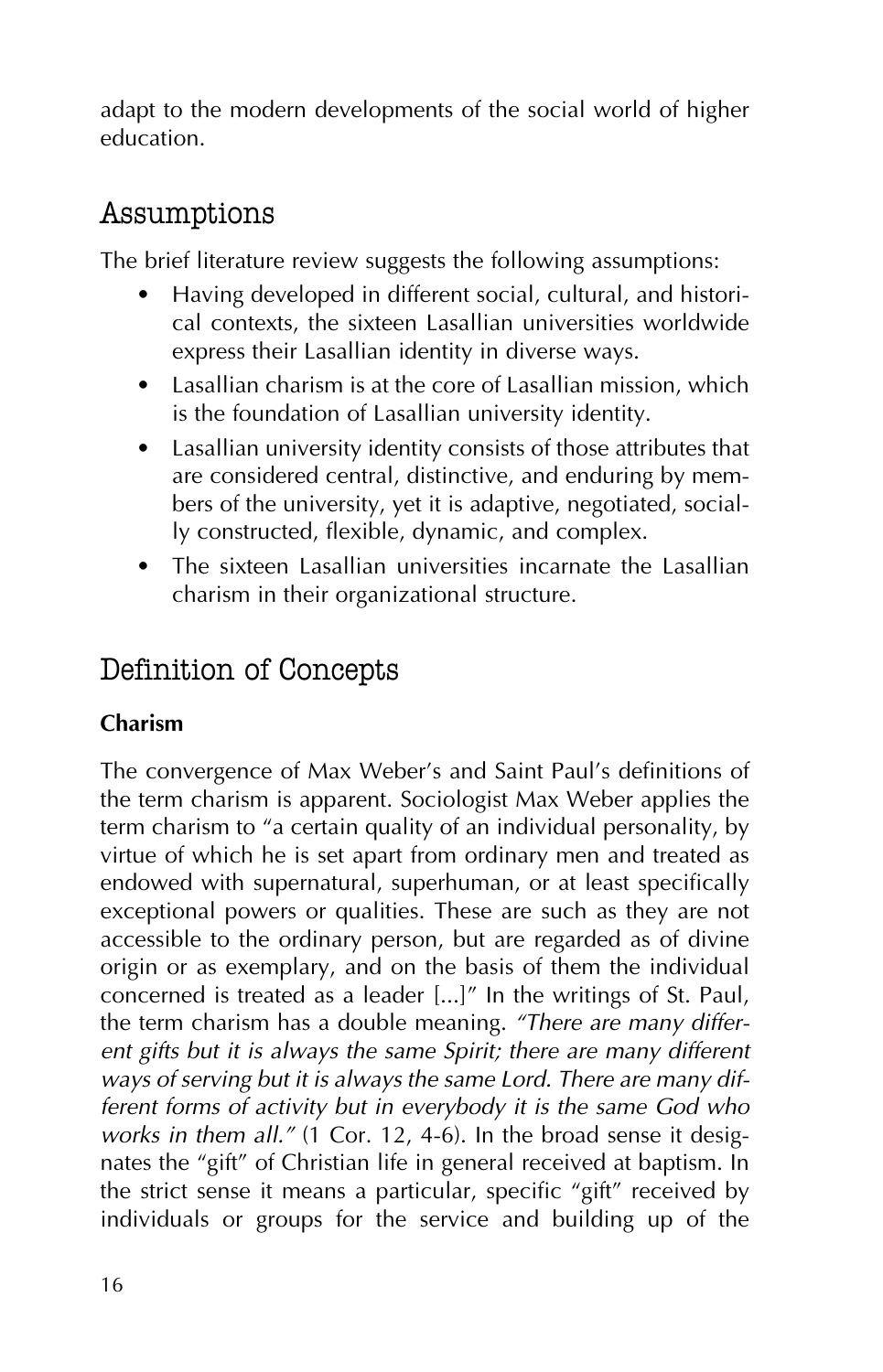Christian community. It is in this latter sense that we speak of the charism of the La Salle Christian Brothers, who have received from the Spirit through their founder a particular charism to realize an educational mission in the Church.

#### **Lasallian Charism**

Brother Alvaro, Superior General of the Brothers of the Christian Schools, presents the Lasallian charism in terms that resonate with contemporary members of the Lasallian education community:

*"The Brothers are open to all, capable of renouncing self interests for the common good, uniting forces, carrying out projects in union with Lasallian partners, incarnating the Lasallian charism in the world of the poor, being spiritual masters for youth who, today more than ever and in spite of some appearances, look for meaning for their lives and who have a thirst for God.*

*Lasallian charism is an original synthesis in which the founder's ardent love of God and his ardent love for the children of artisans and the poor found concrete translation in our association for their service through education.*

*Those young people were the providential means that gave rise to our charisma. "Recognize Jesus Christ under the poor rags of the children that you instruct. Adore Him in them" (Med. 96, 3)*

*To be faithful to our charism today means that we respond with creativity to the new forms of dehumanization, to the new forms of poverty, to the calls that the world of the excluded make to us in the new scenarios that today present themselves to us.*

*It means that we be converted to the future, open to the educational needs of the poor, attentive to the signs of life...with creative imagination, with a courage capable of running risks, with boldness that is unafraid and which does not confuse fidelity with pure repetition of the past.* 

*We are searchers for God and we offer the world pathways for its own search. Guides, humble and without pretensions, capable of accompanying the people of our times in their own journey of faith, assuming their weaknesses, their doubts and fragility. We offer to the world of youth hearts disposed to lis-*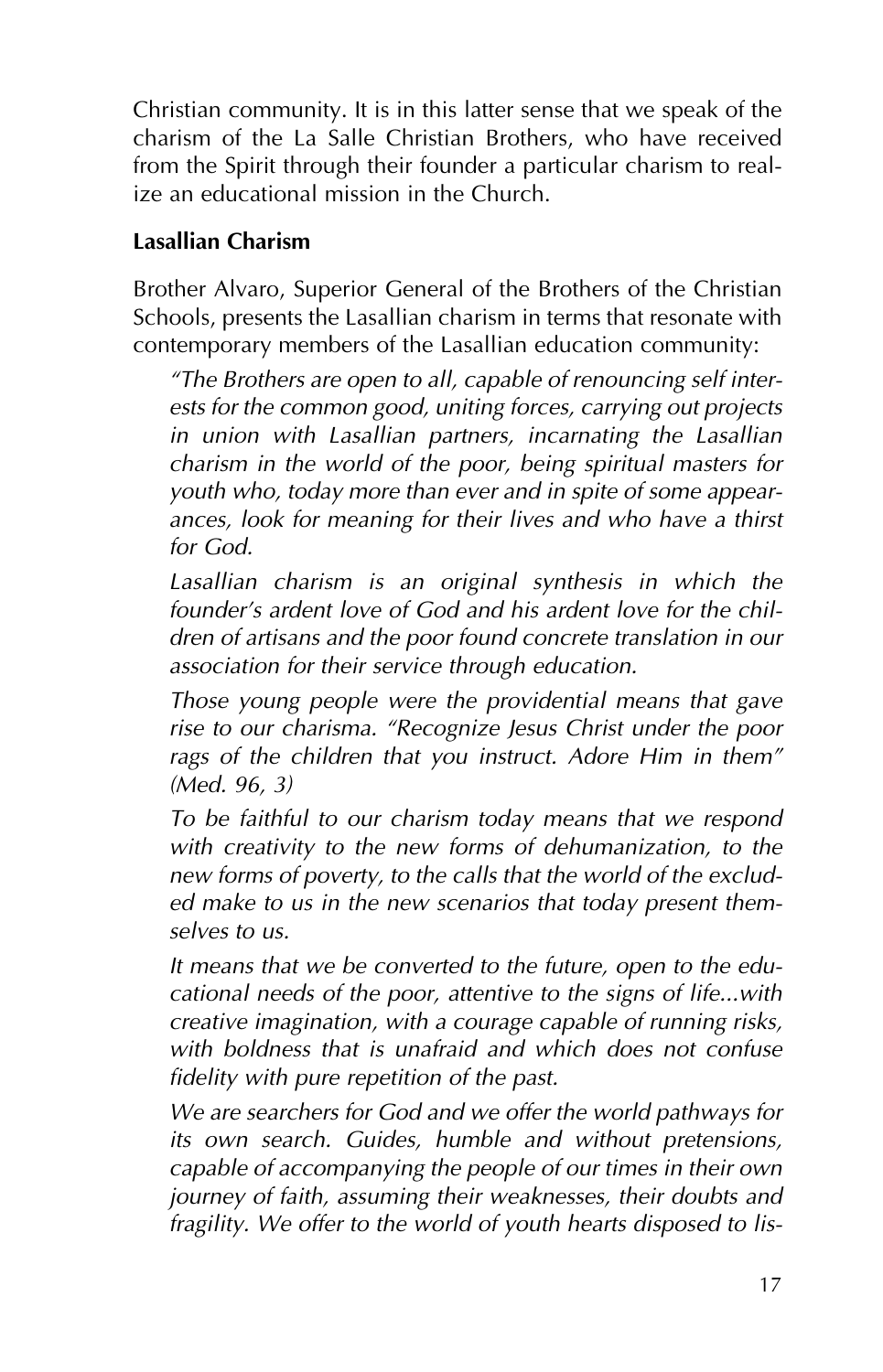*ten to them, understand them, set them off once more on the road, communities willing to receive them and guide them, centers of education that place more worth in their persons than on programs or prestige."* 

(Brother Alvaro Rodríguez Echeverría, Superior General, June 2, 2000)

In short, Brother Alvaro depicts the Lasallian charism as characterized by pro-active spirit, vision for the future, profound love of and interest in each student, attention to situations of injustice in the world, creative and bold responses to new forms of poverty and dehumanization. Four years later, he added that Lasallian universities will incarnate the Lasallian charism through quality education, social research, and social transformation (January, 2004).

#### **Incarnating the Lasallian Charism in the University Organizational Structure**

The Lasallian charism gives the Lasallian university its reason for existing, its identity and proper mission. It is God's loving design for the Lasallian family in the history of salvation. It is a spiritual energy from the Spirit, a power of life to be communicated. It is a dynamic force that incorporates Brothers and Lasallian colleagues into a family gifted with a "charismatic mission." It is not a rigid structure or program.

The Lasallian charism is a living gift, a breath of the creator Spirit at the service of a dynamic history that is never simple repetition of the past. That is why Saint De La Salle's charism can never be solely identified with his "works" that are marked by the needs of the founding period. This life power, this spiritual energy should constantly be incarnated by Lasallian universities in their organizational structure and adapted to the times and places, the sociocultural contexts and the needs of students everywhere.

As the building axis of Lasallian university identity, the Lasallian charism guides the construction of an organizational structure that sustains and strengthens the university identity. Incarnating the Lasallian charism in the university organizational structure is all the more crucial because of the possible negative consequences of routinization.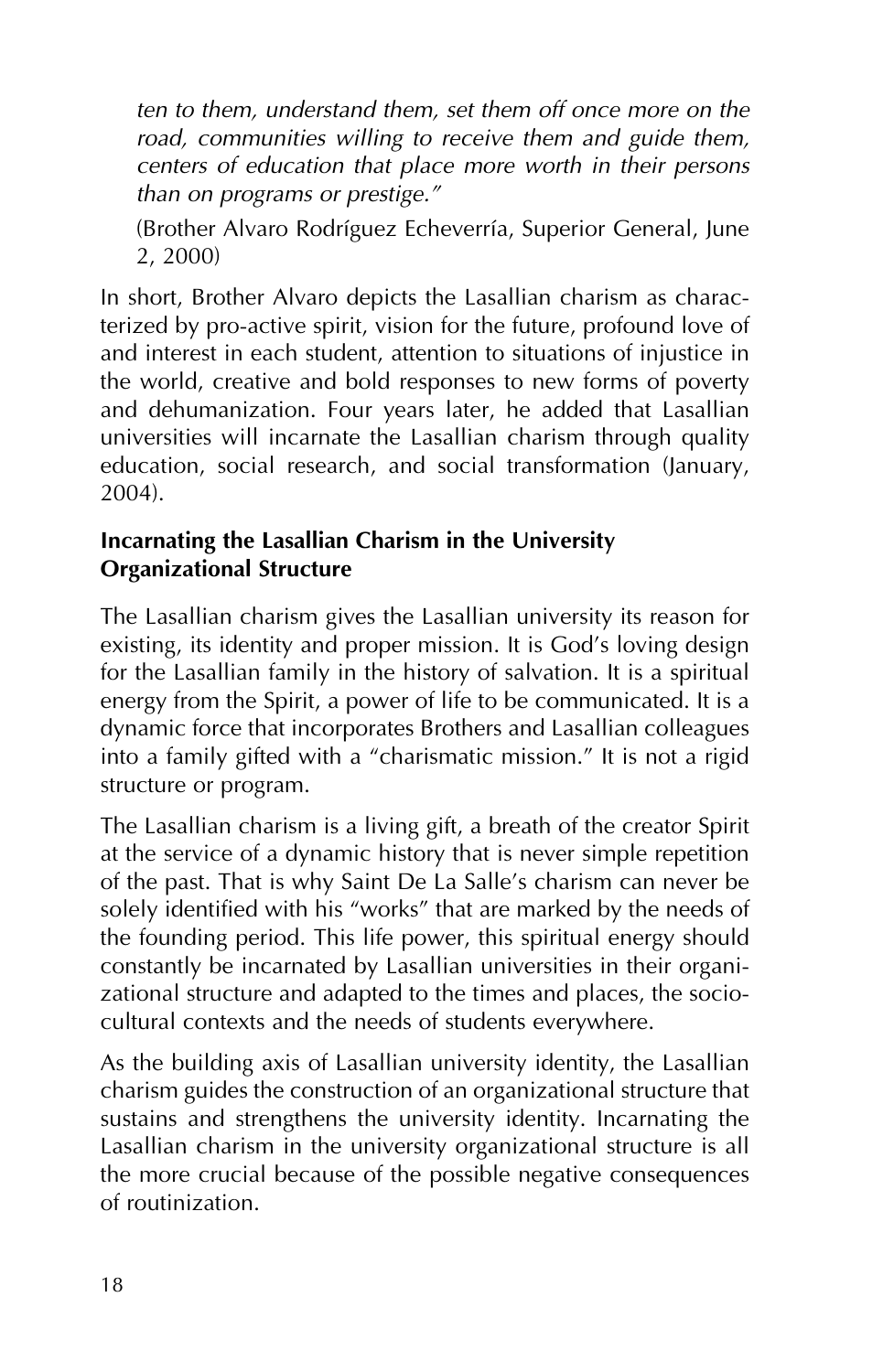#### **Routinization**

*Routinization*, a term coined by Weber, refers to the way in which charism is incorporated into an institution. It is the process by which "charismatic authority" is succeeded by a bureaucracy controlled by a rationally established authority or by a combination of traditional and bureaucratic authority. Paradoxes are thus part of institutionalization.

Saint La Salle is a charismatic founder and his message inspires a wholehearted response from followers; but the structure of statuses and roles emerges from within the stable institutional environment and elicits various other motivations, some of which may be diametrically opposed to the charismatic ideals of the founder. The ideals of the institution and the leader's own ideals and selfinterests may not reflect the charismatic ideals of the founder. The organizational structure that is functional in the earlier stages becomes in later situations a dysfunctional obstacle to forthright activity in response to contemporary problems.

In addition, while a bureaucratic organization can be efficient, it also has the tendency to become cumbersome and cause problems of dysfunctional consequences. This occurs when office holders elaborate their office to strengthen their position in the organization, resulting in an administrative structure that is alienated from contemporary problems, or when the office holders themselves become alienated from their group members. Finally, the tension that exists when the values of society and of a Lasallian university become so intertwined that conformity to one necessitates conformity to the other. The two systems become so closely linked that they have a deleterious effect on each other.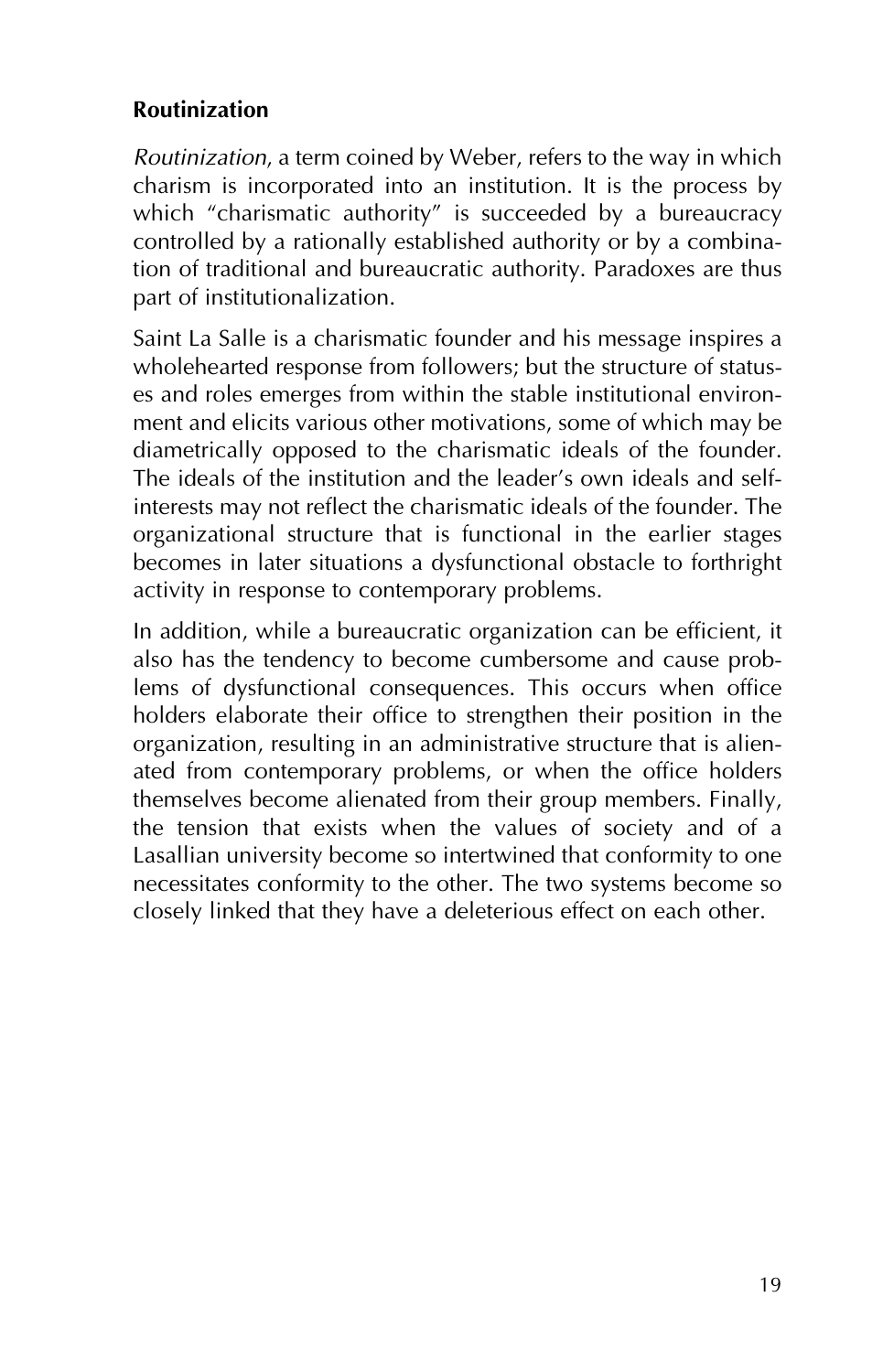# 2. Method

To capture the complex and dynamic nature of Lasallian university identity, this study employed a triangulation methodology (Figure 1). It involves:

1. A one-week on-site observation at each university. I was invited to attend a President's Council meeting, a Faculty Senate Meeting, sport events, various Campus Ministry activities, a free legal consultation by law students at a Lasallian Legal Service Center for the Poor, faculty and staff birthday celebration, classes for adults taught by students who are recipients of university scholarships, and so forth.

2. Analysis of official documents provided by each university that amounted to over 500 pages. These documents included the 5 or10 years Strategic Planning, President's Annual Report, University Mission Statements and Philosophies of Education, University Facts, and so on.

3. Sixty-minute, face-to-face interviews with 15 to 30 diverse members at each university using an Appreciative Inquiry (AI) method. Research participants included Chairs and members of the Board of Trustees, senior and mid-level administrators, provosts, vice-presidents, deans, chairs of departments, male and female faculty members, staff members, janitors, students, alumni, and parents of students. All were friendly, cooperative, and forthcoming in sharing their feelings, thoughts, and hopes about their respective universities. At the end of the interviews, they seemed appreciative for having participated in this research project. Many said this was the first opportunity they had in sharing their views and hopes about their respective universities. Others said they appreciated the opportunity to look at their university from a broader and more meaningful perspective.

The AI method is an ethnographic method that uses interviews with various members of the university community for investigating the life of the institution. As a thoughtful inquiry into the nature of institutional life and a process that draws out the factors that give vitality to the lives of the members of the institution, the AI method aims at a systematic inquiry into what is most enrich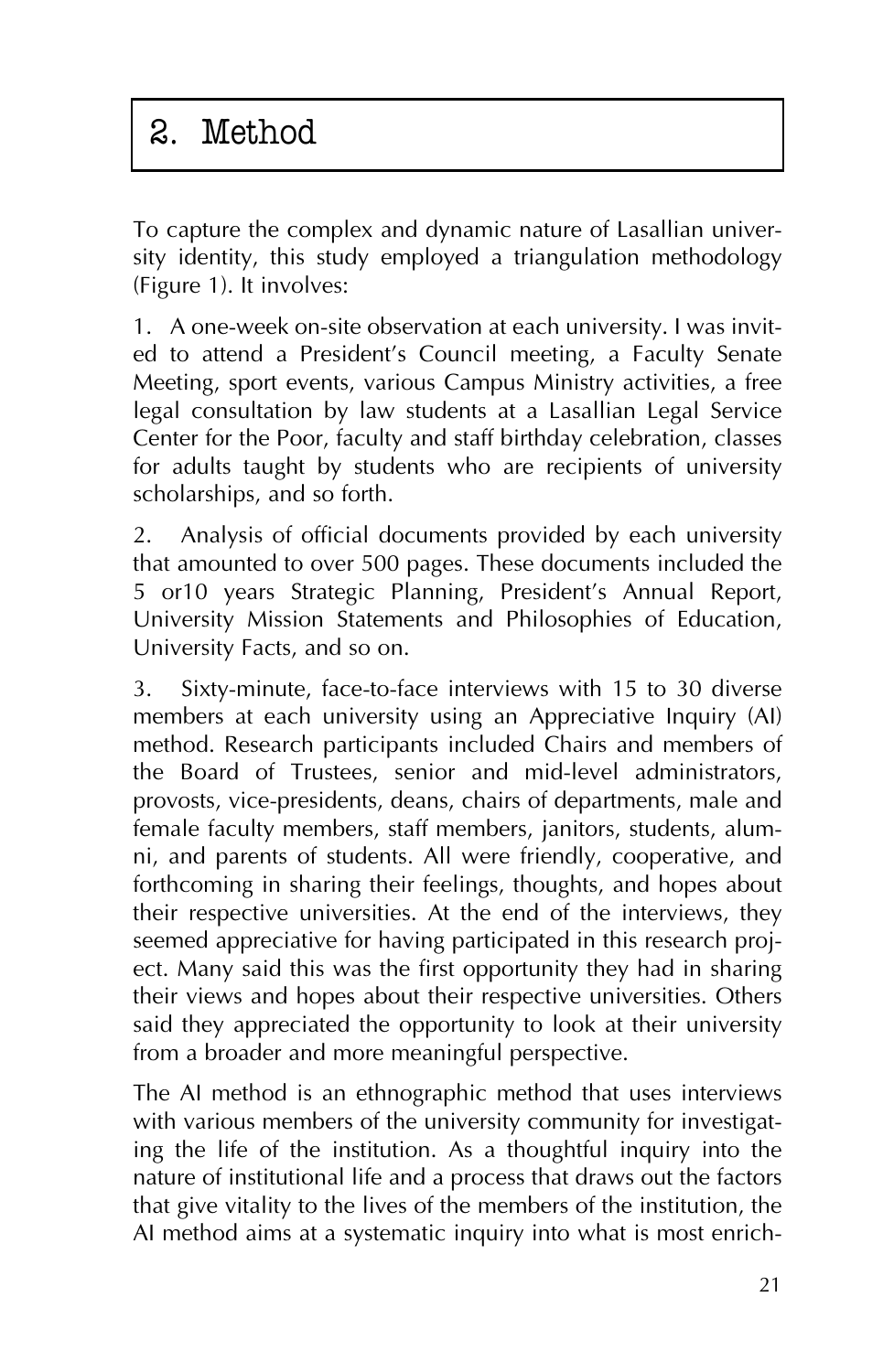ing and life-giving about a university community. It attempts to identify and enhance what an institution does best to meet the challenges of the new century.



**Figure 1: Organizational Identity: Theory, Surface Reality, and Underlying Structures**

### Participating Institutions and Research Participants

Sixteen of the fifty-five Lasallian universities worldwide agreed to participate in this research: one in Colombia [Universidad De La Salle, Bogota], two in France [ECAM, Lyon; and ISAB, Beauvais], three in Mexico [ULSA-Cancun; ULSA-Cuernavaca; and ULSA-Noroeste], three in the Philippines [De La Salle University, Manila; De La Salle University, Dasmarinas; and University of Saint La Salle, Bacolod City] one in Spain [Enginyeria i Arquitectura La Salle, Universitat Ramon Lull, Barcelona], and six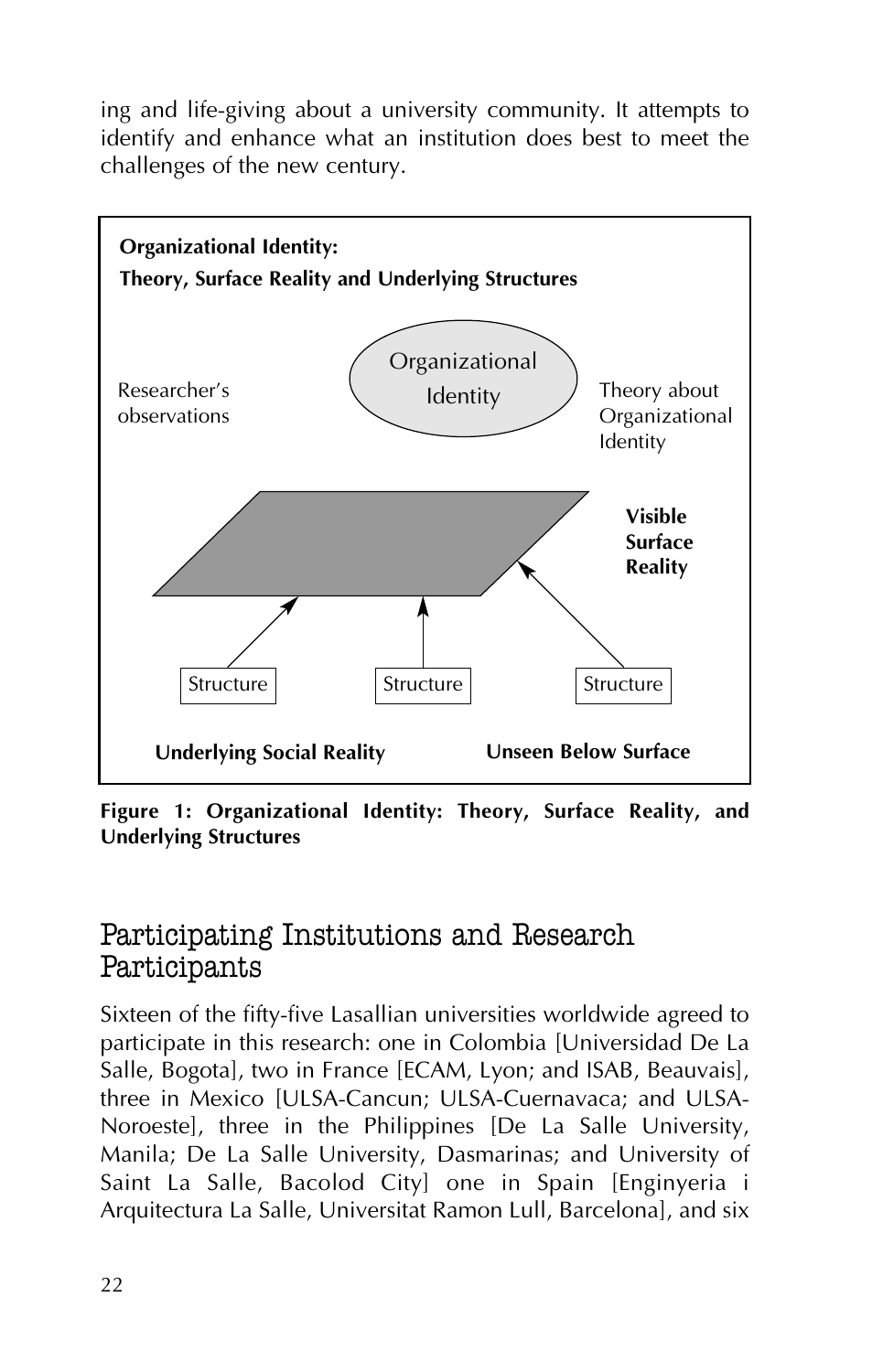in the U.S.A. [College of Santa Fe, Santa Fe; Christian Brothers University, Memphis; La Salle University, Philadelphia; Manhattan College, NYC; St. Mary's College of California, Moraga; and St. Mary's University of Minnesota, Winona]. Time and financial constraints limited my visits to these sixteen universities.

Except for one university, a representative at each university selected fifteen to thirty diverse participants (members of the board of trustees, president, vice president, deans, men and women, seasoned and neophyte faculty members, staff personnel, students, parents, and alumni) for the face-to-face interviews. About three hundred participants were interviewed; each participant signed a letter of consent that guaranteed privacy, anonymity, and confidentiality.

The purposive sampling of institutions and research participants at each university seemed adequate for the purpose of this research project, which is to uncover the essential and common patterns of the Lasallian university identity across Lasallian universities worldwide.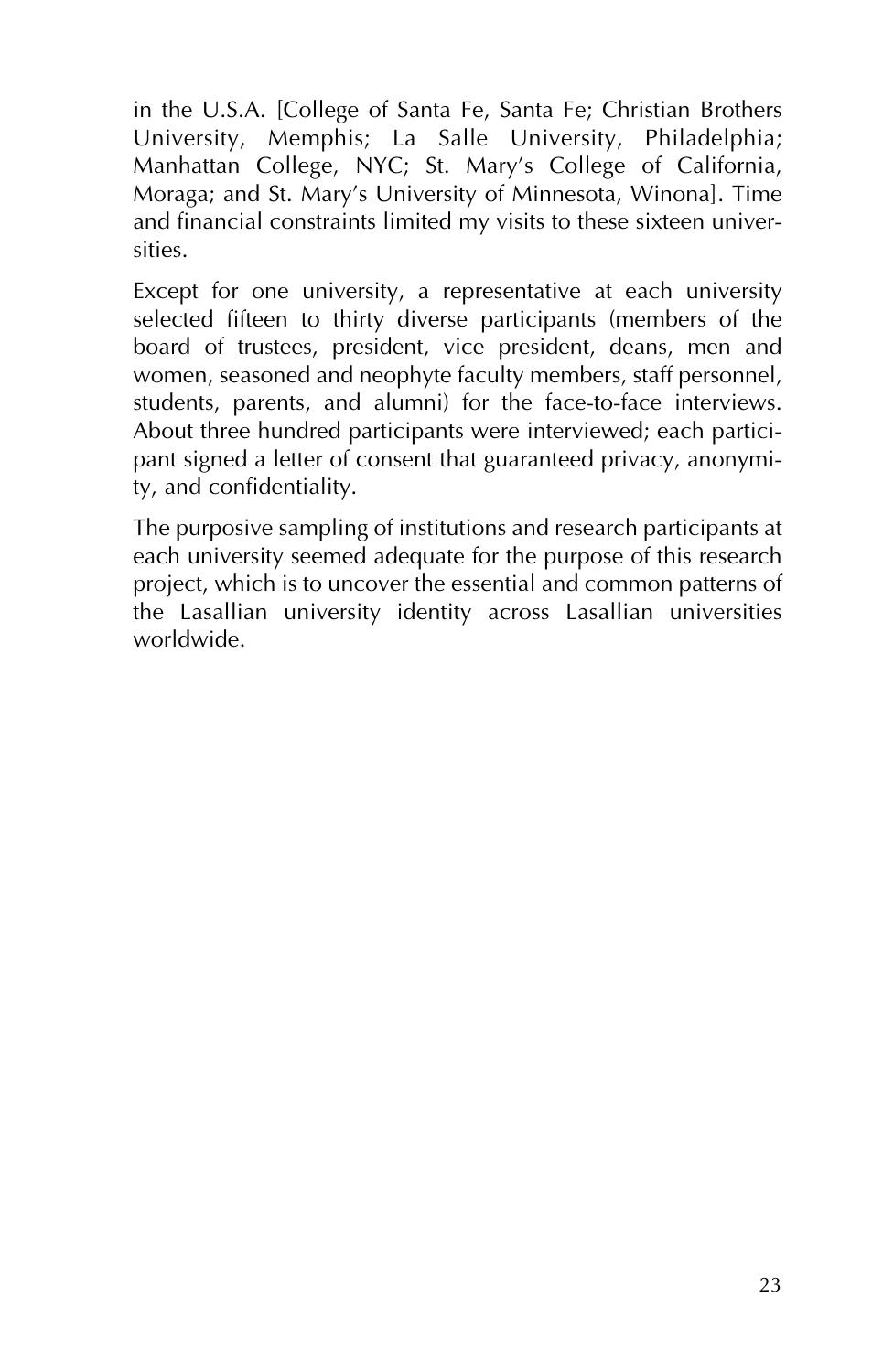# 3. Major Research Findings

This research describes how Lasallian universities as a collectivity have expressed their Lasallian identity; more specifically, it reports the analysis of how Lasallian universities incorporate the Lasallian charism and the Lasallian mission in their organizational structures. The following research findings pertain, not to individual institutions, but to the sixteen Lasallian universities viewed as a collectivity.

### Diversity of the sixteen Lasallian universities

Of the sixteen universities, Brothers administer ten, Lasallian colleagues six. Their respective experiences in higher education vary: Three of the universities are barely ten years old while four others have celebrated their  $40<sup>th</sup>$ ,  $143<sup>rd</sup>$ ,  $150<sup>th</sup>$ , and  $153<sup>rd</sup>$  anniversaries. The sixteen universities are separated widely by geography and are influenced by different social, cultural, religious, and historical contexts. Individually, each university has adapted to its social, economic, cultural, religious, and historical environments and has faced different regional academic challenges besides the challenges of globalization, secularization, and university academic demands in the 21<sup>st</sup> century. Consequently, the sixteen universities exhibit a great variety of external and objective symbols of their institutional identity: Some Lasallian universities display prominently various external symbols of Catholicity (such as crucifix in the classroom and daily masses) and/or Lasallian identity (such as statues of Saint John Baptist de La Salle, pictures of saintly Brothers, prayer before and after each class), whereas a few others shun the display of these external symbols.

Research has shown the ability of Lasallian university identity to move adaptively and fluidly across social, geographical, and cultural spaces. Openness to diversity at the international level might imply taking diversity into consideration at the local level. The paradox is that the more Lasallian universities define themselves exclusively in terms of openness to diversity, the more the differences that make them unique erode. Thus preserving diversity requires some form of closure, or, at least, maintaining a dynam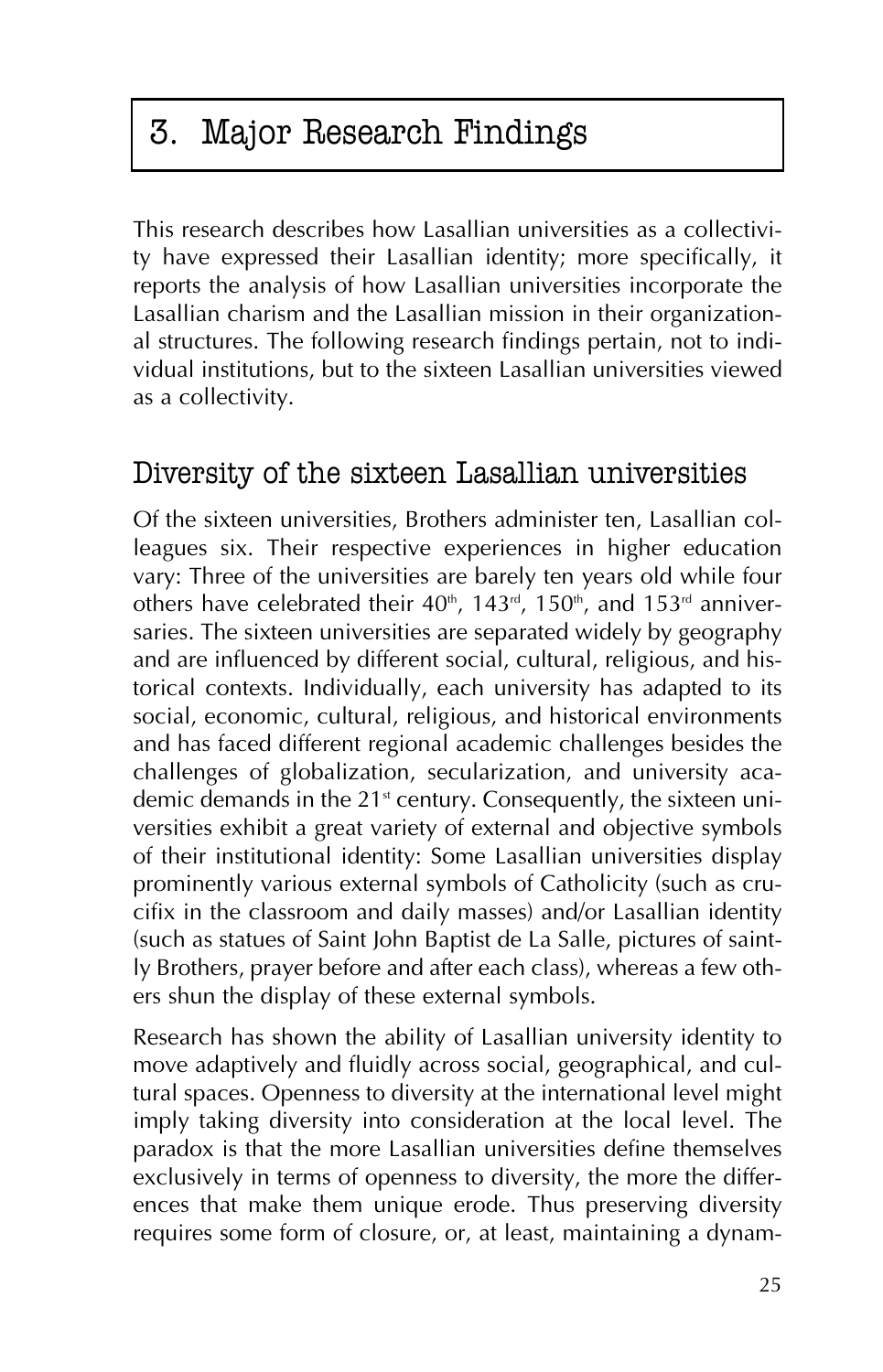ic tension. This tension is at the heart of the impetus of Lasallian universities for the striving to be the best they can be academically in their respective countries and for redefining their university identity in terms of *Lasallianness*.

### The four deeper symbols of the Lasallian university identity

Lasallian universities reflect unity in diversity through some deeper symbols of their Lasallian identity. External and objective symbols are readily visible, but deeper symbols are beneath the surface reality. The triangulation research method used in this investigation uncovered four major common and essential underlying themes: (1) a community with a common purpose guided by the Lasallian charismatic mission; (2) an educational ministry that strives for excellence and responsiveness; (3) networking and collaborating with other organizations and agencies to achieve a greater good for society; and (4) a leadership that fosters systemic creativity and manages multiple identities effectively. These interconnected deeper symbols of Lasallian identity, more than the external symbols, express meaningfully the Lasallian university identity (Figure 2).

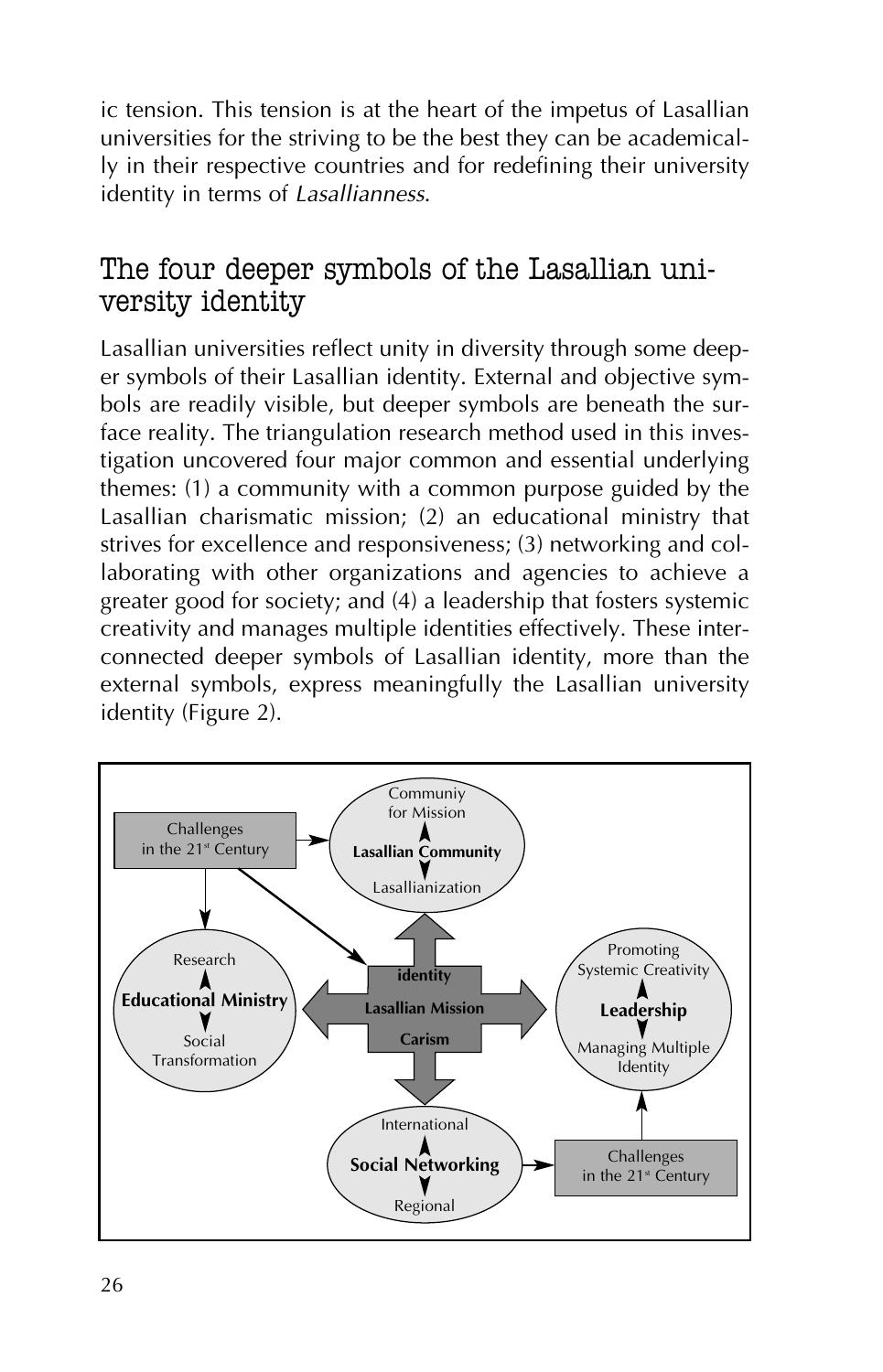#### **I. First Major Theme: A Community of Practices.**

Lasallian universities endeavor to construct a cohesive organizational culture and a coherent organizational structure founded on the shared Lasallian charismatic mission.

#### *Cohesive Organizational Culture*

At fourteen Lasallian universities, the President has appointed a person responsible for promoting the Lasallian mission on campus; this person has the title of Director or Vice President for Mission, whereas the President of two institutions assume this role themselves. The Lasallian mission is prominent in the university mission statement, except for three universities. One wonders whether the Lasallian mission is important in those three institutions.

All participants were unanimous in expressing that they value being members of a community pursuing a common purpose and that the community founded on the Lasallian charismatic mission is the most valuable component of their respective universities. A large number of faculty members said that this sense of supportive community is typically Lasallian and not experienced at other universities they had worked. They perceive the activities initiated by members of the university to serve the needs of the less privileged as the most meaningful of university activities. One president promotes a sense of association by having all departments share with the entire university community their annual planning, their achievements, and their efforts to accomplish their goals. At another university, one time, when divided over the goals and mission of their university, faculty and staff members rallied around the Lasallian educational project proposed by the president and his young collaborators; from an aggregation of employees they turned into a community of educators committed to the Lasallian educational mission. At some universities, faculty and staff members at all levels engaged in the discussion and formulation of their university identity. At another university, administrators, staff, and faculty dialogue to identify a unifying theme that will serve as a guide to the students' entire educational experience during their four years at the university and as a reference point for their Lasallian mission and values.

Many non-Christian students, faculty and staff members, and administrators at different Lasallian universities have indicated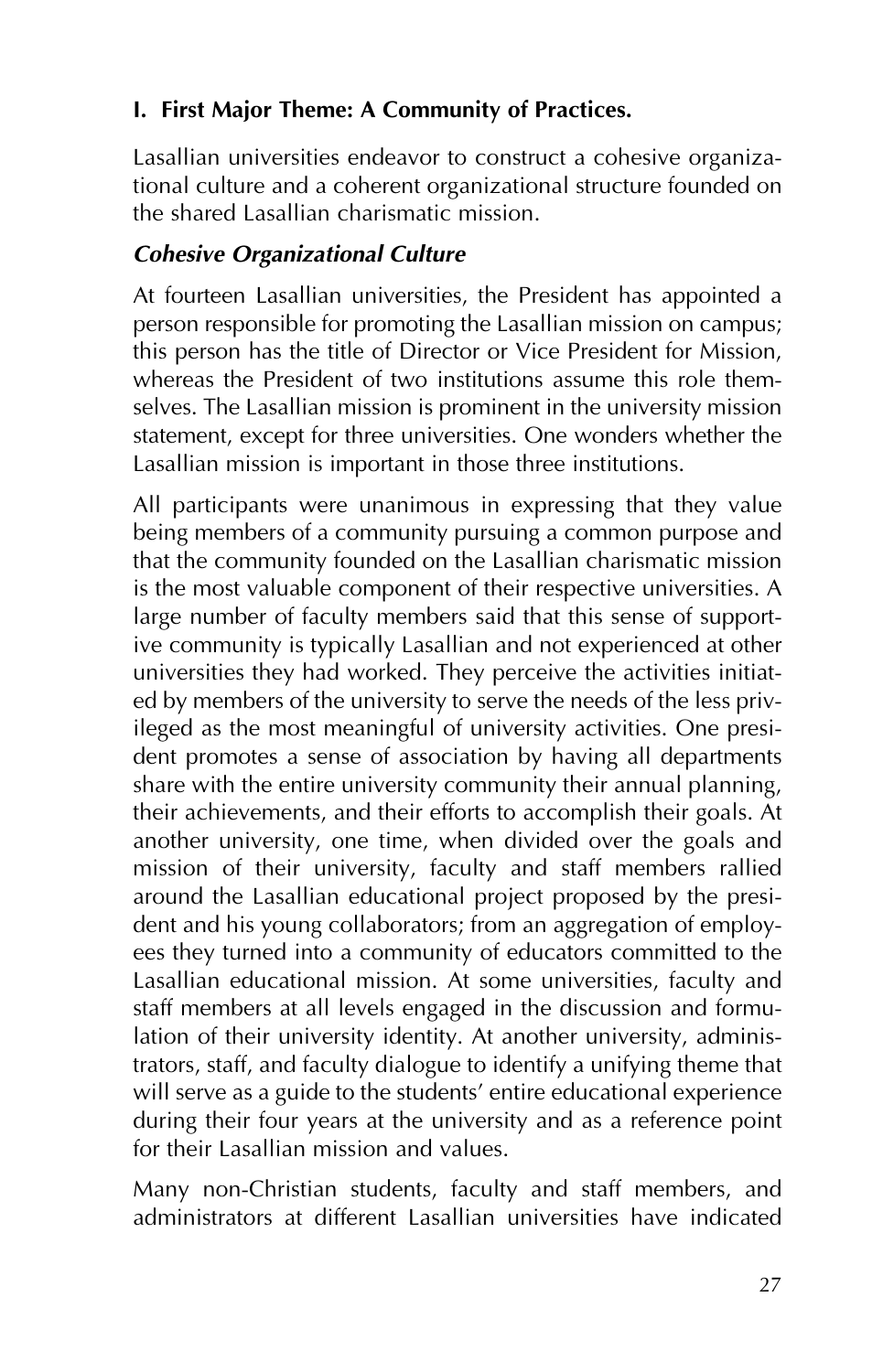that they feel very much at home in a Lasallian environment. A few Lasallian colleagues, who were entrusted with important responsibilities in their respective universities, noted that Brothers never asked them to show their baptismal certificate. While they may not feel comfortable with the Catholic Church, especially its institutional hierarchy and its doctrinal teaching, they have found in the Lasallian mission common humanitarian values and could comfortably associate with the generous self-donation to help the less privileged grow beyond their social boundaries.

The Rule, article 146, *"The spiritual gifts which the Church has received in St. John Baptist de La Salle go far beyond the confines of the Institute which he founded…The Institute can associate with itself lay people who want to lead the life of perfection that the Gospel demands, by living according to the spirit of the Institute and by participating in its mission…At the same time it creates appropriate ties with them and evaluates the authenticity of their Lasallian characteristics"* seems to confine the shared Lasallian charism to Christians when, in lived realities, many non-Christians enthusiastically are engaged in the Lasallian mission. Bethlehem University is unique in Lasallian educational ministry among the Muslim population. A former missionary at this university spoke with amazement about the collaboration among Brothers, Christian and Muslim colleagues in this Lasallian educational mission.

#### *Coherent Organizational Structure*

Most of the sixteen Lasallian universities move from a "family" structure toward a formal structure. Informal interactions dominate in a "family" structure, whereas interactions among members are more formalized in a formal structure. At some institutions hierarchical structure is established, while in some others, there is a shift toward a flattened structure that promotes more effective communication and more flexibility, better horizontal and vertical communication, which in turn empowers systemic creativity within a Lasallian university.

Most Lasallian universities have strategic plans that not only ameliorate present situations but prepare them for rapidly changing environments. Their strategy is explicitly grounded in Lasallian mission, sensitive to student needs, committed to change, based on a vision that will attract and retain better students, and cen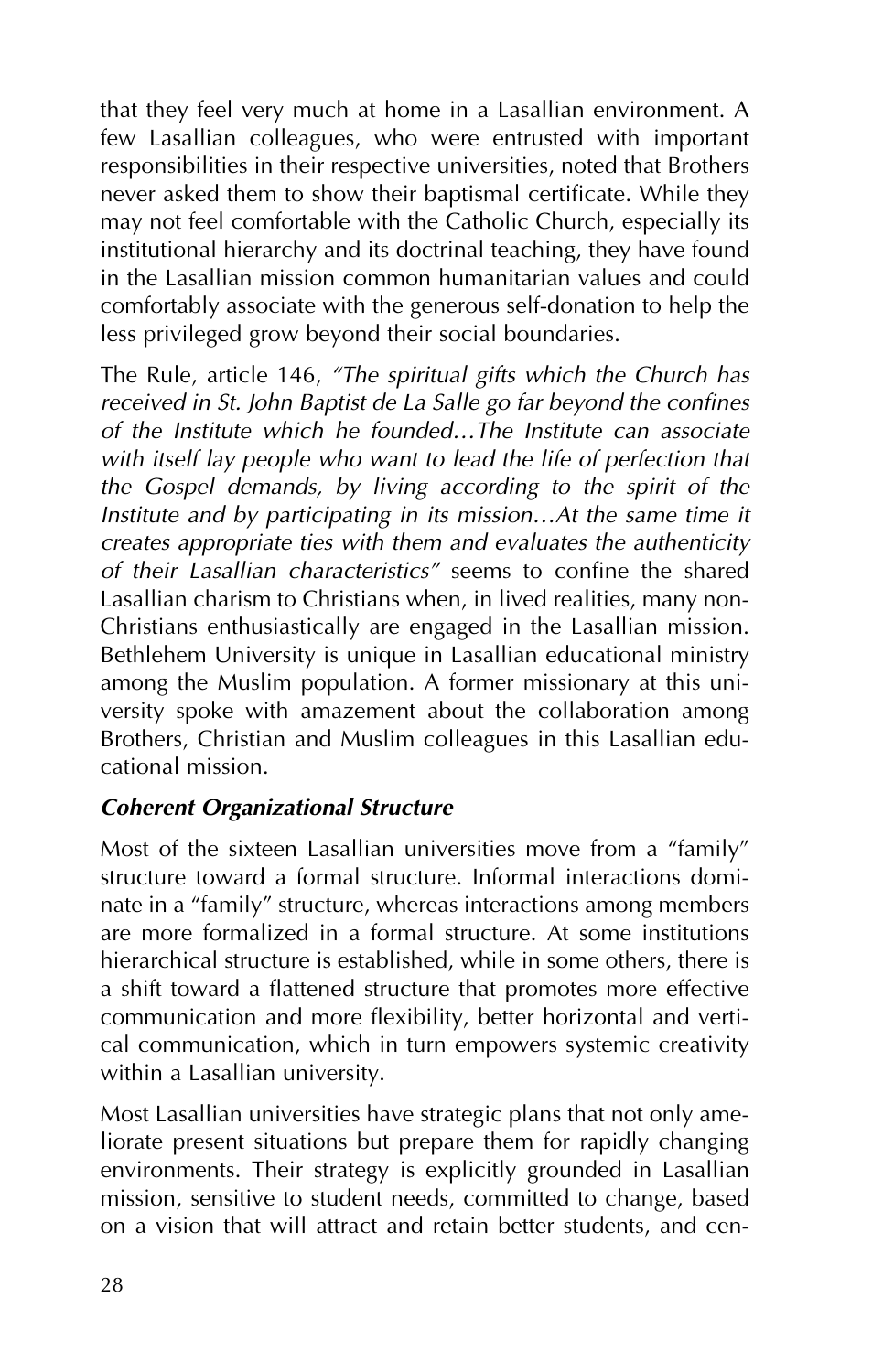tered on students. Moreover, their strategy is collegial, coherent, and comprehensive. Their strategy is collegial when it is the result of a planning process that is transparent-that is, constantly communicated to all members of the institution and eliciting their feedback and response,-and interactive-that is, engaging everyone in creating and implementing the plan. It is coherent when it balances fidelity to the Lasallian mission with Lasallian charism, and feasibility with availability of resources. And it is comprehensive when it integrates education and experience, living and learning, academics and student development, liberal education and professional learning, undergraduate and graduate education, campus and community, and city and world.

Some Lasallian universities have figured out what they are really good at and why they exist. The reasons why they existed and thrived in the past most likely will not work anymore. Some still try to be all things to all people or to be like other universities without a distinctive the Lasallian identity or without their mission being explicitly and primarily grounded on Lasallian mission. But consistency and coherence were fostered at many Lasallian universities. At a couple of institutions, the Lasallian heritage is mentioned as a historical note. At another university, even though the provost stated that his role is to be the guardian of the Lasallian heritage because it gives a distinctive character to the institution and thus a good means for recruiting students, the Lasallian mission is placed third in the university's mission statement. While the Lasallian heritage is salient at many Lasallian universities, one president has made it his number one priority in the five-year strategic plan and inspired other administrators to do the same in their respective sectors. As a result, the institutional organizational structure has become more coherent, reducing the gap between official documents and the actual operation of the institution.

#### *Employees: From users to supporters to members*

To create and maintain a community of practices based on a common vision and supported by organizational coherence, presidents of Lasallian universities have organized Lasallian workshops and retreats for their collaborators. They have urged their collaborators to participate in various local, regional and international Lasallian formation workshops and conferences. Some of them returned admiring Saint De La Salle's charism, but were not trans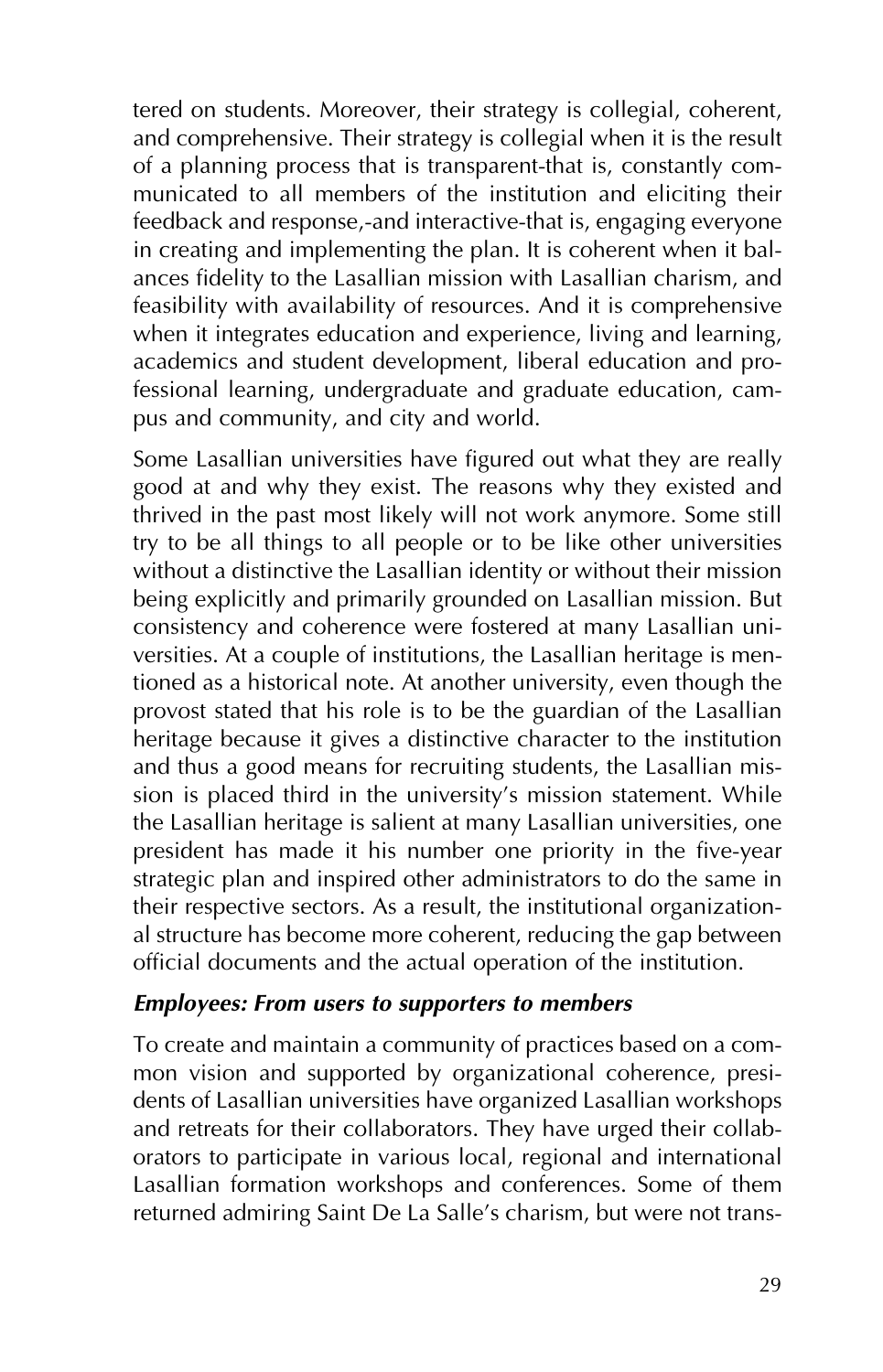formed. They remained simply employees for various personal reasons. On the other hand, participants who endeavored to reflect on and to apply the Lasallian writings to their own situation in the 21st century have shown deep personal transformation. The formal and informal Lasallianization processes have transformed many employees into community members, from users of the university resources pursuing their own needs to supporters of activities sustaining the university Lasallian mission, from employees with a me-first ethos, who look out for themselves and their individual interests to members whose primary obligation is to the institution mission-especially to their students and colleagues. Most of these participants, however, have experienced transformative learning; they have been Lasallianized and have gradually reached higher levels in the Lasallian identity development. One of these Lasallian colleagues, an administrator at a large Lasallian university, has reflected on the meaning of the Lasallian charism in a paper titled "Reinterpreting Saint John Baptist de La Salle." In addition, she has taught others by example, with the founding and the continuing supervision of an educational project for the poor in the countryside.

#### **II. Second Major Theme: The Lasallian Educational Ministry**

The second major theme relates to the university educational ministry. Our educators exercise an educational ministry when they carry out the Lasallian mission. The Lasallian charism and its ministry are the internal and the external aspects of the Lasallian university identity.

#### *Striving for Excellence in Education*

All sixteen Lasallian universities strive for excellence. While having to compete with state and private universities with greater resources, Lasallian mission-driven universities are able to hold their own and impress the public with the quality of their academic offerings. While the majority of the Lasallian universities rank among the better ones in their respective country, one particular Lasallian university manages to rank first among the private universities in the region. Another university offers the best architecture degree in the country. But it is more challenging for some Lasallian universities to strive for excellence in teaching when they rely on part-time teachers to a large extent. While some of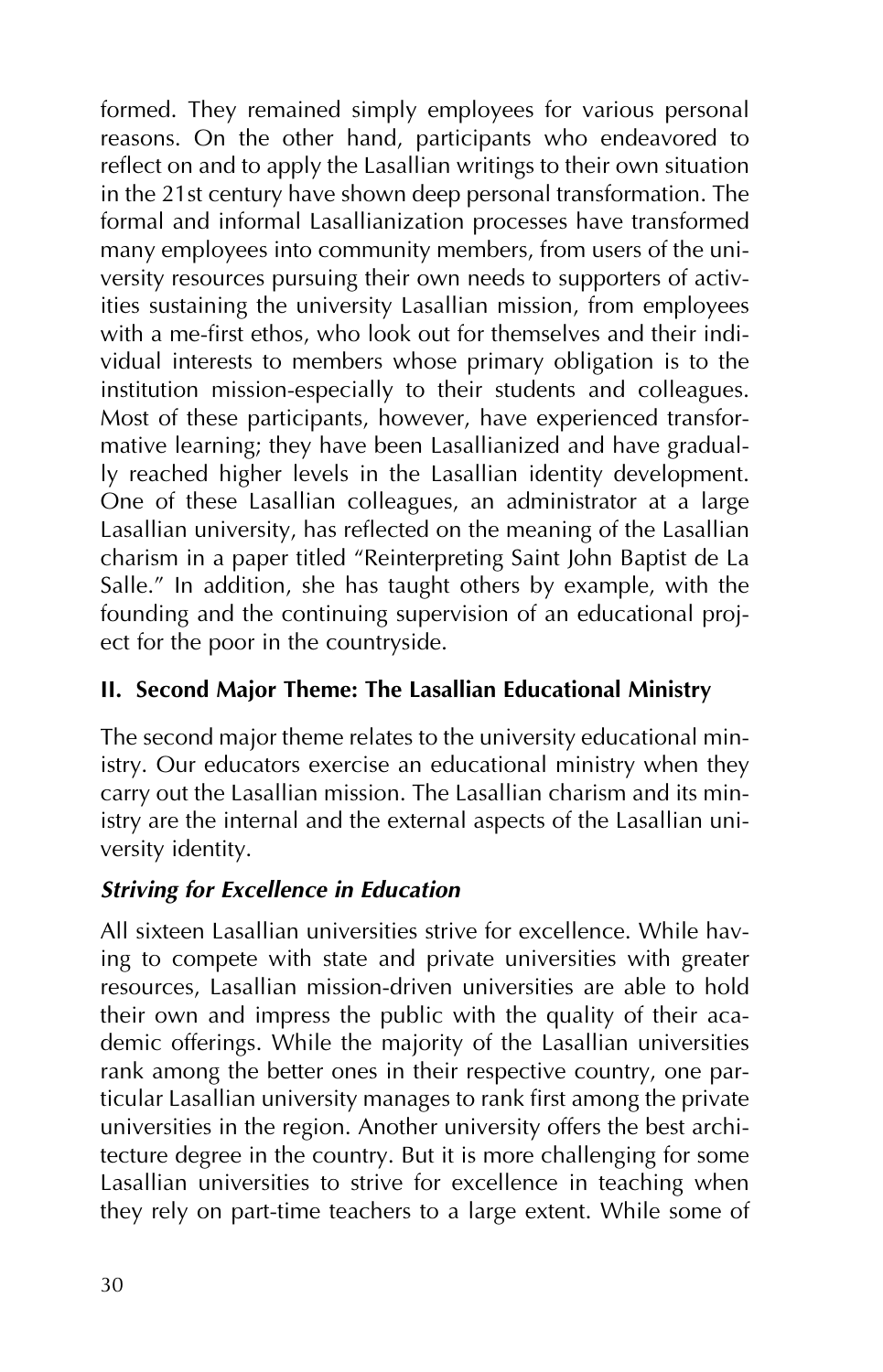these part-time teachers are professional in their fields and thus could impart to their students their experiences in the fields of architecture, engineering, finance, and so forth, most of the parttime teachers in such fields are not available to students outside of class time.

The majority of students noted the student-teacher relationship as the most valuable experience of their education at a Lasallian university. They noted that Lasallian teachers were available outside of class and listened to them.

Unlike teachers at other private and state universities, Lasallian teachers distinguish themselves more by *how they live* than by *how they teach*. The majority of Lasallian teachers educate the students through their own renewal. They live Saint De La Salle's words: *"You are ambassadors and ministers of Christ in the profession you exercise; you must therefore conduct yourselves as representatives of Christ himself. It is He who wants young people to look to you as to Himself, to receive your teaching as if He Himself were teaching"* (Meditation for the Retreat 195, No. 2).

Students learn most when they are involved. Some Lasallian universities, instead of defining their excellence solely in terms of reputation and resources, percentage of PhD faculty members, and so on, have considered another definition of excellence in terms of talent development, such as civic talent, business talent, and self-knowledge. Lasallian universities with residence halls on campus provided their resident students with greater opportunities for social involvement. At some others, professional staff members in the Division of Student Affairs collaborate with student leaders in the planning, development, organization, and coordination of a wide range of activities in which students engaged. In comparison to non-resident students, students who resided on campus during the academic year were more engaged in various social activities; they learned both inside and outside the classroom, and thus developed their social and leadership skills to a greater degree. Both students and administrators have indicated that residential facilities enhanced a sense of community, provided opportunities for a greater involvement in the university life and mission, and maximized talent development among students.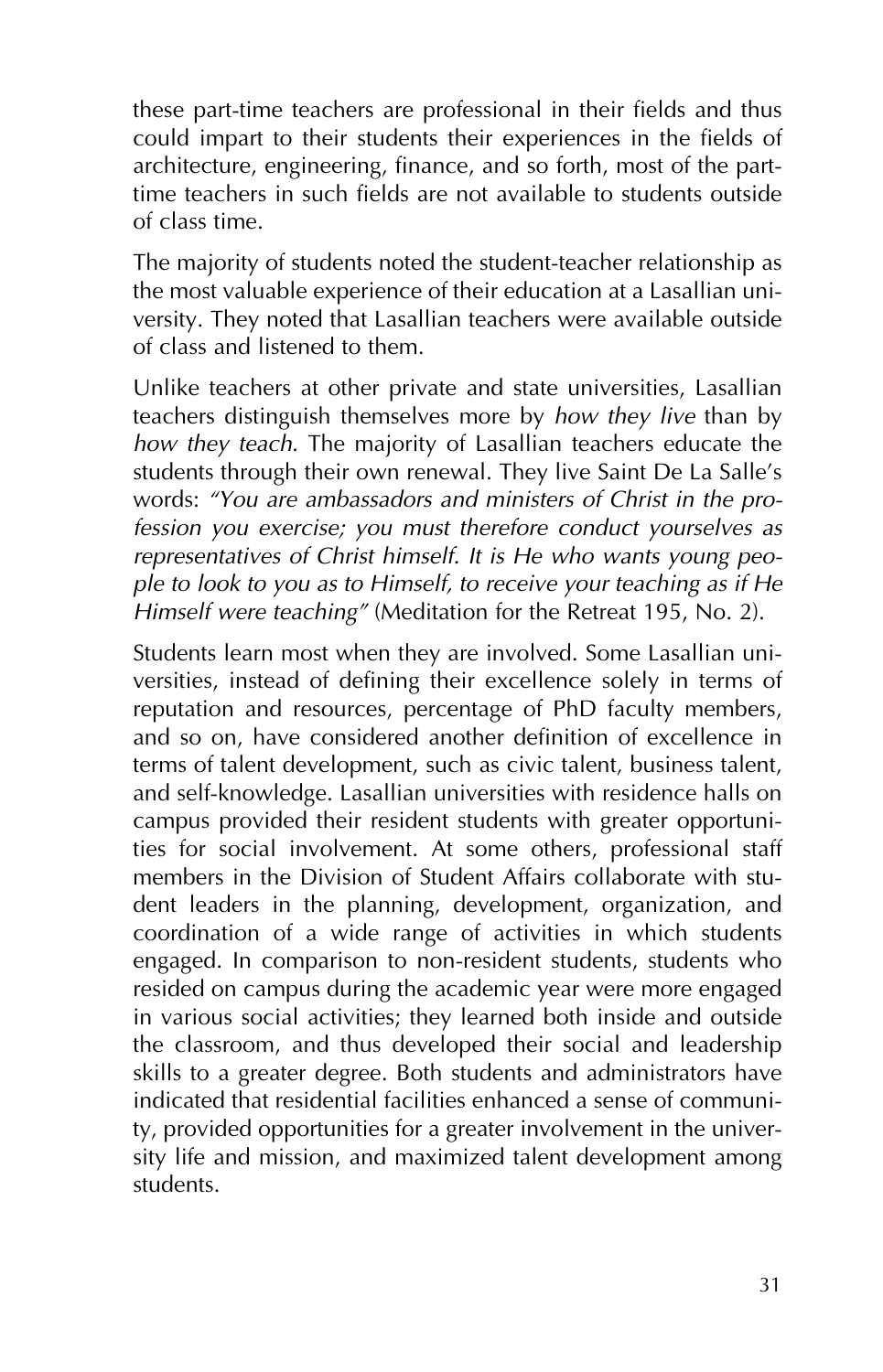#### *Social Research*

A few Lasallian universities included social research among their educational activities; at one such university, a student majoring in education indicated that, as a teacher, she would do research to understand and respond to the needs of her students more effectively. Few Lasallian universities engaged in social research to understand the social and economic conditions of their students in order to meet their needs. One Lasallian university's cultural center organized forums and international dialogue on peace and non-violence.

#### *Social Transformation*

Some Lasallian staff members at one university wished that their university refocus on the Lasallian mission to help the poor, specifically the deserving and gifted poor, who have the potential to excel in higher education; these students will more likely grow into professional who engage in social transformation to help other poor students grow beyond their social boundaries. Lasallian faculty members at another university wish that their leaders give greater consideration to the Lasallian mission in helping less privileged students. Lasallian universities in one country give scholarships to 20% of their students who are poor but talented and thus enable them to grow beyond their social boundaries. At one university in another country, approximately 90% of the students receive some forms of financial aid. At some Lasallian universities student recipients of scholarships engage in tutoring and teaching less privileged younger and older students.

Many Lasallian universities take pride in the number of their students engaged in community service for the poor. Yet, students in public universities are also known to engage in activities in favor of the poor. One Lasallian university has switched from providing food and clothes to the poor to engaging in social transformation. It has organized regular forums wherein its representatives meet with regional government and corporate representatives to study the needs of the local people and to collaborate in programs that meet their needs. It also supports an outreach office in its endeavor to help small farmers and the poor manage their small businesses efficiently; as a result, small farmers and small town shop owners prospered and were able to send their children to get a college education. By putting greater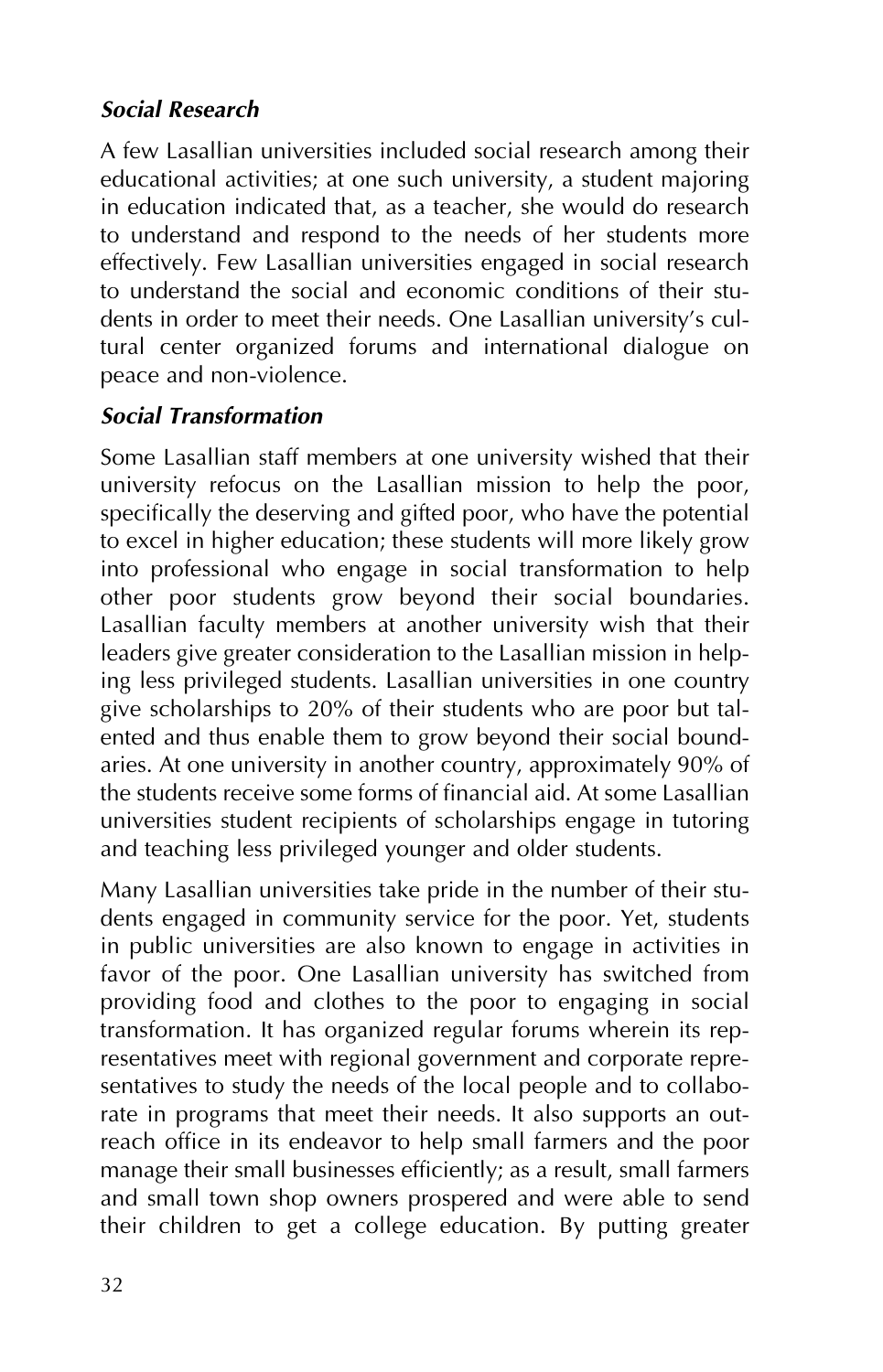emphasis on social transformation, Lasallian universities serve the poor more effectively.

Br. Alvaro has substituted "service to the poor" with the expression "social transformation" as one essential characteristic of Lasallian universities (*Encuentro VII*, 2004) for significant reasons. Unlike secondary schools, Lasallian universities have the prestige and the resources to work for social transformation in the 21st century and thus serve the poor more effectively, particularly when the various actions involved in social transformation create social, economic, and political environments that empower students to grow beyond their social boundaries.

#### **III. Third Major Theme: Regional and International Networking**

A good number of Lasallian universities network and collaborate among themselves as well as with other organizations and agencies to achieve a greater good for society.

A billboard at an important crossroad of a city shows names of 13 Lasallian universities with their motto: "La Salle and you, building a new community." This motto reflects well the Lasallian charisma gift of the Holy Spirit for the benefit of the community. The deans of schools and chairs of departments of these 13 universities meet regularly to share resources, exchange course syllabi, and help one another develop new courses to respond to the needs of the students. In another country, fifteen universities form a Lasallian university system in order to benefit from the system's synergy and to respond more effectively to the diverse social and education needs of the students. One professor formed a network of Lasallian schools of engineering. Together, they provided quality and affordable online learning to young people living in developing countries. In one country, Lasallian universities together contributed financial and organizational resources to build and maintain a university for the poor. A great number of Lasallians feel proud to belong to the international Lasallian education networks. It was the international Lasallian network that was the determining factor in a private tertiary institution to merge with a Lasallian university in the region.

In 2005, UNESCO stated the premise that poverty is a violation of human rights. The eradication of poverty is, therefore, not any more a matter of condescendence or of compassion, but a matter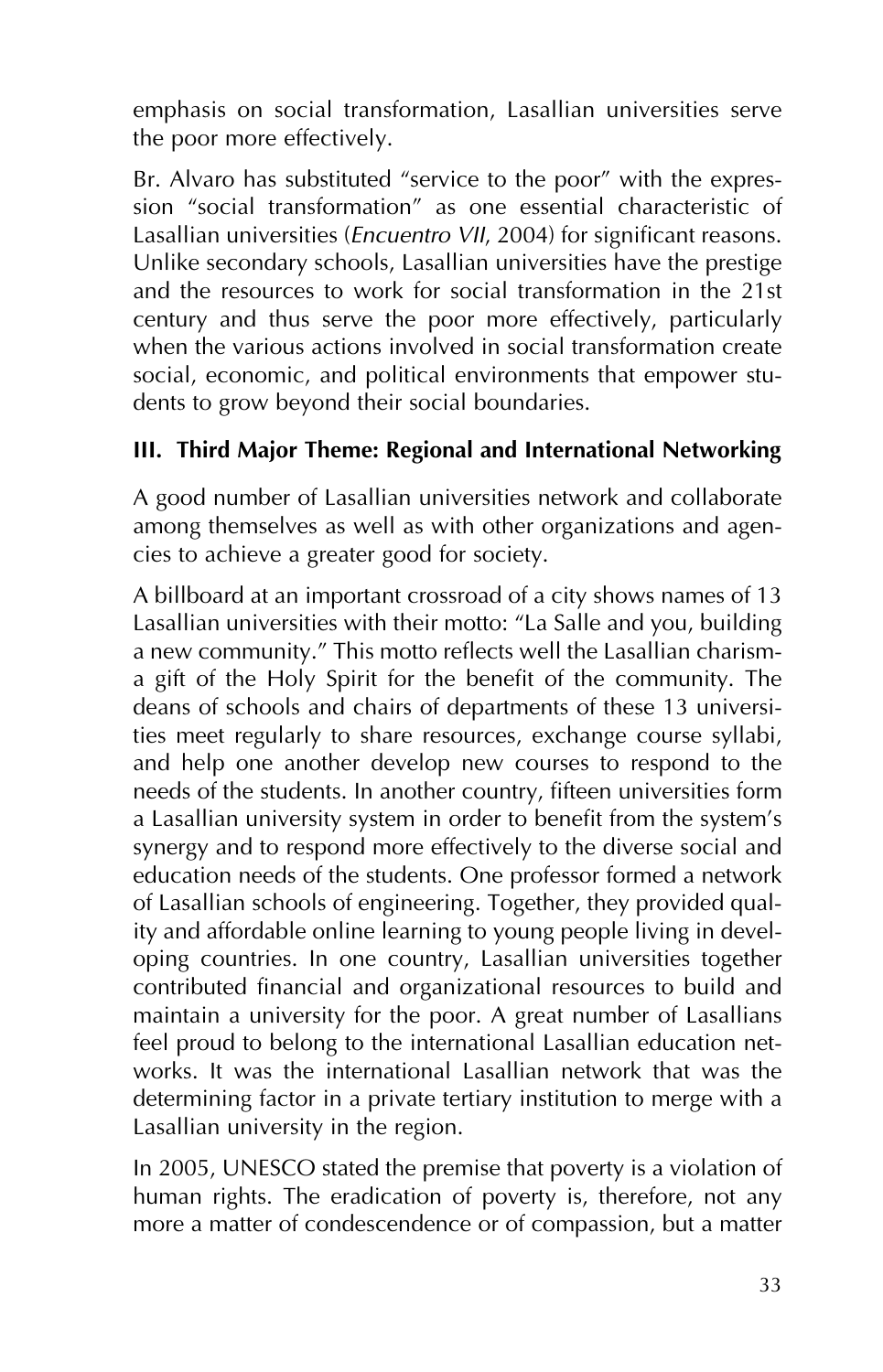of conscience. To be faithful to the Lasallian charism in the 21st century, Lasallian universities would take on this new task with creativity and would collaborate with UNESCO and other international organizations to transgress the class boundaries that impede students' growth. This task is pressing. The latest statistics showed that 3 billion people get only  $1.2$  % of the world's income, while 1 billion people own 80 % of the world's income. The transfer of 1 % of the income of the rich to the rest of the world population would alleviate extreme poverty.

In the 21st century, Lasallian universities are challenged not by individual work with people but with facing the challenges of eradicating poverty at the global level and its legal, social, political, and economic structural causes.

#### **IV. Fourth Major Theme: Leaders Leading by Example, Fostering Systemic Creativity and Managing Multiple Identities Effectively**

Innovative and creative leadership played an important role in the life course of Lasallian universities. Many Lasallian leaders are aware of the tension inherent in the routinization of charismatic authority. As an antidote to the potential dysfunctional consequences of routinization, many Lasallian leaders continuously and unrelentingly foster community of practices, organizational coherence, and systemic creativity in their institutions. In addition, they manage multiple identities effectively.

#### *Lasallian leaders lead by example*

One president arrives early in the morning to greet not only each faculty and staff member but also each and every student by name. One leader, at a large Lasallian university, continues to donate time and organizational support many years after having founded a school for the poor in a remote village. Another high level administrator and his collaborators devised and manufactured an electric generator in their university lab; they themselves transported it to a poor village nested in the mountain. One president, besides providing opportunities for regular dialogue with groups of faculty, staff, or students, engaged in fund-raising to establish and maintain a center for street children. The chairman of the board of trustees at one university donated his part-time teaching salary to the scholarship fund for poor students. Two Lasallian colleagues, both high level administrators, said they are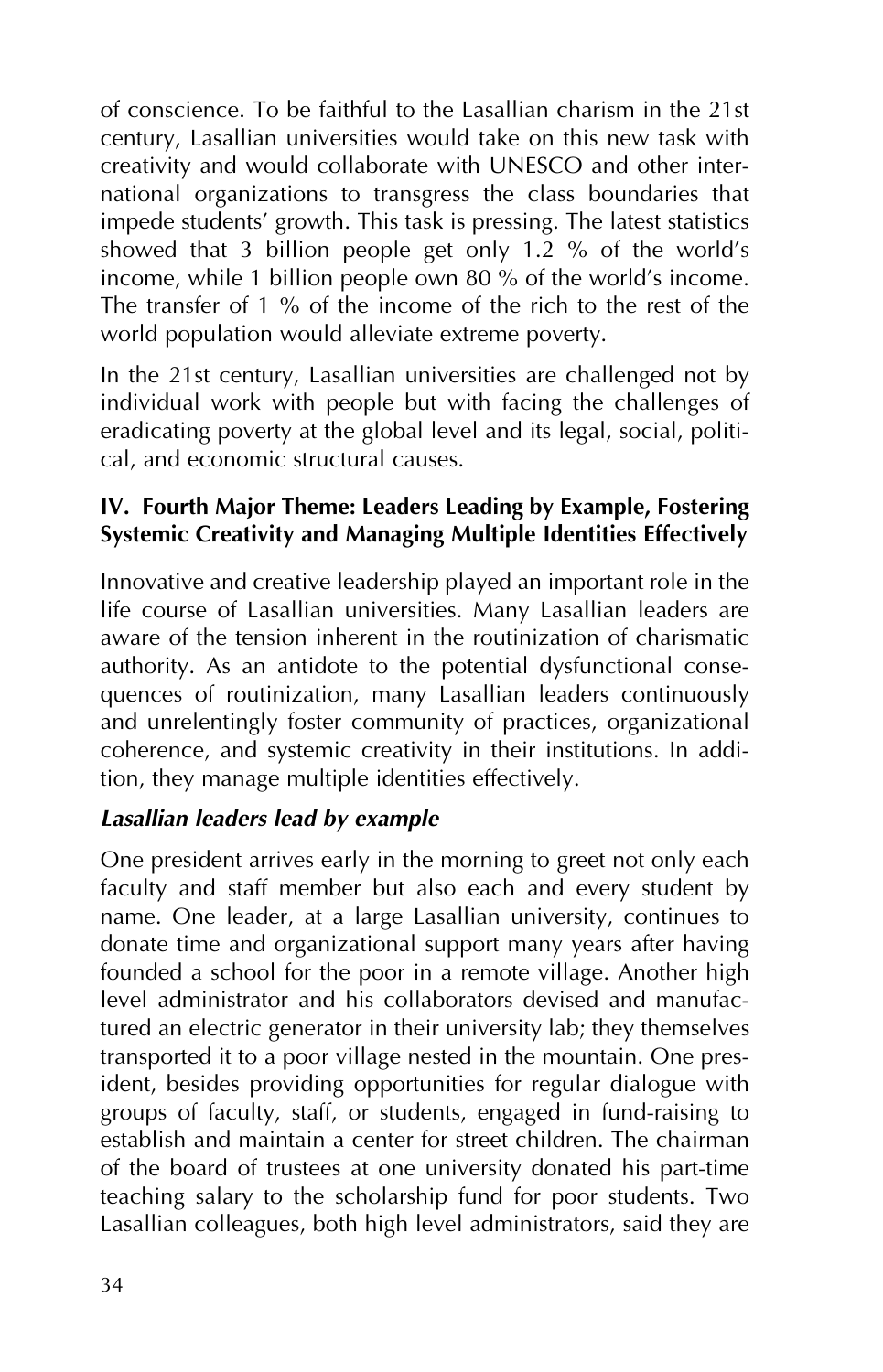"Ambassadors of Christ" to their collaborators and prefer to teach by example. Both have initiated and maintained projects that benefit the poor in the mountains.

#### *Lasallian leaders foster systemic creativity*

To meet the needs of a diverse student population, one president has multiplied his university into a system of eight universities, each one responding creatively to different students' needs and helping boldly different student populations grow beyond their social boundaries. Another president was a pioneer in establishing sequentially a number of universities in different cities.

Another president, to incarnate the Lasallian charism in the organizational structure, *fostered systemic creativity* by establishing a structure that empowered provost and deans to create new programs for students' changing needs.

Under creative presidents, systemic creativity became an integral part of everyday operations at Lasallian universities. They asked and expected of all their collaborators creative responses to the needs of young and older students; they provided the climate in which these creative responses can flourish. This creativity was systematic when it became the responsibility of all members of the Lasallian educational community, not just of the senior leadership team. Systemic creativity was fostered by leaders who were formed to encourage creativity from their collaborators, by faculty and staff members who were trained to think and behave creatively, and by leaders making safe space for individual creativity.

#### *Lasallian leaders manage multiple identities effectively*

Just like individuals have to manage their multiple social identities and role identities, which at time may conflict with one another and need to be managed within oneself, organizations have multiple identities. Lasallian leaders' primary function in the 21st century is, then, to *manage multiple and competing organizational identities* intrinsically embedded in today's Lasallian universities. They have to manage multiple conceptualizations of "who we are" or "who we want to be" as universities in the 21st century. Depending on how Lasallian university leaders manage multiple organizational identities, their respective universities would be able to deal with conflicting demands from external and/or internal stakeholders or constituencies.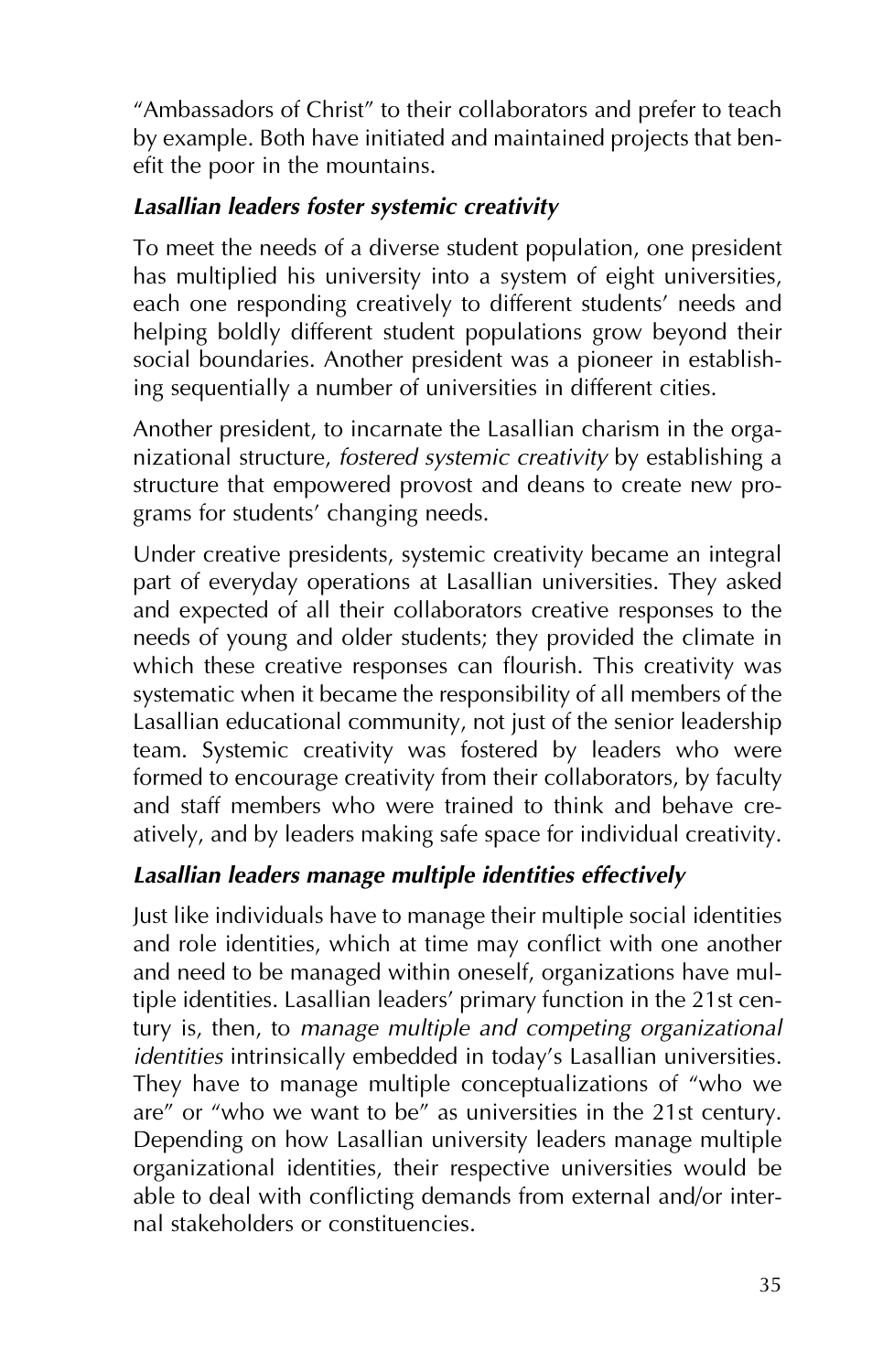The management of multiple organizational identities is especially relevant as the number of Brothers is decreasing while the number and diversity of Lasallian colleagues are increasing. At some universities, the Brothers Presidents integrated the Catholic identity and the Lasallian identity of their institutions. In some countries, the Brothers minimized the importance of *Ex Corde Ecclesiae* and emphasized the Lasallian identity of their universities. Some Lasallian Presidents embraced the Lasallian heritage for their institutions, but minimized the Catholic tradition, and were more sensitive to their Lasallian colleagues' views on organizational identities. The latter wanted to give priorities to the academic excellence and professional competence of their universities over the Lasallian charismatic educational mission.

The president of one Lasallian university closed the financial and social gaps between two of its departments; since then, the faculty members of the two departments have been collaborating in multidisciplinary educational endeavors and have shared financial and social resources in common educational projects.

A few presidents effectively managed these seemingly competing or exclusive multiple identities of their universities: Their universities exhibited Catholic and Lasallian identities and still ranked among the better universities in terms of professional competence of their faculty and excellence of the education offered. They succeeded in their critical decisions by maintaining an optimum institutional plurality. They maintained an optimum institutional plurality by increasing or decreasing the institutional identity synergy, and thereby met the demands of their diverse internal and external stakeholders.

Having multiple identities enabled Lasallian universities to respond or adapt to complex organizational environments. Those Lasallian universities that defined themselves in multiple ways were, in addition, more appealing to external stakeholders who have multiple needs and interests. Multiple institutional identities also allowed Lasallian universities to meet the expectations of multiple internal stakeholders. In particular, with the growing trend in diversity among their faculty, staff and students on their campuses, Lasallian universities that can manage multiple identities effectively would have a significant competitive edge over those that cannot. Lasallian universities would then be more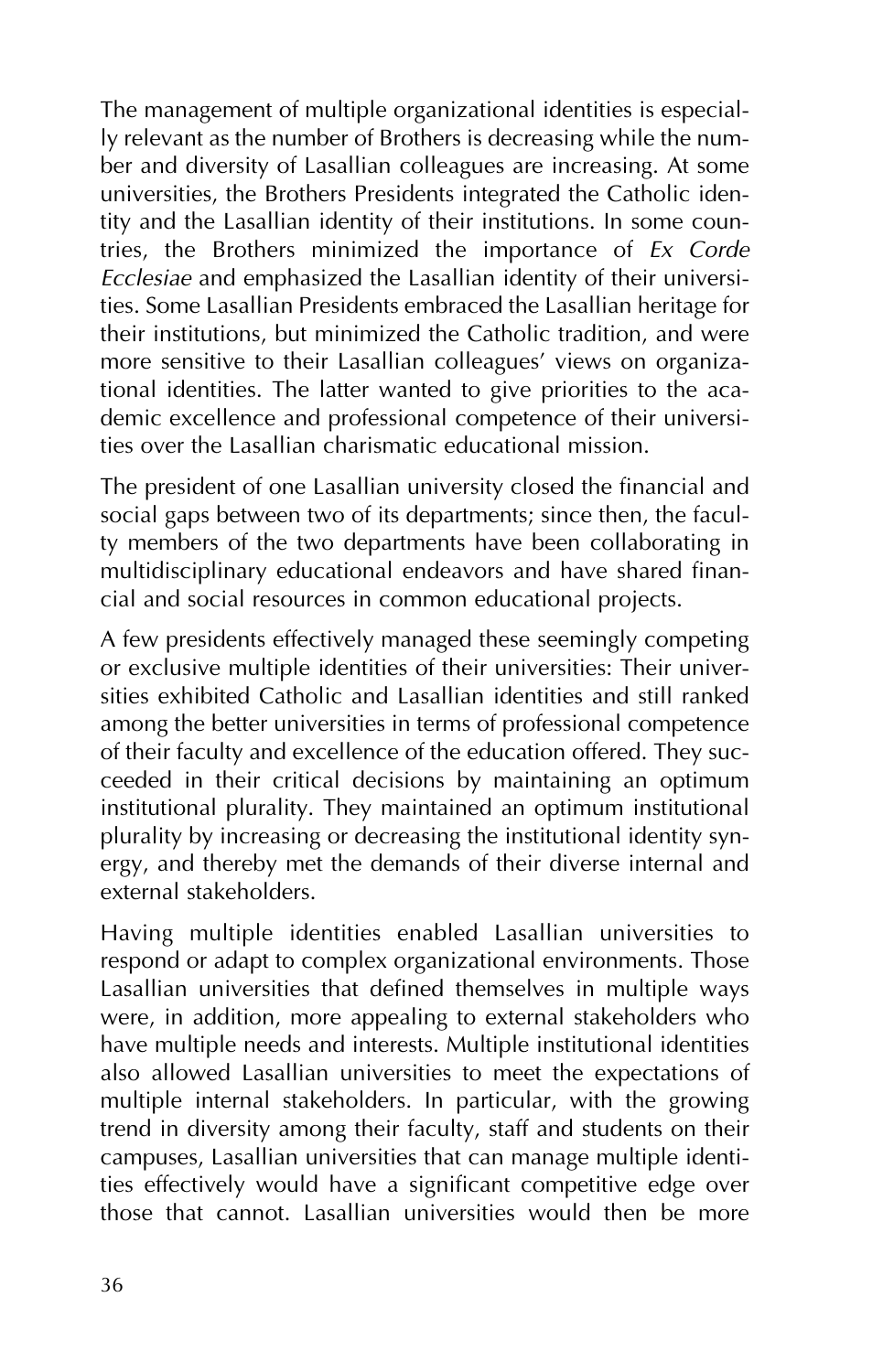attractive and able to retain a wider range of people, and thereby enhance their capacity for learning and creativity.

On the other hand, Lasallian universities that were unable to manage competing "mental maps" of "who we are," "where we are going," and "what we want to become" are (1) more likely to engage in intrainstitutional conflicts and/or expend valuable resources in negotiating among groups holding different identities, (2) experience ambivalence, and (3) feel impeded in strategic decision-making and/or subsequent strategic implementation.

At one Lasallian university, the leader's effective management of multiple identities empowered some Jewish faculty members to create new programs to meet the needs of students in a globalized world. Their inspiration originated explicitly from the Lasallian mission and their creativity sprung from the shared Lasallian charism. They could not identify, however, with the Gospel message or with the Catholic doctrine. In one country, faculty, staff, students and administrators embraced the Lasallian international character and educational excellence in preparation for a professional career, but shunned the Catholic identity as well as the Lasallian mission in favor of the less privileged. Some Lasallian universities struggled between an institutional identity of educating intelligent middle and upper-middle class students and that of educating the poor. Some Lasallian universities in some countries helped students pursue the path of professional careers, while others chose liberal arts education, and others attempted to combine both. A Lasallian leader who manages effectively multiple identities will attract more faculty and students from a diversity of backgrounds, and consequently enhance creative and learning in the globalized world of the 21st century.

While Lasallian universities come in all sizes and shapes and often accomplish a remarkable number of tasks, they do not exhaust the practical educational services needed in the dynamic and diverse contexts of postmodern living. Some Lasallian university leaders succeeded in mustering the services of talented educators from a multitude of backgrounds. Together, they responded creatively to the changing needs of the students and helped them transgress the many forms of boundaries that are in the way of their human and Christian growth. They empowered their students to achieve human dignity and salvation. However,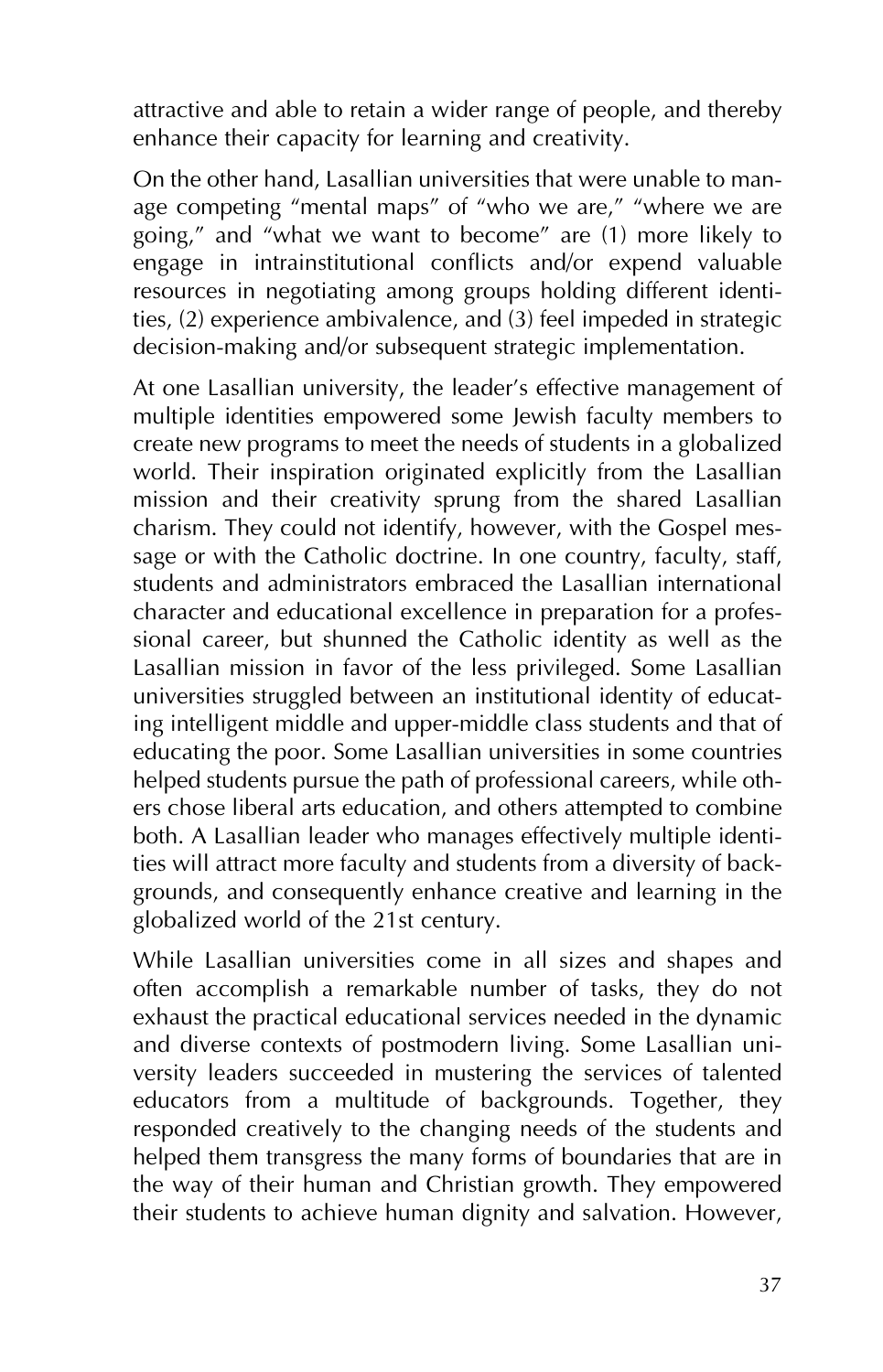some of our institutions of higher education, with their deeply rooted traditions and institutional interests, seemed less responsive to the challenges of the Lasallian mission in the 21st century.

Whether Brothers or Lasallian colleagues, leaders at Lasallian universities succeeded to the extent that they held a vision of Lasallian identity that is neither an attempt at retrieving something from the past nor a vague affirmation of virtuousness and good intentions from which anything Lasallian has been drained. They viewed Lasallian university identity as a work in progress.

These four dimensions of Lasallian university identity are interconnected and animated by shared Lasallian charism. In other words, Lasallian charism is life giving; it animates the four structural dimensions of the Lasallian university identity; and it guides university goals and activities. Lasallian charism serves as a light that guides Lasallian universities. In turn, the four interconnected structural dimensions make up the deep expressions of the Lasallian university identity, founded on the Lasallian charism and the Lasallian mission (Figure 2).

### Discussion of the findings: From being sparkles to becoming beacons

These deeper symbols of the Lasallian university identity among the sixteen Lasallian universities viewed as a collectivity are unevenly present across the universities. The research findings shed lights on the diverse ways and on the different stages of the Lasallian identity development among the sixteen Lasallian universities. Some shine with regard to some structural themes, some others spark with regard to some other themes. The sixteen institutions are at various stages of Lasallian identity development; they are uneven in their expression of their Lasallian identity as an organization. They range from being sparkles to becoming beacons of hope for internal and external stakeholders. The sixteen Lasallian universities radiate the light of Lasallian charism with a variety of intensities and brightness. Across time and space, this light may be blurred, dim, diffuse, or bright depending on the degree to which each structural component incarnates the Lasallian charism and the extent to which the four structural components form a coherent organizational structure.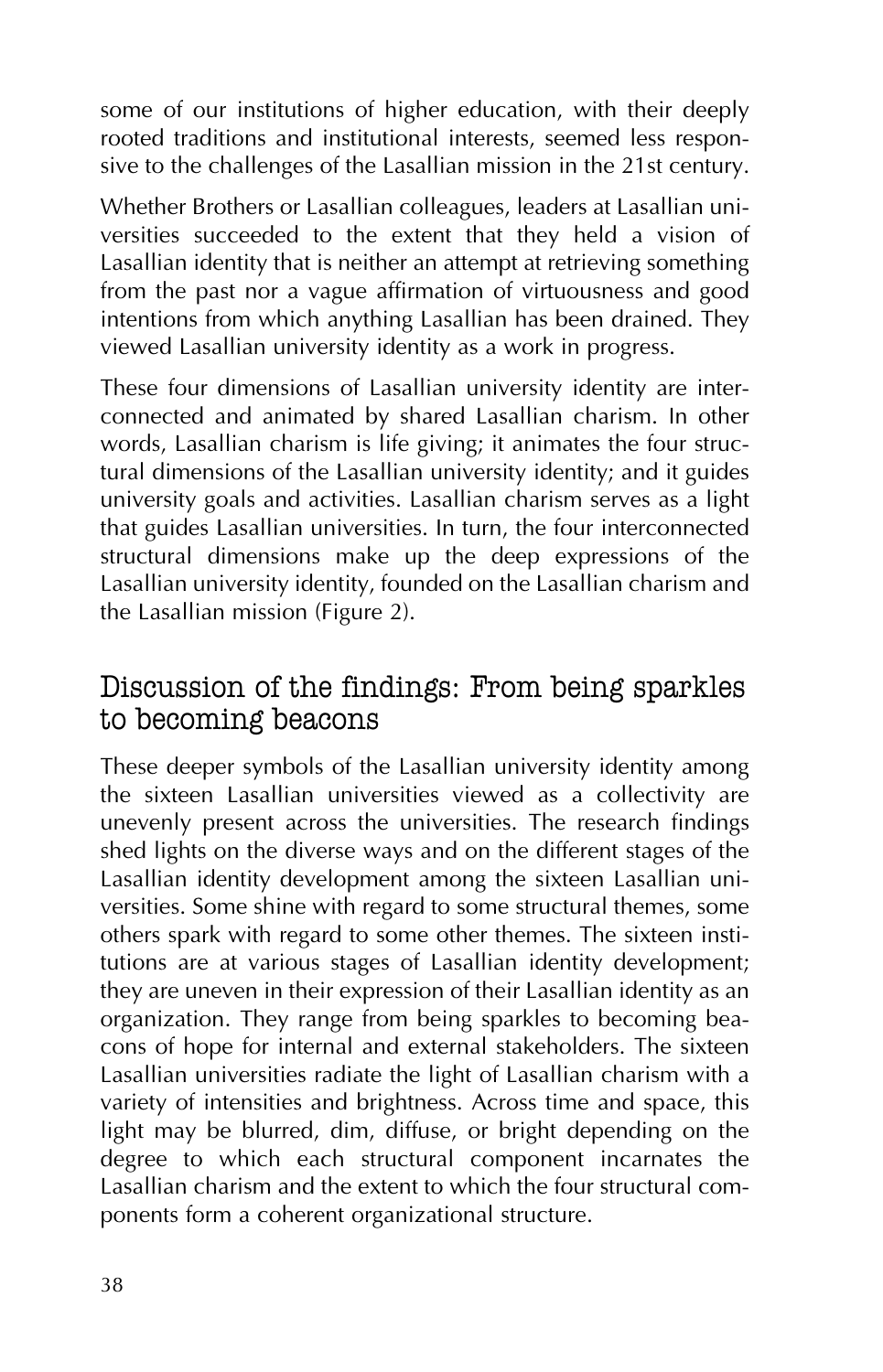Some Lasallian universities are beacons of hope: the Lasallian charism animates all the four structural components of their Lasallian university identity; they respond creatively and boldly to the needs of their students in the 21st century. At these universities, the Lasallian charism is life giving; it is the building axis of their Lasallian university identity; it animates the four structural dimensions of the Lasallian university identity.

### Some Relevant Issues

The sixteen Lasallian universities collectively and individually face some significant issues that need consideration and actionhow to:

- Balance corporatization of higher education and Lasallian systemic creativity.
- Move our universities from cells and silos to organizational communities-within each university and among Lasallian universities.
- Insure excellence in educational ministry while providing educational service to the less privileged students.
- Shift from service to the poor to social transformation, which empowers our young and older students to grow beyond their social boundaries. Lasallian universities become center of reflection and research on the roots of poverty and on the social transformation necessary to enable students to grow beyond their boundaries.
- Promote social research on the needs of the young and older students as well as on the more effective ways to meet their needs.
- Reflect on the generous self-donation inherent in shared Lasallian charism and its appeal to non-Christian lay colleagues.
- Devise instruments for assessing the different phases of Lasallian identity development at both the individual and organizational levels.
- Form leaders who will encourage creativity among their collaborators and faculty and staff who will be creative in their educational ministry.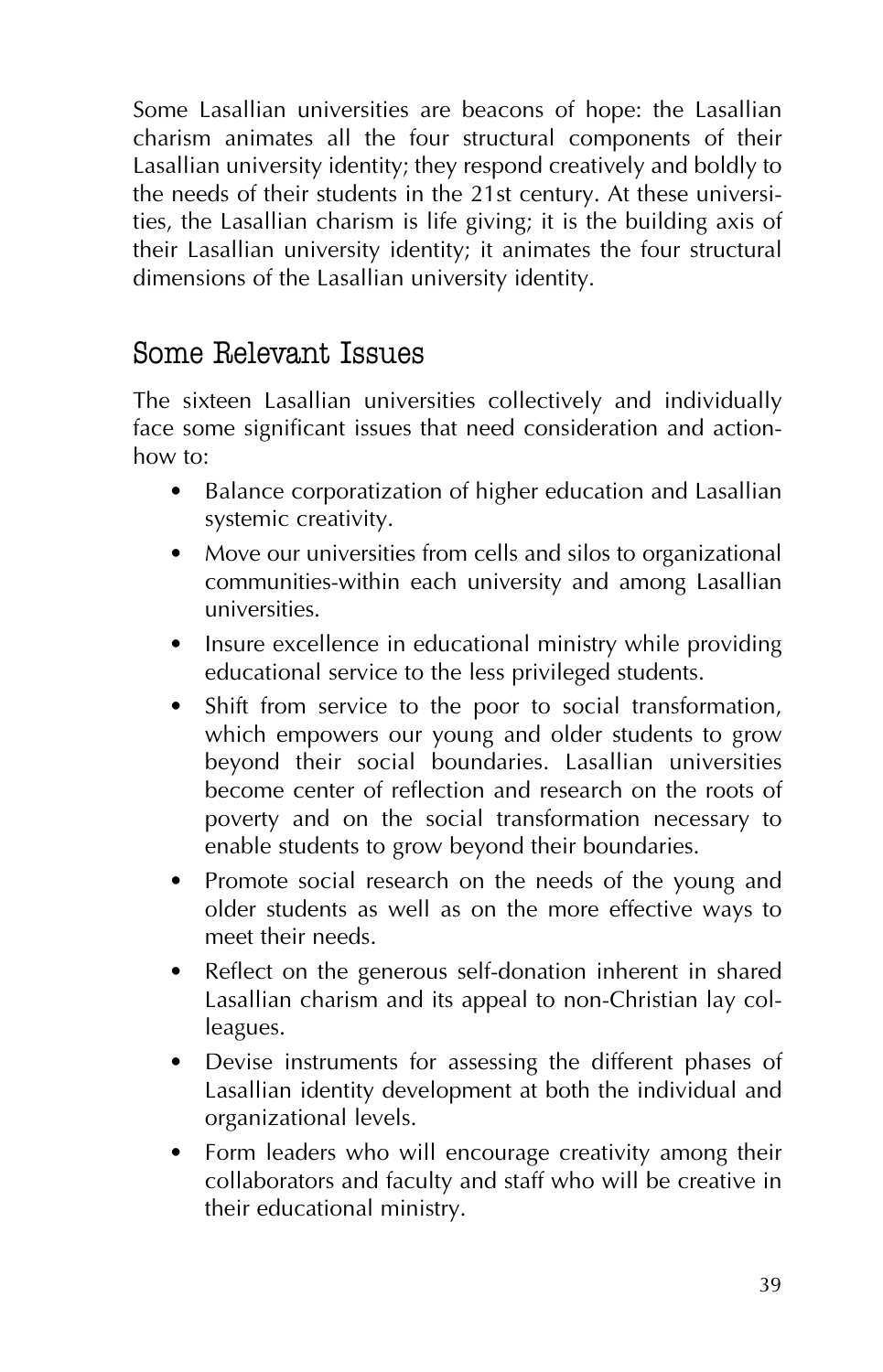- Reconcile a mission-driven versus a tuition-driven university.
- Insure the financial stability of Lasallian universities and the financial security for Lasallian associates so that they can devote their time and energy to the Lasallian mission.

# Limitations of this study

This study focused on the common and essential structural components of Lasallian university identities at sixteen out of the fiftyfive Lasallian universities worldwide. Many other Lasallian universities could share their experiences in the ways they express their Lasallian identity. The one-week on-site observation at each university did not allow for deeper and wider observations of some significant events and activities happening at each university.

### Future research

To capture the dynamic and complex nature of Lasallian universities identity, future research could compare Lasallian universities conducted by Lasallian colleagues and by La Salle Brothers as well as compare Lasallian universities with, for example, Jesuit, Benedictine, or Franciscan universities.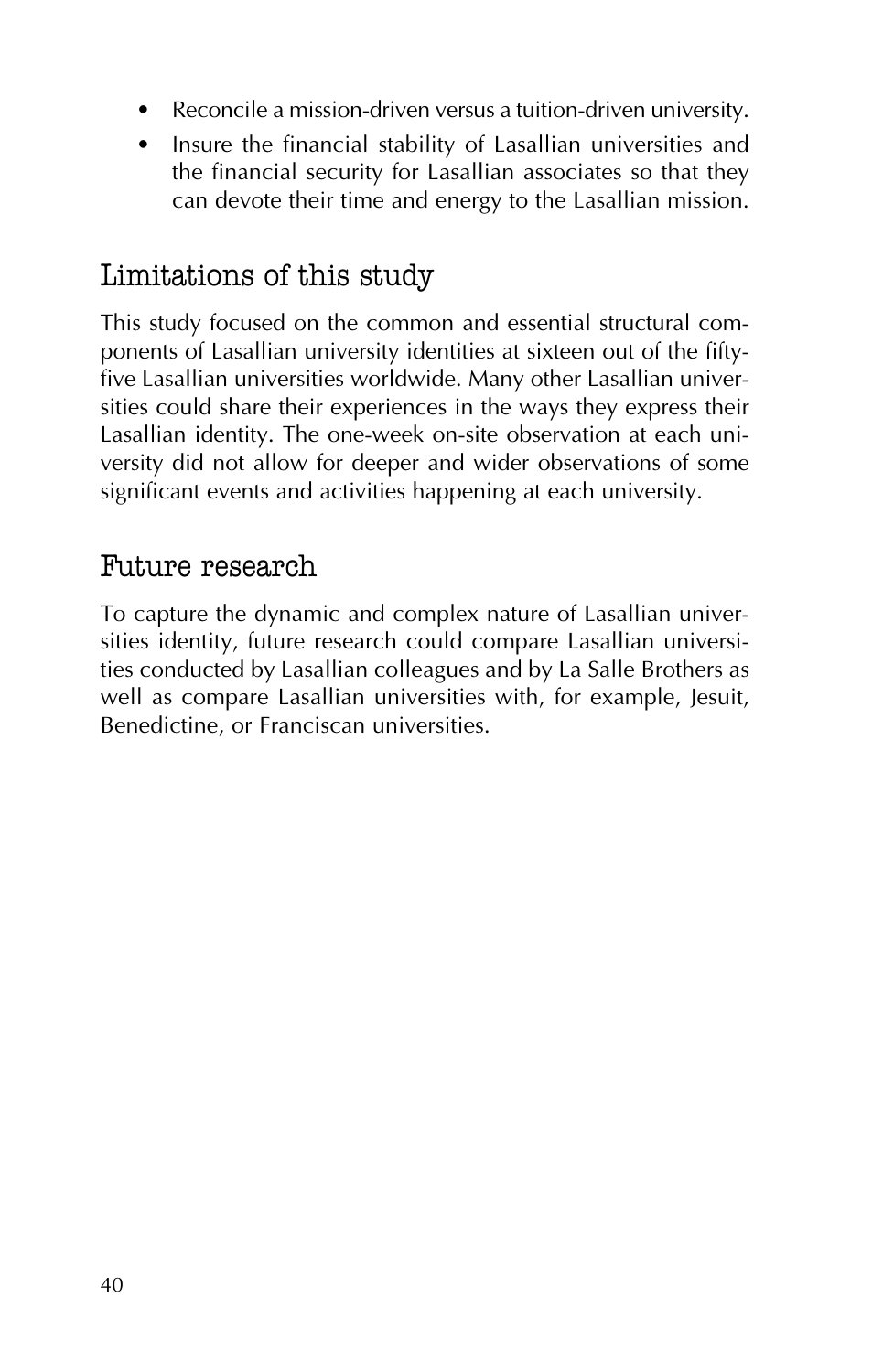# Summary and Conclusion

This study has yielded some understanding of the organizational dimensions of Lasallian university identity:

The "flattening" of the world along with globalization and secularization, the diverse clientele of Lasallian universities, the changed character of their professional leadership, the diverse and conflicting external and internal stakeholders, and the funding of university operations complicate the problem of defining and maintaining the Lasallian identity.

While dealing with these challenges, Lasallian universities make a serious effort to establish their identity in the Lasallian mission, with the Lasallian charism at its core. Lasallian university identity is socially constructed by its multiple internal and external stakeholders. It is adaptive and creative in responding to the needs of the young and older students. It animates a community of practices that is supported by a cohesive organizational culture and a gradual Lasallianization of its members. It gives vitality to an educational ministry. Lasallian universities offer a quality education, engage in social research, and work for social transformation to enable the students to grow beyond their boundaries. Regional and international networks vitalize the Lasallian university identity. Lasallian leaders lead by example, promote organizational coherence, build a community of systemic creativity, and manage multiple identities effectively.

The research participants in this study wished to see their universities strive to be alternatives to public and private universities, instead of just to be their mirror images. They wished that their leaders and colleagues were steadfast in building institutions of higher learning not just to last, but worthy of lasting. However, because of the many different historical, religious, cultural, social, political, and economic contexts in which they operated, some universities diffused a brighter light; others projected a dimmer light.

The research participants in this study envisioned the day when all Lasallian universities will no longer be forced to join the corporatization of higher institutions, but will be beacons of hope in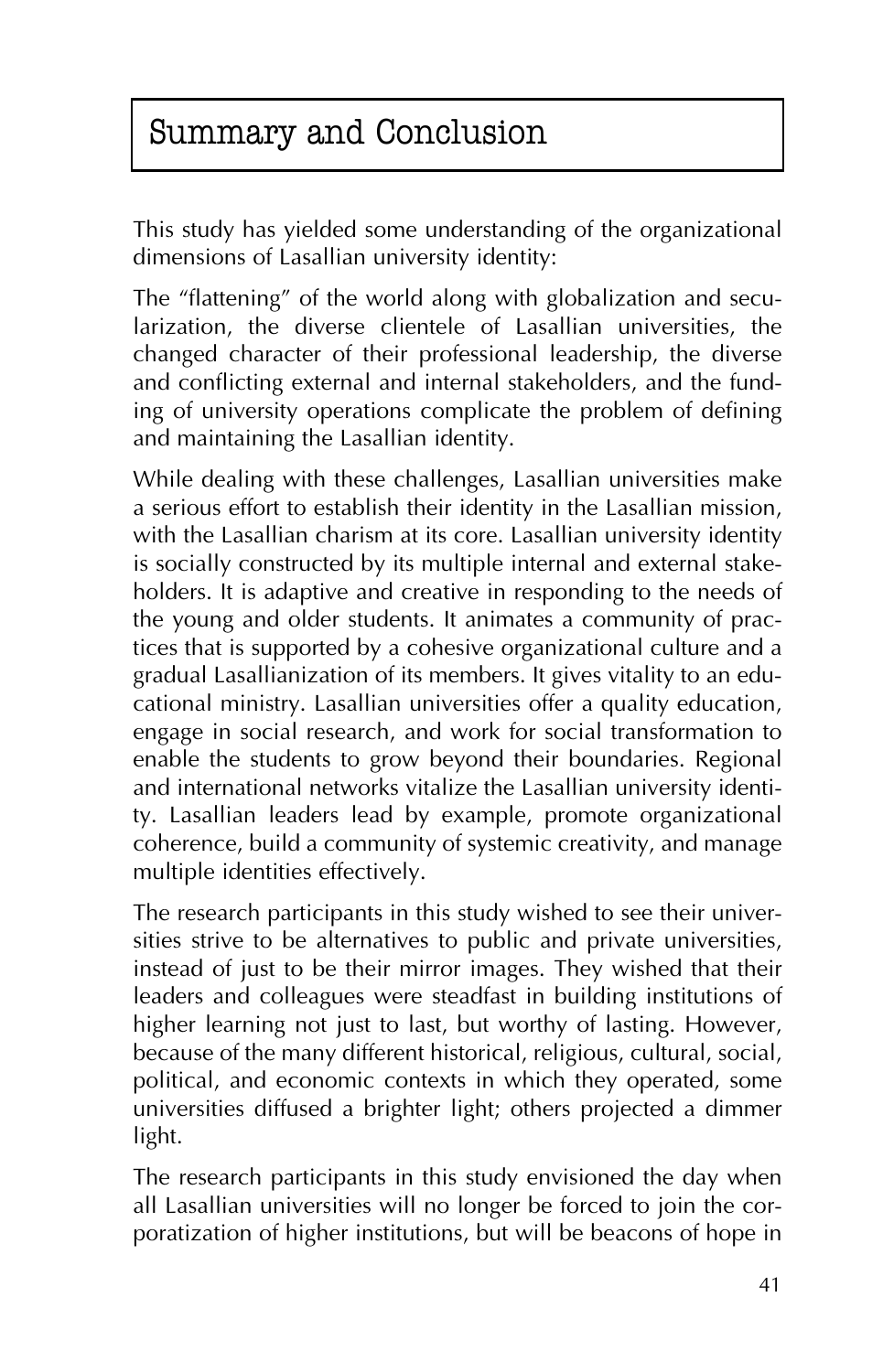the 21st century. Lasallian universities will then show a kind of refined virtuousness and academic excellence made more luminous by the Lasallian charism that lay beneath.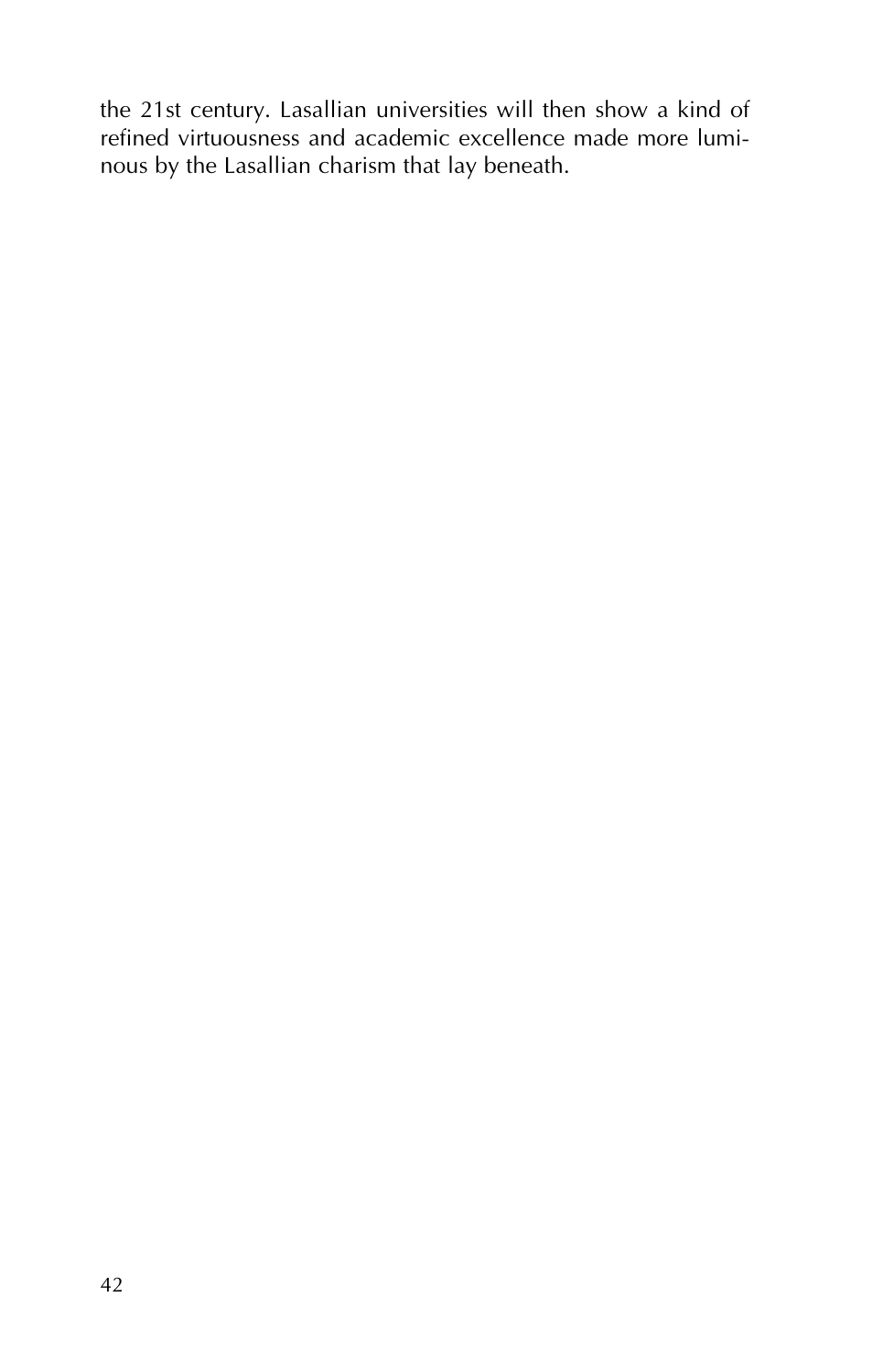ALBERT, S., & WHETTEN, D. (1985), "Organizational Identity". In L. L. Cummings & B. M. Staw (Eds.), *Research in Organizational Behavior*. Vol. 7: 263-295. Greenwich, CT: JAI Press.

ALPAGO, BRUNO, FSC (2000). *The Institute in the Educational Service of the Poor*. Rome, Italy: Etudes Lasalliennes 7, Brothers of the Christian Schools.

BROWN, ANDREW D. and STARKEY, KEN (2000). "Organizational Identity and Learning: A Psychodynamic Perspective." *The Academy of Management Review, Vol. 25, No, 1:102-120*.

BURROWS, JOANNE M. (1999). "Negotiating Organizational Identity: Faculty Members' Academic and Religious Interpretations of a Church-Related College." *ASHE Annual Meeting Paper*. U.S.; Indiana; 1999-11-00

COOPERRIDER, DAVID L. and DIANA WHITNEY (2000). *Collaborating for Change: Appreciative Inquiry*. Berrett-Koehler.

COOPERRIDER, DAVID L., and S. SRIVASTVA (1987), "Appreciative Inquiry into Organizational Life," in R. Woodman & W. Pasmore (eds.), *Research in Organizational Change and Development*: Volume I (pp. 129-169). Greenwich, CT, JAI Press.

DUTTON, J. E., & DUKERICH, J. M. (1991), "Keeping an eye on the mirror: Image and identity in organizational adaptation." *Academy of Management Journal*, 34: 517-554.

DUTTON, J. E., DUKERICH, J. M., & Harquail, C. V. (1994), "Organizational images and member identification." *Administrative Science Quarterly*, 39: 239-263.

ECHEVERRIA, ALVARO RODRIGUEZ (2004), "Essential Characteristics of Lasallian Universities." Barcelona, Spain: Keynote Speech, *Encuentro VII*.

FIOL, C. M. (1998), "The identity of organizations." In D. Whetten & P. Godfrey (Eds.), *Identity in organizations. Developing theory through conservations*: 66-68. Thousand Oaks, CA: Sage.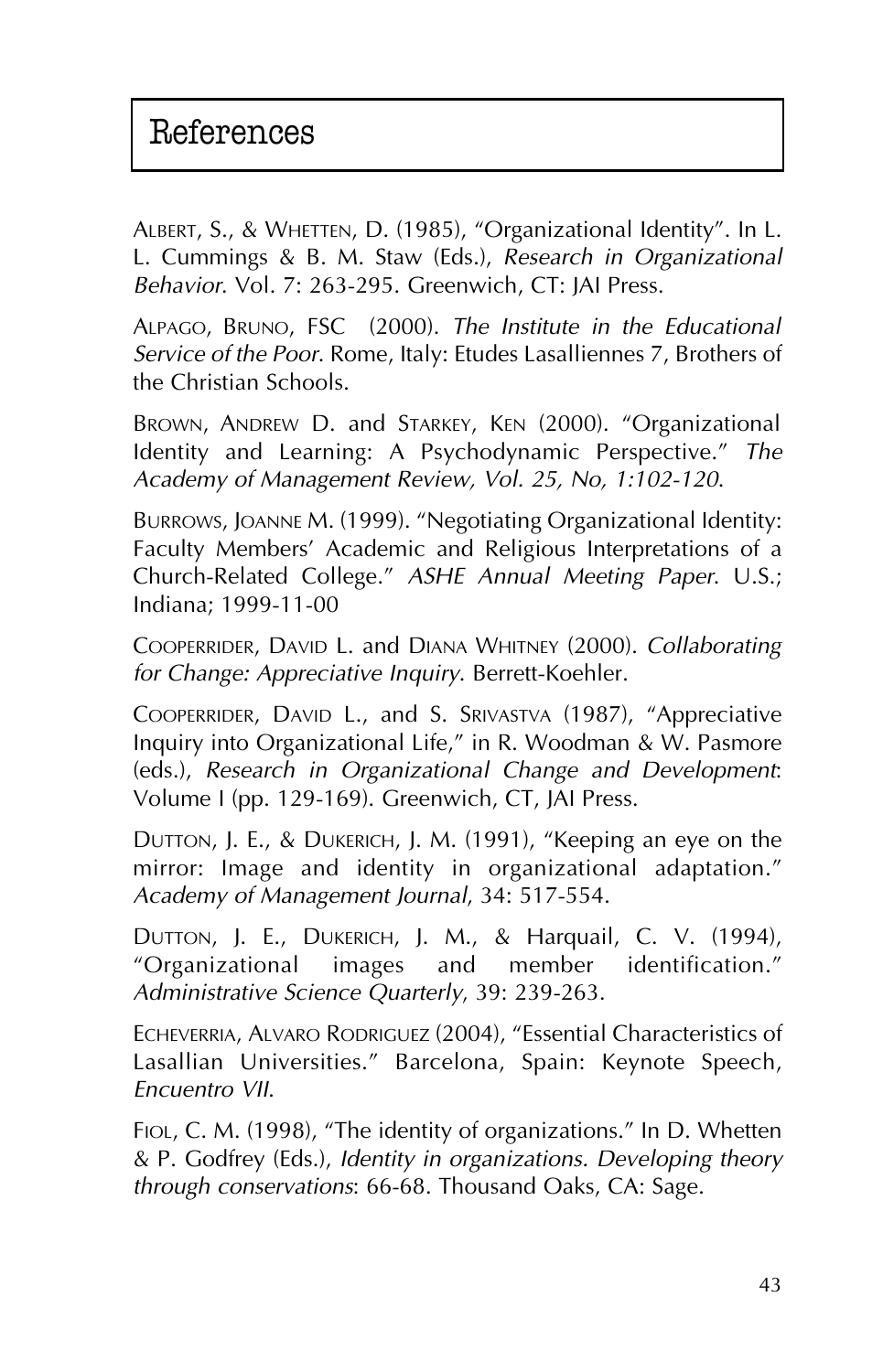FRIEDMAN, ROBERT (2005). *The World is Flat*. New York: Farrar, Straus and Giroux.

GALLIN, ALICE (2000). *Negotiating Identity*. Notre Dame, IN: University of Notre Dame Press.

GENERAL COUNCIL (1997), "The Lasallian Mission of Human and Christian Education, A Shared Mission." Rome, Italy: Brothers of the Christian Schools.

GIL, PEDRO, FSC (1998). *Three Centuries of Lasallian Identity*. Rome, Italy: Lasallian Studies, Brothers of the Christian Schools.

GIOIA, D. A. (1998), "From Individual to Organizational Identity." In D. A. Whetten, & P. A. Godfrey (Eds.), *Identity in Organizations*: 17-31. Thousand Oaks, CA: Sage.

GIOIA, DENNIS, SCHULTZ, MAJKEN, and CORLEY, KEVIN G. (2000a), "Organizational Identity, Image, and Adaptive Instability." *The Academy of Management Review*; Vol. 25, No. 1: 63-81.

GROUP OF LASALLIAN EXPERTS (2006). *Lasallian Identity: Working Documents for a Workshop*. Rome: MEL Bulletin, No. 27.

HaTCH, MARY JO and SCHULTZ, MAJKEN (2002), "The dynamics of Organizational Identity." *Human Relations*, Vol. 55., No. 8: 989- 1018.

HENKIN, ALAN B., DEE, JAY R., and MANZO, LOUIS (2001), "Institutional Identity, Pressures for Change, and Executive Leadership at U.S. Catholic Colleges and Universities." ERIC Accession No: ED454762. U.S.; Iowa; 2001-02-00.

HESBURGH, THEODORE M. (ed.) (1994). *The Challenge and Promise of a Catholic University*. Notre Dame, IN: University of Notre Dame Press.

HIRSCH, WERNER Z. and LUC, E. WEBER (eds.) (1999). *Challenges Facing Higher Education at the Millennium*. Phoenix, AZ: The American Council on Education and the Oryx Press.

HOGG, MICHAEL A. and TERRY, DEBORAH J. (2000), "The Dynamic, Diverse, and Variable Faces of Organizational Identity." *The Academy of Management Review*, Vol. 25, No 1: 150-152.

JOHNSON, LAUREN KELLER (2000), "The organizational identity trap." MIT Sloan Management Review, Vol. 43, No 4.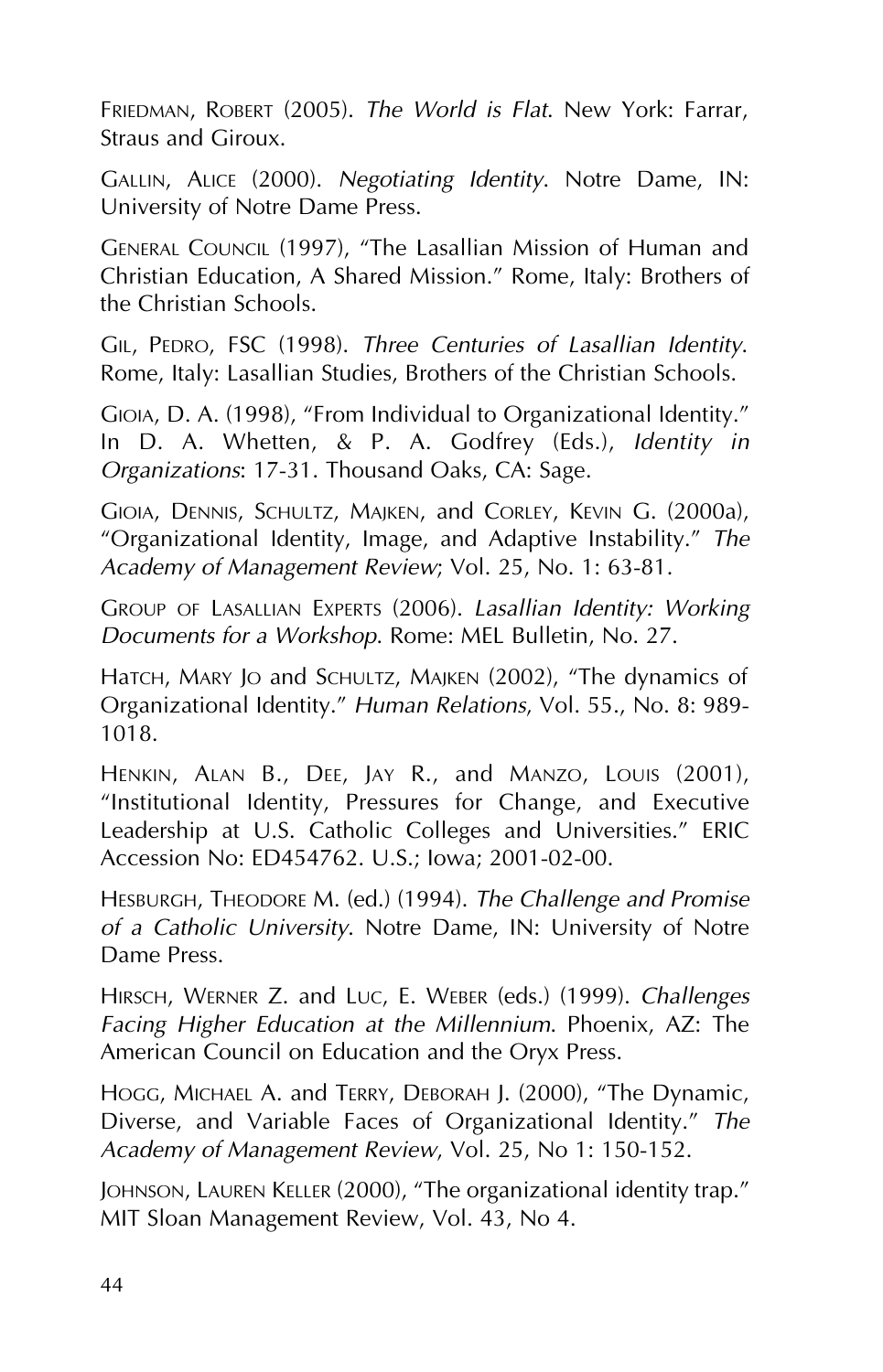JOHNSTON, JOHN, FSC (1999a), "Promoting Lasallian Higher Education Through Shared Mission." Saint Mary's College of California.

JOHNSTON, JOHN, FSC (1999b), "Lasallian Higher Education: Some Reflections." The College of Santa Fe.

JOHNSTON, JOHN, FSC (1998). "Bethlehem University: Yesterday, Today, Tomorrow. A University for a New Palestine." Silver Jubilee Academic Convocation.

JOHNSTON, JOHN, FSC (1997), "Lasallian Values in Higher Education as We Approach the New Millennium." Saint Mary's College of California.

JOHNSTON, JOHN, FSC (1992), "The Brothers of the Christian Schools and the Apostolate of Higher Education: Some Reflections." ENCUENRO III Presidents and Rectors FSC Institutions of Higher Education. Saint Mary's College of California.

NEWMAN, FRANK, COUTURIER, LARA, and SCURRY, JAMIE (2004). *The Future of Higher Education*. San Francisco, CA: Jossey-Bass Publishers.

PITTAU, GIUSEPPE (2000), "Catholic Colleges and Universities for the 21st Century." *Current Issues in Catholic Higher Education*, v20 n2 p3-9, Spr 2000.

PRATT, M. G., & FOREMAN, P. O. (2000), "Classifying Managerial Responses to Multiple Organizational Identities." *Academy of Management Review*, 25:18-42.

RHODES, FRANK H.T. (1999), "The New University" (chapter 17). In Werner Z. Hirsh and Lue E. Weber (eds.), *Challenges Facing Higher Education at the Millennium*. The American Council on Education and the Oryx press.

SALM, LUKE, FSC (1999a), "Associate Membership in the Institute." New York, NY: Paper prepared for the New York District Chapter, January 1999.

SALM, LUKE, FSC (1999b), "Together for Mission." Romeoville, IL: Lewis University.

SALM, LUKE, FSC (1998), "Is the Lasallian University an Oxymoron?" Memphis, TN: Christian Brothers University.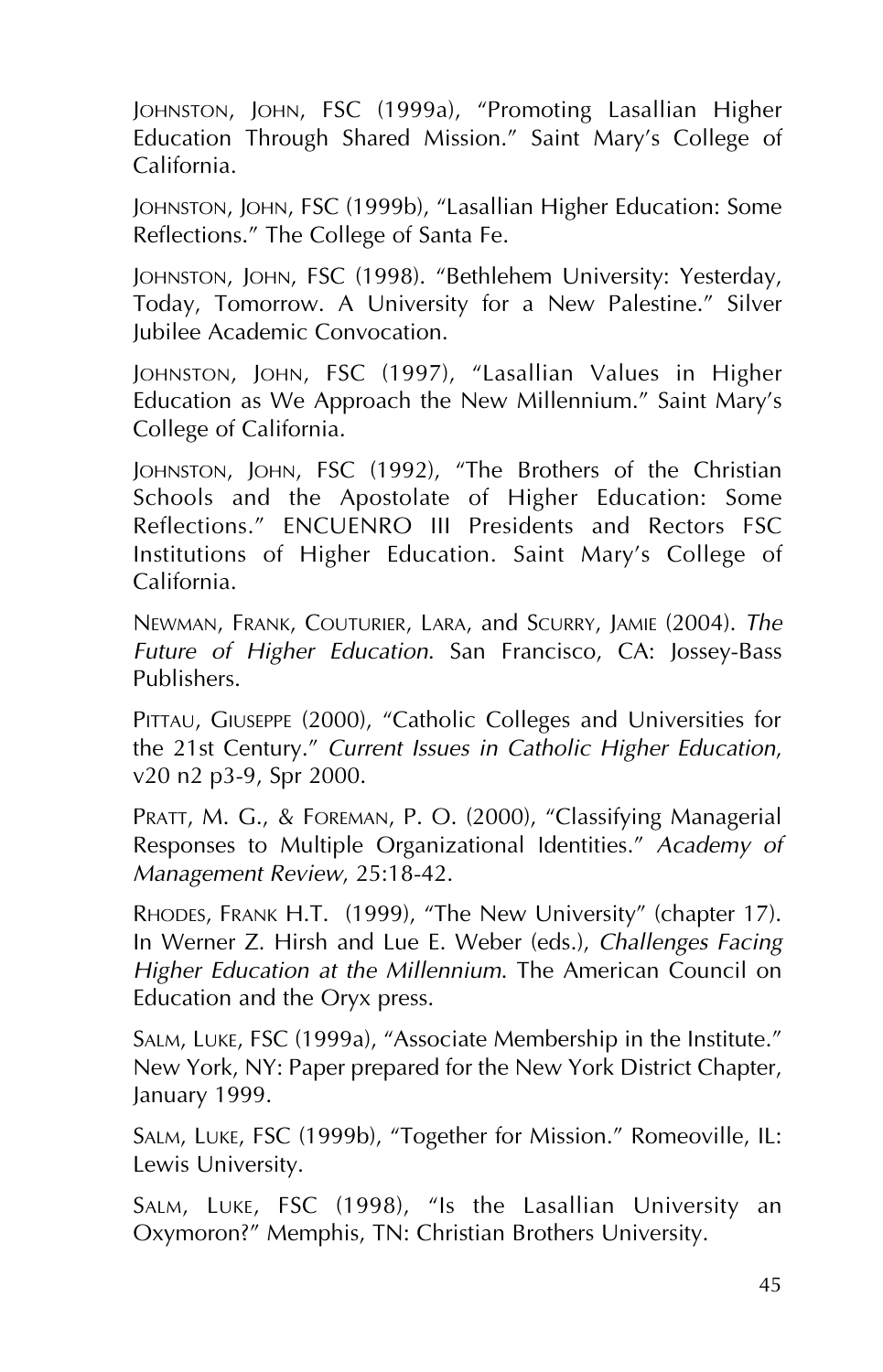SALM, LUKE, FSC (1993), "Lasallian Values in Higher Education." A Lasallian Forum: Living Up to Our Name. Philadelphia, PA: La Salle University.

SALM, LUKE, FSC (1990), "An Honor Student Who Made Good." Romeoville, IL: Lewis University.

SCOTT, SUSANNE G. and LANE, VICKI R. (2000b), "A stakeholder approach to organizational identity." *The Academy of Management Review*; Vol. 25, No 1: 43-62.

THE INTERNATIONAL COUNCIL FOR LASALLIAN STUDIES (2006). *The Lasallian Charism*. Rome, Italy: Brothers of the Christian Schools, FSC; Lasallian Studies No. 13.

Young, Dennis R. (2001), "Organizational identity in nonprofit organizations: Strategic and structural implications." *Nonprofit Management and Leadership*; Vol. 12, No. 2: 139-157.

WEBER, MAX (1947), *Theory of Social and Economic Organization*. Chapter: "The Nature of Charismatic Authority and its Routinization" translated by A. R. Anderson and Talcot Parsons. Originally published in 1922 in German under the title Wirtschaft und Gesellschaft, chapter III, § 10.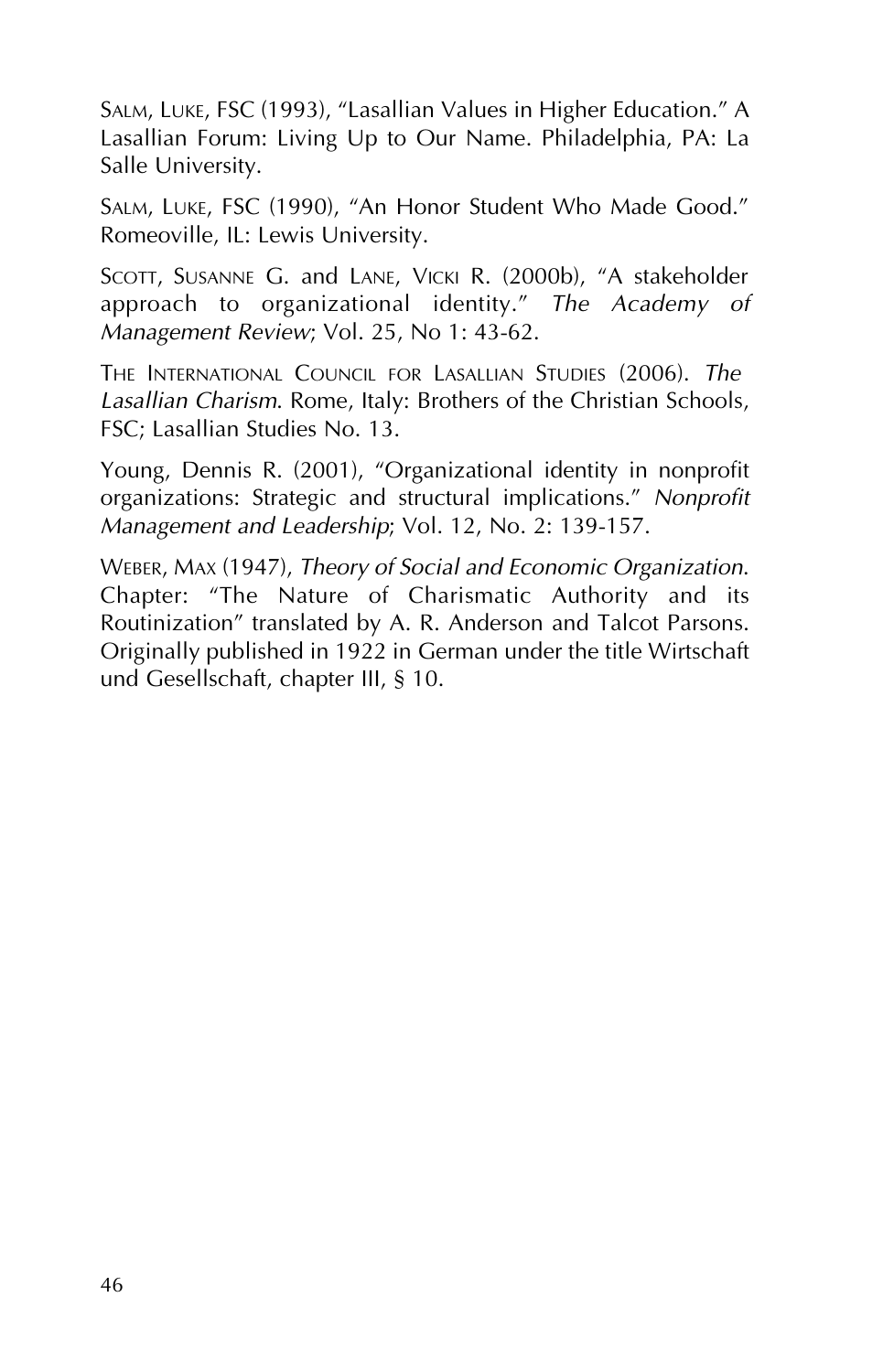# Appendix A

#### *Consent for Participation in the Research Study*

TITLE OF STUDY: Lasallian Identity of Lasallian Universities

Principal Investigator: Francis Tri Nguyen, FSC, Ph.D.

 $I,$ ticipate in this study that was approved by La Salle University's Institutional Review Board (IRB) on 2/3/03 and by Manhattan College IRB on 9/20/04.

#### PURPOSE:

The purpose of this study is to discern the patterns of common and essential themes across the Lasallian universities that would constitute their Lasallian identity in the 21st century. I will be asked to describe what it was like for me to teach, to work, to study at this Lasallian institution of higher learning. I will also be asked to describe this institution at its best in regards to teaching, working, studying at this institution. I am being asked to do this because few studies have looked at this experience from the perspective of the participants in the Lasallian educational mission and also because the participants might benefit from reflecting on their lived experience.

#### PLAN:

The researcher will interview me either one-to-one or together with others in a group and write notes about the interview after he leaves. The interview will be tape-recorded and transcribed wordby-word. The investigator will read the transcriptions and analyze what the experience was like for me and other participants.

#### PROCEDURES:

I understand that the procedure involves being interviewed on a one-to-one basis or within a group of participants and will take fortyfive to sixty minutes to complete. I will also be asked to identify some biographical information such as age, gender, and college/university status. The investigator will contact me by mail or e-mail at a later time to confirm the accuracy of the results of the study.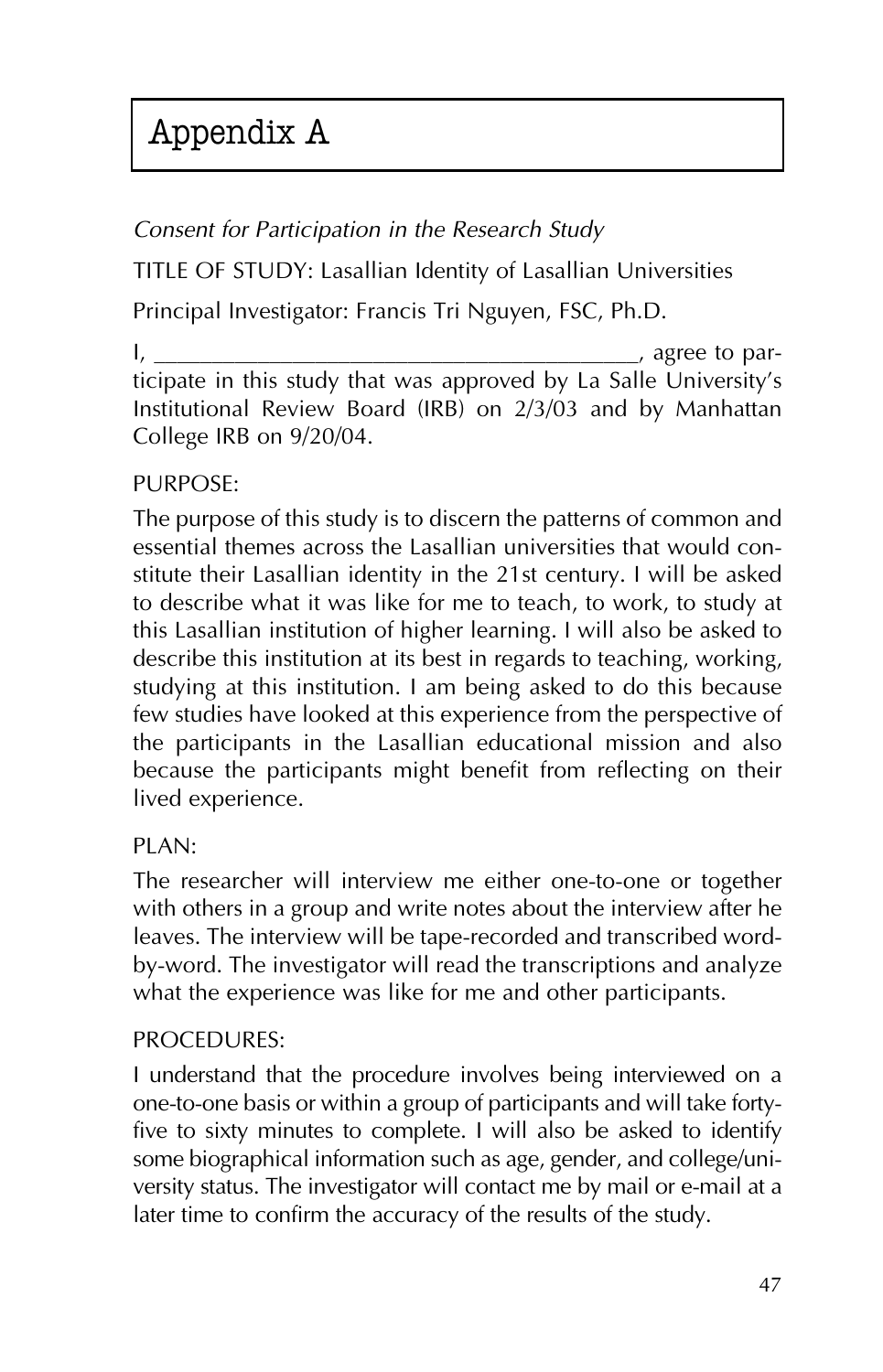I understand that I was invited to participate in the study because I have taught, worked, studied at this institution or because I am affiliated to this institution.

#### BENEFITS AND RISKS:

I understand that there are no known benefits for my participation except the possibility of letting Lasallian educators know what the experience was like for me and discover the factors that contribute to enhance this institution when it is at its best. The risks may involve anxiety or embarrassment as a result of discussing my personal experience and sharing my personal observations.

The investigator will do everything possible to prevent or reduce discomfort and risk, but is not possible for him to predict everything that might occur. If I have unexpected discomfort or think something unusual is occurring, I should contact: Francis Tri Nguyen, FSC, Ph.D., at 215-951-1106.

#### CONFIDENTIALITY:

I am aware that my participation in the study and the information provided will remain confidential. No parts of my interview will be connected to me. My name will not appear on any documents. A confidential number will appear on the transcribed interviews and the audiotapes. The tapes of the study will be destroyed at its completion. If the study is published, I will not be identified.

I understand that I can ask questions at any time and am free to withdraw from the study at any time. Also, if it appears that the study is harmful to me, the investigator will stop the interview. Based upon the assurances from my employing institution, my participation in this research will not impact my employability. If new information becomes available during the study that will influence participant safety, I will be notified as well as La Salle University's Institutional Review Board.

If I have any questions regarding the research study or my involvement I can contact the researcher: Francis Tri Nguyen, FSC, Ph.D., La Salle University, at 215-951-1106, William Van Buskirk, Ph.D., La Salle University IRB Chair, at 215-951-1885, or Walter Matystik, J.D., Manhattan College IRB Chair, at 718-862-7268.

I have read the description of the project. Francis Tri Nguyen, FSC, explained to me anything I did not understand and I had all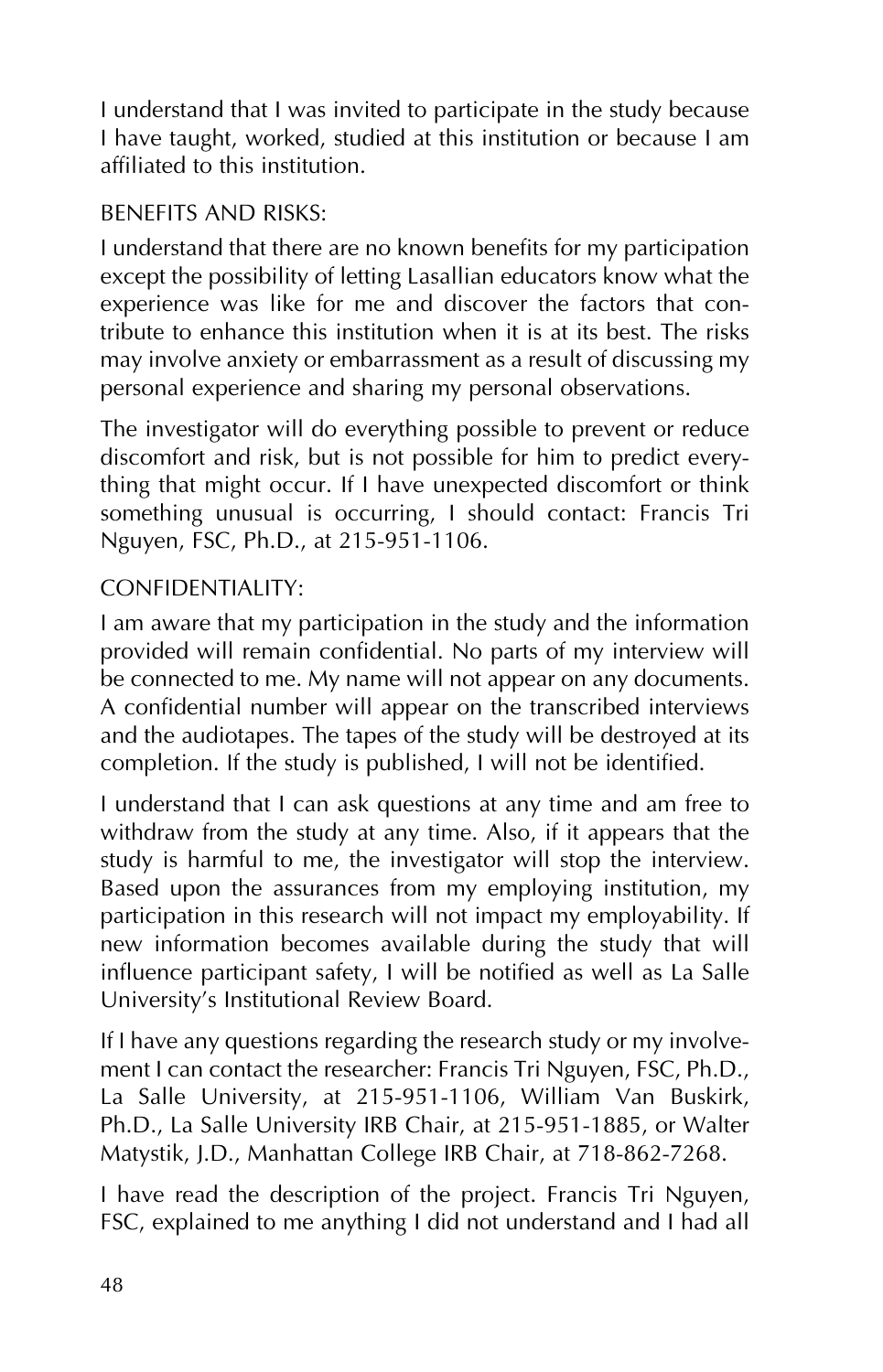of my questions answered to my satisfaction. I agree to participate in this research.

\_\_\_\_\_\_\_\_\_\_\_\_\_\_\_\_\_\_\_\_\_\_\_\_ \_\_\_\_\_\_\_\_\_\_\_\_\_\_\_\_\_\_\_\_

\_\_\_\_\_\_\_\_\_\_\_\_\_\_\_\_\_\_\_\_\_\_\_\_ \_\_\_\_\_\_\_\_\_\_\_\_\_\_\_\_\_\_\_\_

(Signature of Participant) (Date)

(Signature of Investigator) (Date)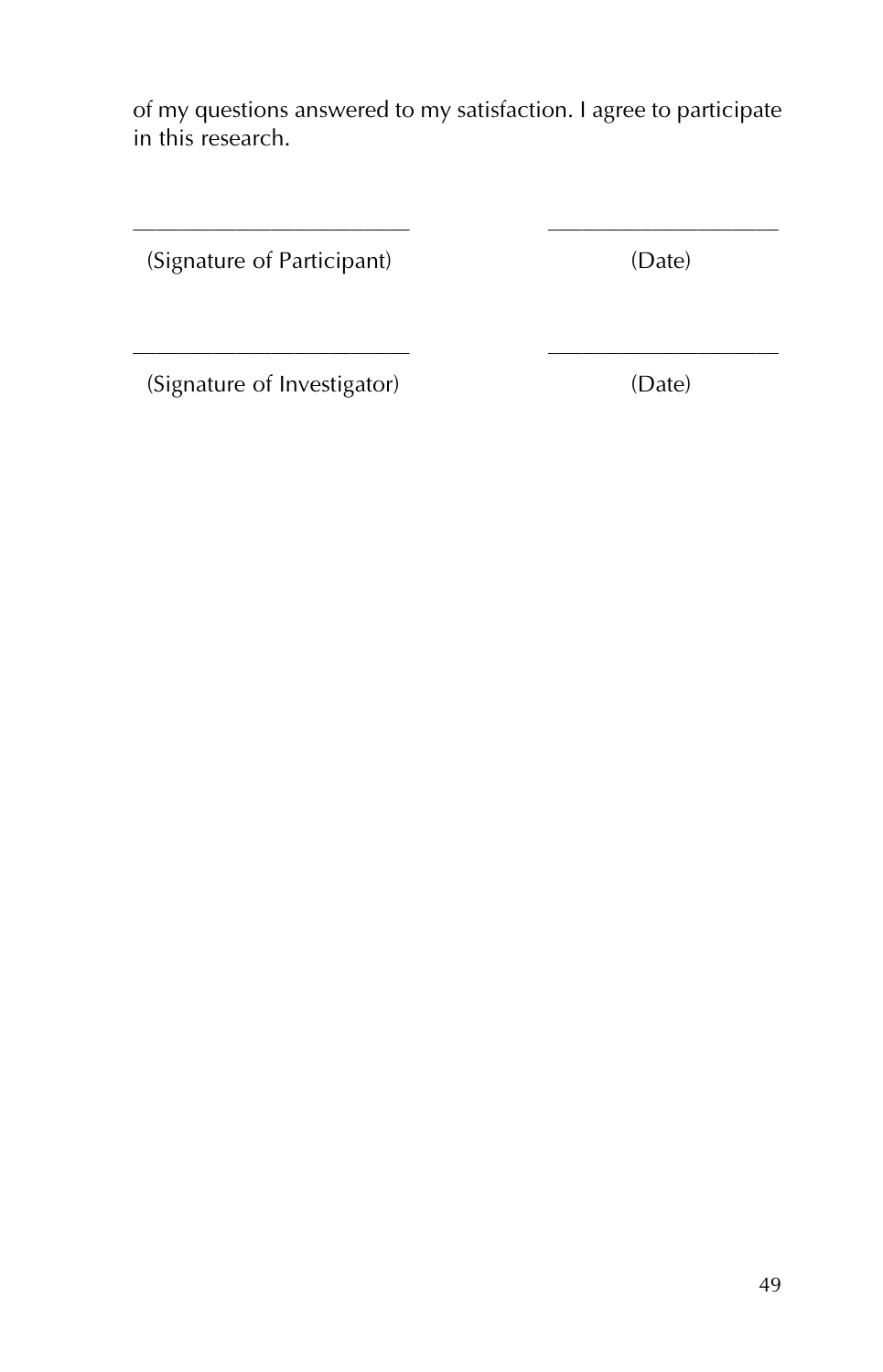# Appendix B

Interview Questions

The first set of interview questions consists of phenomenological questions such as,

- "What is it like to be a teacher, an educator, an administrator, a staff member, a student, a trustee at this institution of higher learning?"
- "What does it mean to teach, to work, to study at this college or university?"
- Constantly mindful of the original question, the researcher asks, "What is it about teaching, working, studying at this institution that renders those experiences their andragogic, administrative, learning significance?"

The second set of interview questions consists of AI interview protocol pertaining to the first three phases of Cooperrider's "4-D" cycle: Discovery, Dreaming, and Design (Zenke, 1999).

- The Discovery phase, which is also known as the "appreciating" phase or the "What gives life?" inquiry, is when the people of an institution gather and enumerate the strengths of their institution as well as pertinent information for improving." The Discovery phase includes grand tour questions such as,
	- "What comes to your mind when your university is at its best?"
	- "Specifically, what individuals-administrators, teachers, students, classes, activities, or events surface most vividly in your mind as representing those times when your university is at its best?"
	- "What is your university doing now when it is at its best?"
	- "What is it about this university that makes these experiences possible?"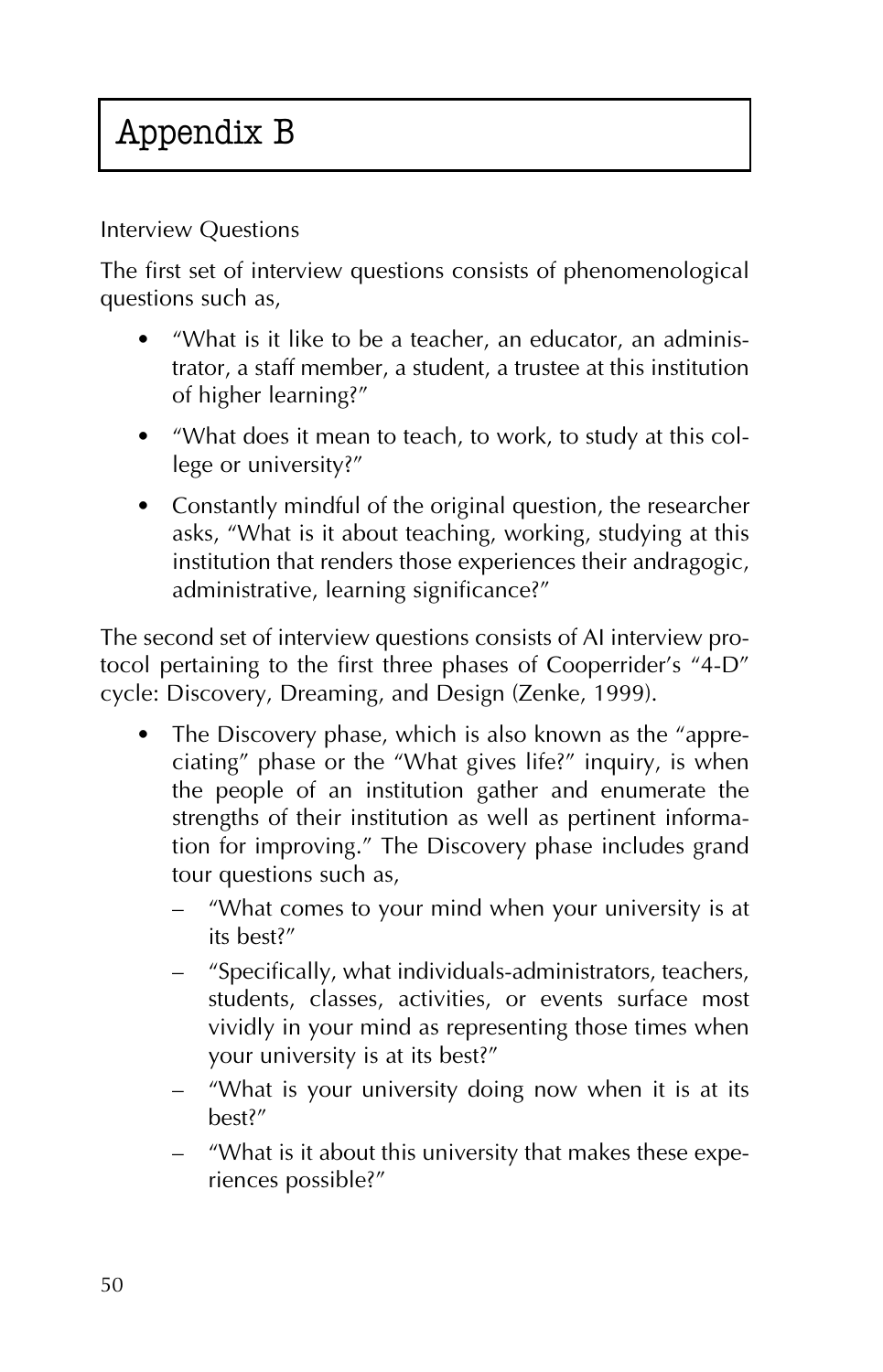- The information gathered in the Discovery phase is used in the Dreaming phase, or the "envisioning results" phase or the "What might be?" inquiry, as a foundation for speculating on possible futures for the institution. The Dreaming phase includes the following grand tour questions:
	- "What do you envision when your university is at its best 3, 5, 10 years from now?"
	- "What empowers your university to deal with the challenges it faces in the years ahead?"
- In the Design phase, or the "co-constructing" phase or "What should be the ideal?" inquiry, the people of the institution would use these possible futures to determine how their organization would look like and agree upon the driving "concepts" and "principles." The Design phase includes grand tour questions such as,
	- "What should characterize your university when it is at its best 3, 5, 10 years from now?"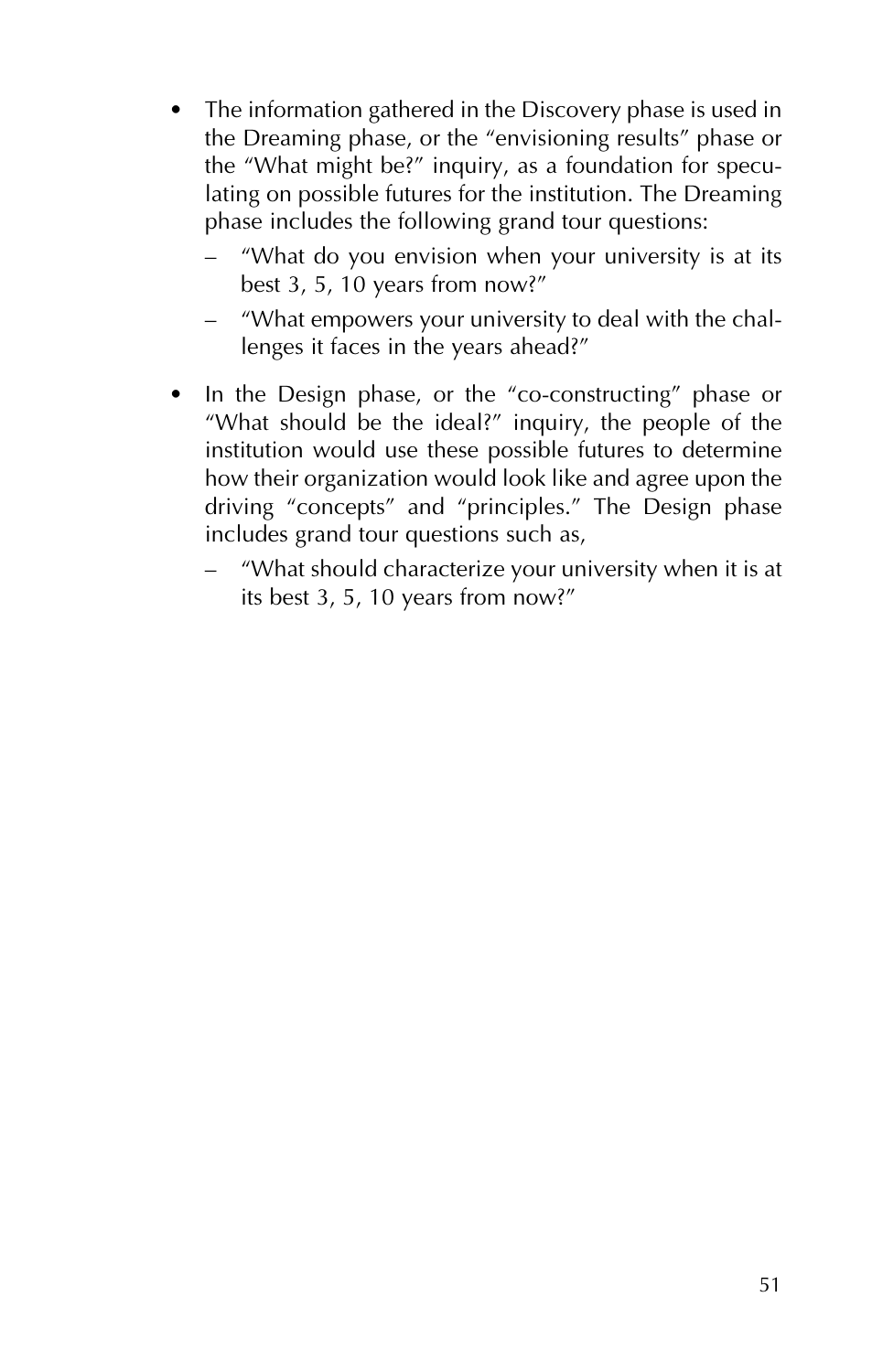# For group discussion

- 1. What is your reaction after reading this work? Have your expectations been satisfied? Which aspects would you consider of greatest importance? Are there certain parts in your opinion which need further investigation?
- 2. How would you evaluate the closeness or novelty of this research compared with earlier similar investigations? How can one avoid the dangerous effects of routine in the university or institution where you work?
- 3. From among the anonymous commentaries mentioned, which do you find the most convincing? Which are the main obstacles to putting into practice a coherent and wellthought-out organisational structure, allowing full and open expression of one's own ideas on the historical roots of the Lasallian mission?
- 4. The movement towards helping workers in universities to become Lasallianised has progressed slowly but surely. Do you agree with that statement? Is it apparent in your own institution? What measures should be strengthened or taken more into account?
- 5. Looking towards the future and taking into account the results of this research, which aspects in your opinion are indispensable; which aspects must be cultivated, preserved or evolved in the light of the present work?